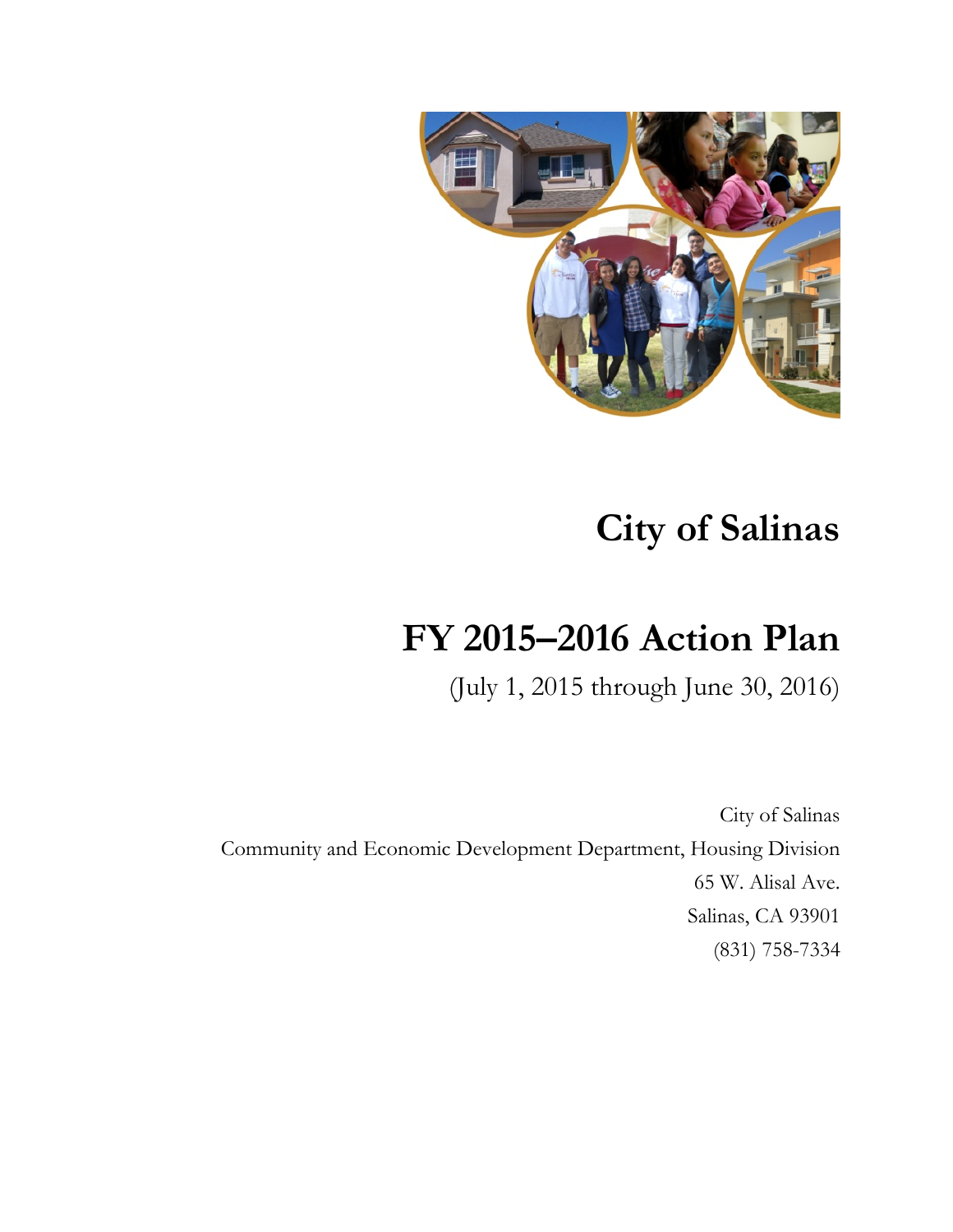#### **ACKNOWLEDGEMENTS**

Mayor Joe Gunter Tony Barrera, Councilmember Jose Castaneda, Councilmember Kimbley Craig, Councilmember Gloria De La Rosa, Councilmember Jyl Lutes, Councilmember Steve McShane, Councilmember

#### City Staff

Ray E. Corpuz, Jr., City Manager Alan Stumpf, Interim Director of Community and Economic Development Grace Aston, Planning Manager (former), Housing Division Anastacia Wyatt, Planning Manager (current), Housing Division Anna Velazquez, Community Development Analyst (former) Joel Alvarez, Housing Services Supervisor Francisco Brambila, Housing Rehabilitation Specialist Mary Israel, Community Improvement Assistant Denise Ledezma, Administrative Aide Martha Moore, Administrative Aide Gina Moore, Integration/Applications Administrator Georgia Pritchett, GIS Administrator Gabrielle Overholt, GIS Technician

> Consultants Veronica Tam and Associates, Inc. MIG, Inc.

> > Community Partners

East Salinas Building Health Communities (Raimi + Associates) Health in All Policies Initiative (HiAP), Monterey County Health Department Communities Organized for Relational Power in Action (COPA)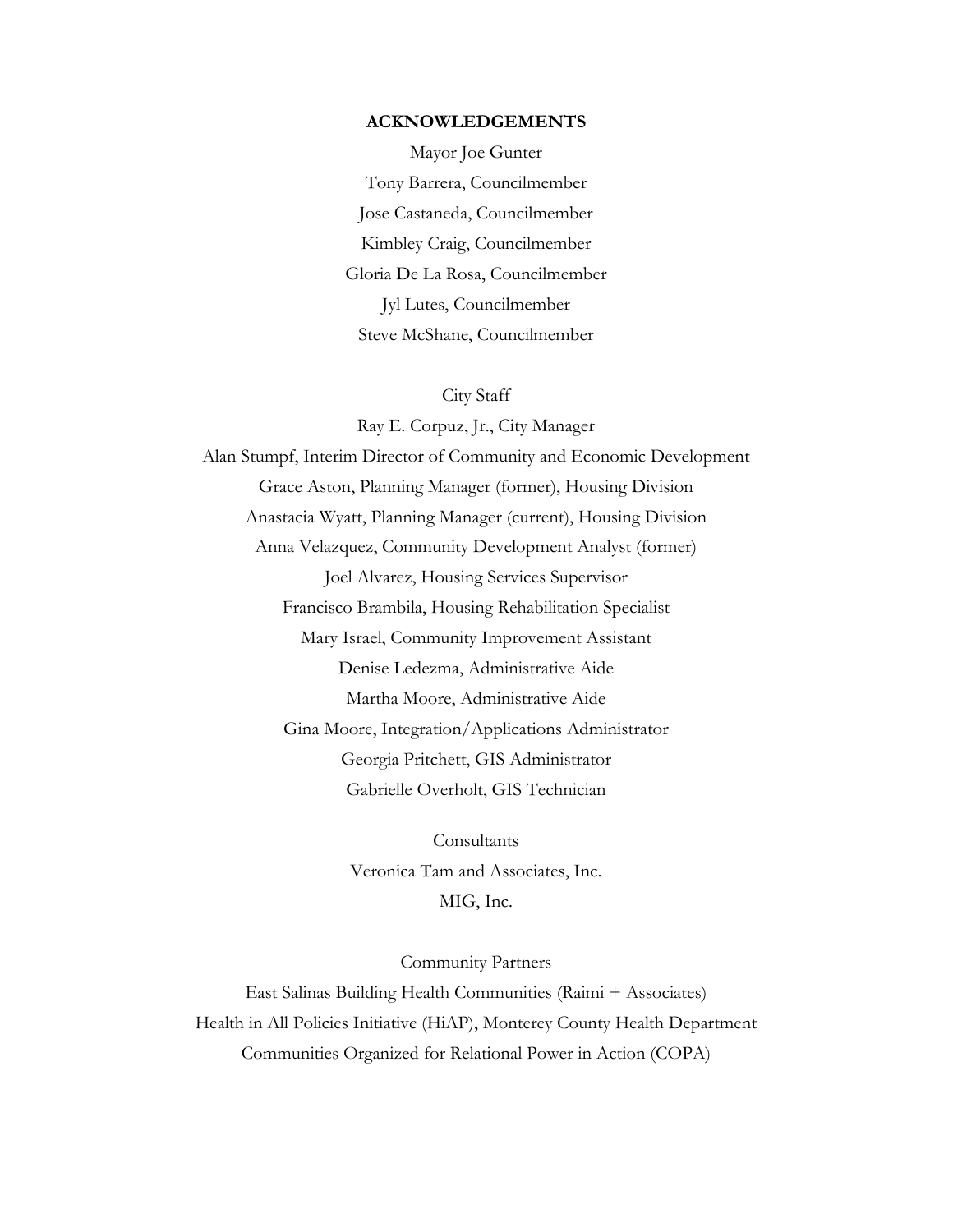# **Table of Contents**

# **List of Tables**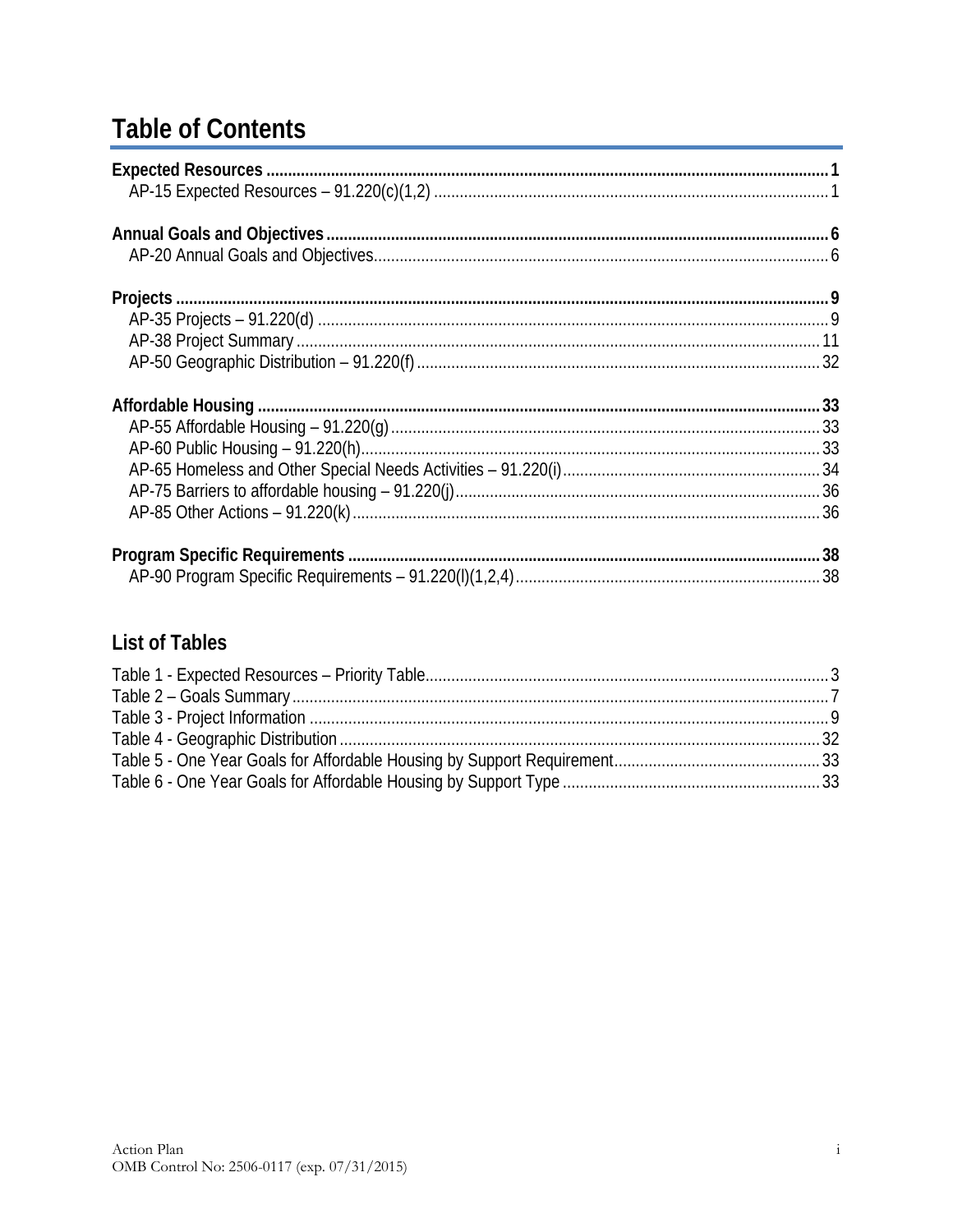# **AP-15 Expected Resources – 91.220(c)(1,2)**

## **Introduction**

The City of Salinas is an entitlement jurisdiction for CDBG, HOME, and ESG funds, and anticipates receiving \$1,979,589 in CDBG funds, \$543,081 in HOME funds, and \$177,842 in ESG funds for FY 2015-2016. In addition, the City anticipates receiving some program income from the previous CDBG and HOME activities. Program income anticipated is incorporated into the City's annual budgeting process. Unallocated CDBG and HOME funds are also available for reprogramming.

In recent years, the levels of HUD housing and community development funds for Salinas have been primarily trending downward. In estimating the amounts of funding available over this Consolidated Plan period, the City took a conservative approach to assume an annual reduction of three percent.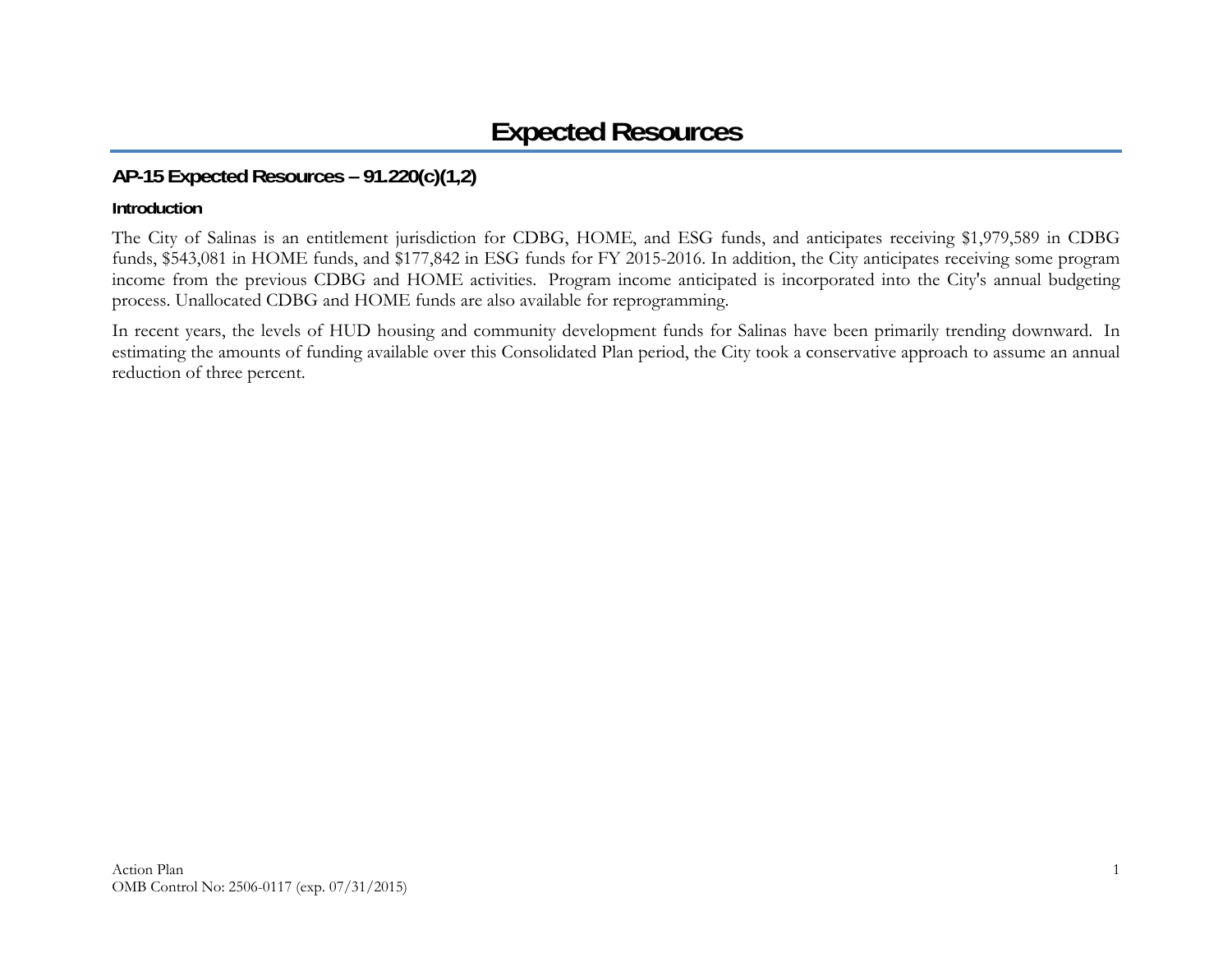## **Anticipated Resources**

|             |                                     |                                                                                                                                                                                                     |                                    |                          | <b>Expected Amount Available Year 1</b>      |              | <b>Expected</b>                                                                     |                                                                                                                                                                                                                                                                                                                                                                                                                                                                                                                                                                                               |
|-------------|-------------------------------------|-----------------------------------------------------------------------------------------------------------------------------------------------------------------------------------------------------|------------------------------------|--------------------------|----------------------------------------------|--------------|-------------------------------------------------------------------------------------|-----------------------------------------------------------------------------------------------------------------------------------------------------------------------------------------------------------------------------------------------------------------------------------------------------------------------------------------------------------------------------------------------------------------------------------------------------------------------------------------------------------------------------------------------------------------------------------------------|
| Program     | <b>Source</b><br>of<br><b>Funds</b> | <b>Uses of Funds</b>                                                                                                                                                                                | Annual<br><b>Allocation:</b><br>s. | Program<br>Income:<br>\$ | <b>Prior Year</b><br><b>Resources:</b><br>\$ | Total:<br>\$ | <b>Amount</b><br>Available<br>Remainder<br>of<br>ConPlan<br>$\sqrt[6]{\frac{1}{2}}$ | <b>Narrative Description</b>                                                                                                                                                                                                                                                                                                                                                                                                                                                                                                                                                                  |
| <b>CDBG</b> | public<br>federal                   | Acquisition<br>Admin<br>and<br>Planning<br>Economic<br>Development<br>Housing<br>Public<br>Improvements<br><b>Public Services</b>                                                                   | 1,979,589                          | 65,000                   | 604,485                                      | 2,649,074    | 7,527,030                                                                           | For planning purposes, the City estimates the<br>availability of approximately \$9.3 million in<br>CDBG annual allocations over the five-year<br>Consolidated Plan period.<br>This estimate<br>assumes a three-percent annual reduction in<br>allocation. In addition, the City anticipates a total<br>program income of \$250,000 over five years.<br>Specifically, a program income of \$65,000 is<br>expected for FY 2015-2016, along with additional<br>\$100,000 from the green vehicles payoff. For FY<br>2015-2016, \$604,485 from prior years are also<br>available for reallocation. |
| <b>HOME</b> | public -<br>federal                 | Acquisition<br>Homebuyer<br>assistance<br>Homeowner<br>rehab<br>Multifamily rental<br>new construction<br>Multifamily rental<br>rehab<br><b>New</b><br>construction for<br>ownership<br><b>TBRA</b> | 543,081                            | 80,000                   | 770,000                                      | 1,393,081    | 2,014,215                                                                           | For planning purposes, the City estimates the<br>availability of approximately \$2.5 million in<br>HOME funds over the five-year Consolidated<br>Plan period. This estimate assumes a three-<br>percent annual reduction in allocation. For the<br>FY 2015-2016, \$770,000 from prior years are<br>available for reallocation and a program income<br>of \$80,000 is anticipated.                                                                                                                                                                                                             |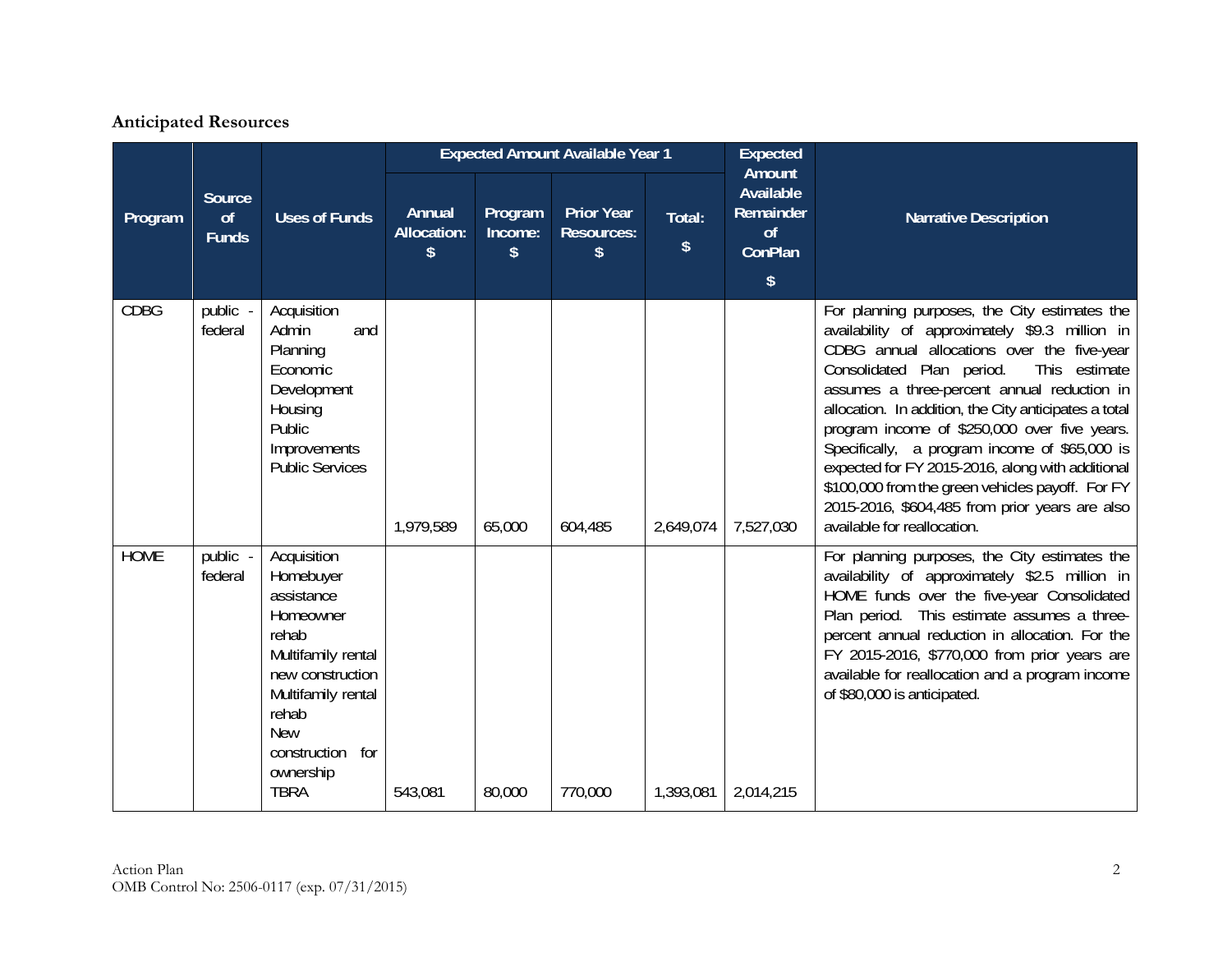|         |                              |                                                                                                                                                                                                                           |                                   |                          | <b>Expected Amount Available Year 1</b>      |              | <b>Expected</b>                                              |                                                                                                                                                                                                                                        |  |
|---------|------------------------------|---------------------------------------------------------------------------------------------------------------------------------------------------------------------------------------------------------------------------|-----------------------------------|--------------------------|----------------------------------------------|--------------|--------------------------------------------------------------|----------------------------------------------------------------------------------------------------------------------------------------------------------------------------------------------------------------------------------------|--|
| Program | Source<br>of<br><b>Funds</b> | <b>Uses of Funds</b>                                                                                                                                                                                                      | Annual<br><b>Allocation:</b><br>S | Program<br>Income:<br>\$ | <b>Prior Year</b><br><b>Resources:</b><br>\$ | Total:<br>\$ | Amount<br>Available<br>Remainder<br><sub>of</sub><br>ConPlan | <b>Narrative Description</b>                                                                                                                                                                                                           |  |
|         |                              |                                                                                                                                                                                                                           |                                   |                          |                                              |              | \$                                                           |                                                                                                                                                                                                                                        |  |
| ESG     | public -<br>federal          | Conversion<br>and<br>rehab<br>for<br>transitional<br>housing<br>Financial<br>Assistance<br>Overnight shelter<br>Rapid re-housing<br>(rental<br>assistance)<br>Rental<br>Assistance<br>Services<br>Transitional<br>housing | 177,842                           | $\mathbf 0$              | 0                                            | 177,842      | 659,592                                                      | For planning purposes, the City estimates the<br>availability of approximately \$0.84 million in ESG<br>funds over the five-year Consolidated Plan<br>period. This estimate assumes a three-percent<br>annual reduction in allocation. |  |

**Table 1 - Expected Resources – Priority Table** 

**Explain how federal funds will leverage those additional resources (private, state and local funds), including a description of how matching requirements will be satisfied** 

**Affordable Housing:** In Salinas' programs, the most frequent example of leveraging occurs in the development of new affordable housing projects. Due to the high cost of developing housing, it is essential for non-profit housing developers to construct new projects by leveraging and matching financial resources from a variety of sources. No matter the primary source of funding (e.g., federal Low-income Tax Credits, HUD Section 811 financing, USDA housing programs) none will finance the entire cost to develop housing. Salinas uses both CDBG and HOME funds to leverage the participation of other funders.

The flexibility inherent in CDBG rules makes it particularly appropriate for use early on in the development process as critical support for non-profits that often are pressed for pre-development funds.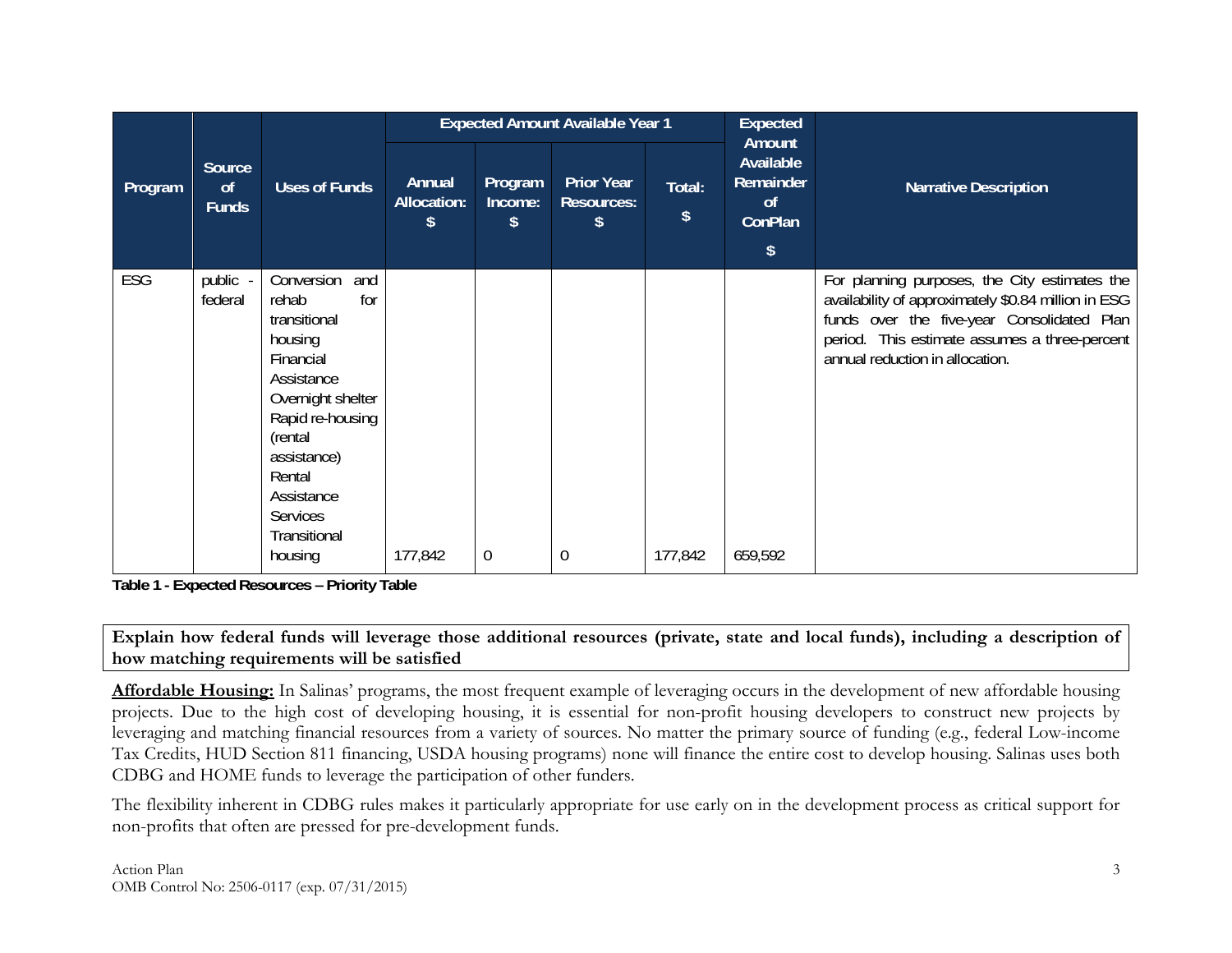Similarly HOME guidelines emphasize the importance of using HOME to fill in 'financing gaps' that often results when projects face more rigid requirements established either by particular loan regulations, or due to the degree of competition for other financing. In the past several years it appears that those designing governmental financing programs are attempting to make their funds go farther (i.e., leverage them more) by requiring higher percentages of OPM (other people's money) as a condition of providing their own financing.

During the previous CP period, three affordable housing projects constructed in the City of Salinas had costs that were far above and beyond the amount of funding provided through HOME and CDBG sources. CDBG and HOME contributed 11.5 percent of the total project cost of \$13,264,270 for the Gateway Housing Development, 2.8 percent of the total \$18,108,717 for Haciendas Phase II development and 38.6 percent of the Wesley Oaks Development that totaled \$3,337,843.

Public Services: For the Public Services subrecipients CDBG funding is often an essential source of funds to access other funds. None of the subrecipients' essential safety net programs are funded exclusively by CDBG. Five local community foundations require matching funds and City of Salinas CDBG funds have frequently fulfilled that requirement.

**Public Facilities and Infrastructure Improvements:** On December 11, 2012, Council approved the First Amendment to the FY2010-15 Five Year Consolidated Plan, to allow the City to submit an application to HUD that would establish a Section 108 Guaranteed Loan Pool. With the Section 108 program, the City has the ability to access up to five times its annual CDBG allocation, or approximately \$9,390,000 based on the City's 2012 allocation, in additional loan funding that is guaranteed through the HUD CDBG program. The funds will be loaned to CDBG-eligible projects at a low interest rate and a maximum twenty-year repayment term. The City submitted its Section 108 application on December 27, 2012, with a list of specific projects. The City was able to commit to begin the Industrial Waste Water Conveyance System (IWWCS) Improvements Project in 2014 and received written determination for the proposed use of Guaranteed Loan Funds from HUD in May 2014. Construction of the IWWCS began in 2014 and is expected to be completed by summer 2015. IWWCS user fees will be used to repay the Section 108 loan and therefore is not expected to impact the City's annual allocations available for other projects.

There are other more subtle forms of leverage. Public investment in a particular neighborhood (upgrading water mains or installing traffic signals or street lighting) can be an inducement for additional investment by area property owners affected by the improvements. Calculating the amount of leverage in this example is much more difficult than the direct leveraging described in the discussion above.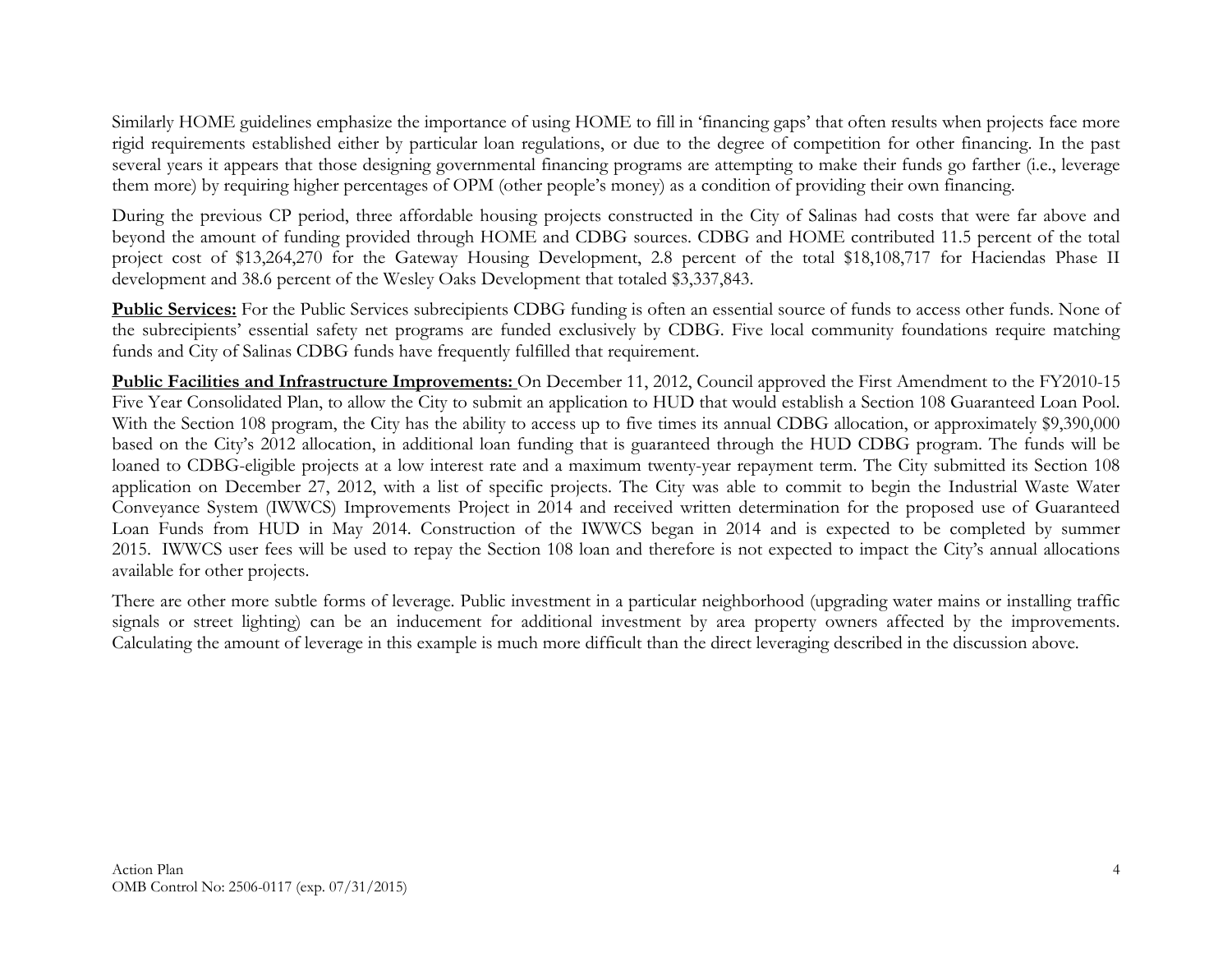**If appropriate, describe publically owned land or property located within the jurisdiction that may be used to address the needs identified in the plan** 

The City is working on establishing several new public/community facilities on City-owned properties:

#### **10 Soledad Street**

The City was able to purchase the property located on 10 Soledad Street in the Chinatown neighborhood for future use as a public facility. The City intends to renovate this property as a Homeless Sanitation Facility, potentially with space for an intake center for referral to other services.

#### **1081 Buckhorn Drive**

The City purchased 1081 Buckhorn Drive with HUD Economic Development Initiatives (EDI) funds with the specific objective to develop a child care center. This 0.8-acre property is located immediately outside of the Alisal NRSA; it is expected that this child care center would primarily serve Alisal residents.

#### **Discussion**

**HOME Match Requirements:** Pursuant to HUD regulations, all participating jurisdictions (PJs) must contribute or match 25 cents for each dollar of HOME funds spent on affordable housing. The HOME statute allows for a reduction of the matching contribution requirement under three conditions: 1) fiscal distress, 2) severe fiscal distress, and 3) for Presidentially-declared major disasters. When a local jurisdiction meets one of these distress conditions, it is determined to be in fiscal distress and receives a 50 percent reduction of match. If a local jurisdiction satisfies both of the distress criteria, it is determined to be in severe fiscal distress and receives a 100 percent reduction of match. Matching funds need not be provided for the 2014-2015 allocation because as of January 2015, the City is considered to be in "severe financial distress." This determination was made because per capita income (\$18,003) and poverty level percentages (17.7 percent) for Salinas exceed the HUD criteria for severe financial distress. The City will continue to accrue matching funds to be 'banked' against future match requirements.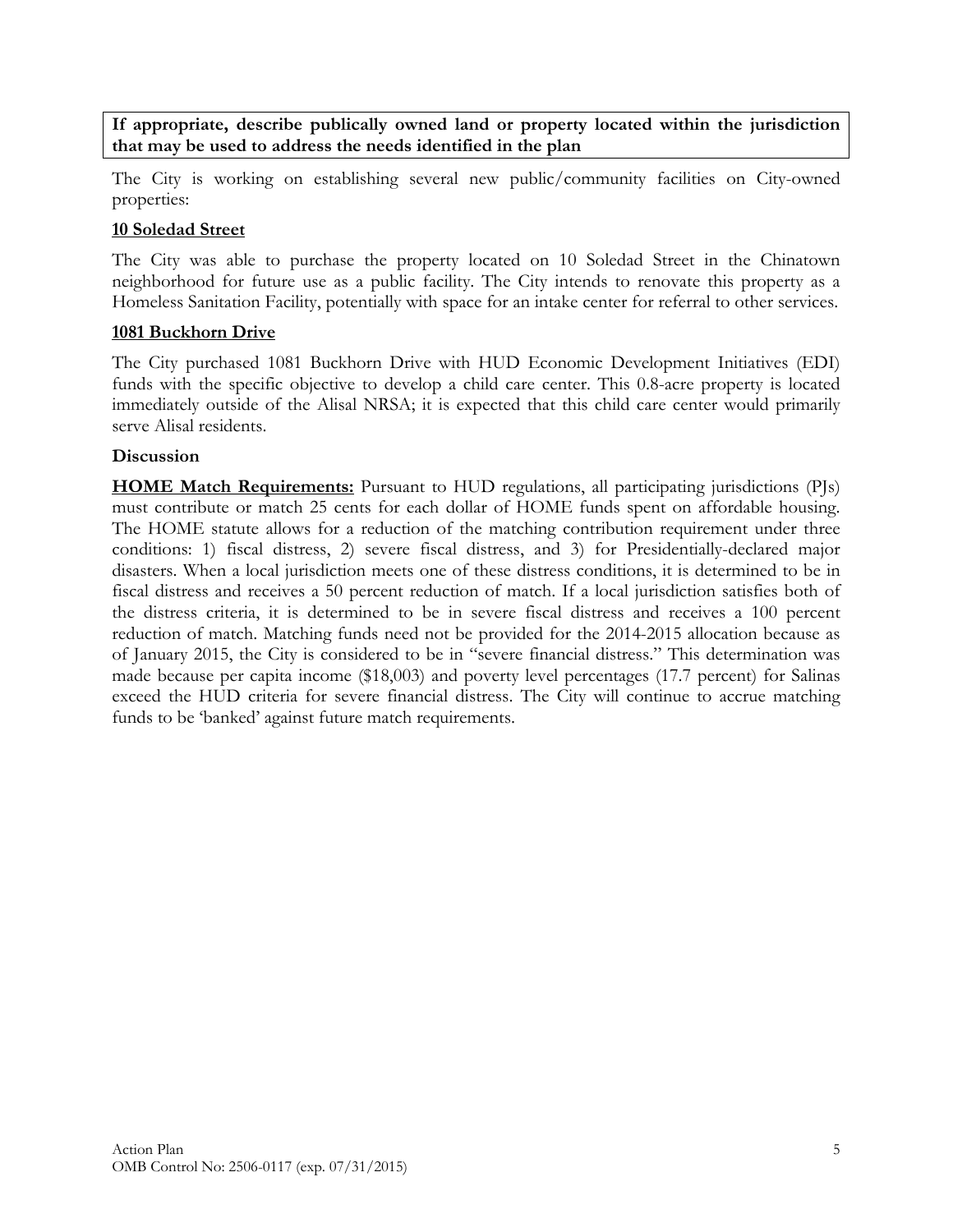# **AP-20 Annual Goals and Objectives**

## **Goals Summary Information**

| Sort<br>Order  | <b>Goal Name</b>                                    | <b>Start</b><br>Year | <b>End</b><br>Year | Category                                                                           | Geographic Area                                                                 | <b>Needs Addressed</b>                                                                                                                                               | <b>Estimated</b><br><b>Funding</b>         | <b>Goal Outcome Indicator</b>                                                                                                                                                                                                              |
|----------------|-----------------------------------------------------|----------------------|--------------------|------------------------------------------------------------------------------------|---------------------------------------------------------------------------------|----------------------------------------------------------------------------------------------------------------------------------------------------------------------|--------------------------------------------|--------------------------------------------------------------------------------------------------------------------------------------------------------------------------------------------------------------------------------------------|
|                | Increased<br>and<br>Decent<br>Affordable<br>Housing | 2015                 | 2019               | Affordable<br>Housing                                                              |                                                                                 | New Affordable Rental<br><b>Housing Opportunities</b><br>Assistance to<br>Homeowners for<br>Rehabilitation<br><b>Energy Conservation</b><br>Opportunities in Housing | CDBG:<br>\$1,269,155<br>HOME:<br>\$860,000 | Rental units constructed: 91<br>Household Housing Unit<br>Rental units rehabilitated: 40<br>Household Housing Unit<br>Homeowner Housing<br>Rehabilitated: 9 Household<br>Housing Unit                                                      |
| $\overline{2}$ | Enhanced<br>Neighborhood<br>Conditions              | 2015                 | 2019               | Non-Homeless<br><b>Needs</b><br>Special<br>Non-Housing<br>Community<br>Development | Alisal Neighborhood<br>Revitalization<br><b>Strategy Area</b><br>Chinatown Area | <b>Public Services</b><br>Infrastructure<br>Improvements<br><b>Public Facilities</b><br><b>Economic Development</b>                                                  | CDBG:<br>\$920,294                         | Public Facility or Infrastructure<br>Activities other than<br>Low/Moderate Income<br>Housing Benefit: 2000<br>Persons Assisted<br>Public service activities other<br>than Low/Moderate Income<br>Housing Benefit: 8596<br>Persons Assisted |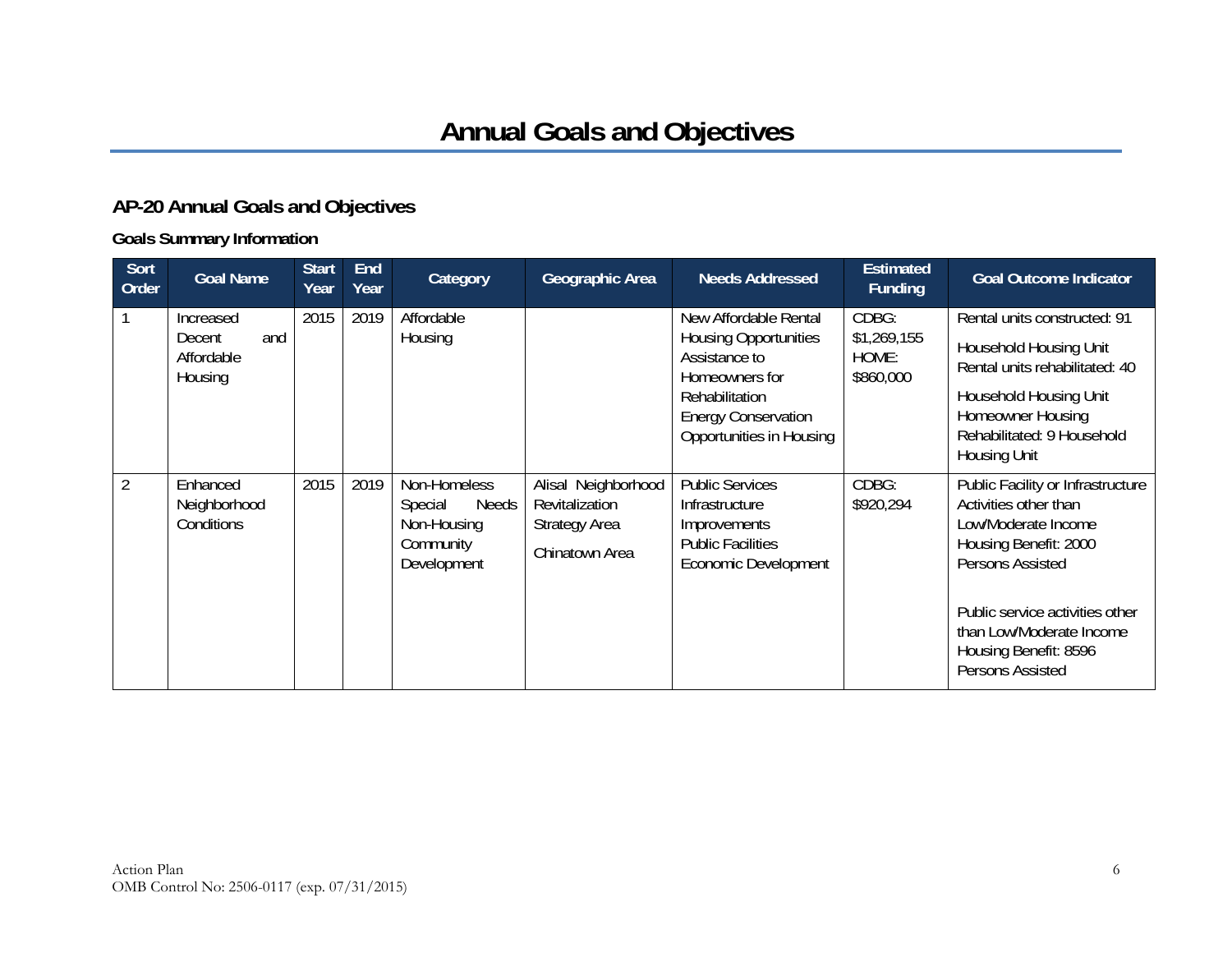| Sort<br>Order | <b>Goal Name</b>                                                    | <b>Start</b><br>Year | <b>End</b><br>Year | Category                          | Geographic Area | <b>Needs Addressed</b>                                                                                                                                | <b>Estimated</b><br><b>Funding</b>                          | <b>Goal Outcome Indicator</b>                                                                                                                                                                                                                                                                                                                                                |
|---------------|---------------------------------------------------------------------|----------------------|--------------------|-----------------------------------|-----------------|-------------------------------------------------------------------------------------------------------------------------------------------------------|-------------------------------------------------------------|------------------------------------------------------------------------------------------------------------------------------------------------------------------------------------------------------------------------------------------------------------------------------------------------------------------------------------------------------------------------------|
| 3             | Enhanced<br><b>Homeless</b><br>Facilities<br>and<br><b>Services</b> | 2015                 | 2019               | Homeless                          | Chinatown Area  | Homeless Services -<br>Continuum of Care<br><b>Homeless Prevention</b><br><b>Emergency Shelters and</b><br><b>Other Homeless</b><br><b>Facilities</b> | CDBG:<br>\$150,000<br>ESG:<br>\$164,724                     | Public Facility or Infrastructure<br>Activities other than<br>Low/Moderate Income<br>Housing Benefit: 550 Persons<br>Assisted<br>Public service activities other<br>than Low/Moderate Income<br>Housing Benefit: 26 Persons<br>Assisted<br>Overnight/Emergency<br>Shelter/Transitional Housing<br>Beds added: 2045 Beds<br>Homelessness Prevention:<br>1000 Persons Assisted |
| 4             | Planning<br>and<br>Program<br>Administration                        | 2015                 | 2019               | Planning<br>and<br>Administration |                 | Planning and<br>Administration                                                                                                                        | CDBG:<br>\$409,000<br>HOME:<br>\$70,000<br>ESG:<br>\$13,000 |                                                                                                                                                                                                                                                                                                                                                                              |

**Table 2 – Goals Summary**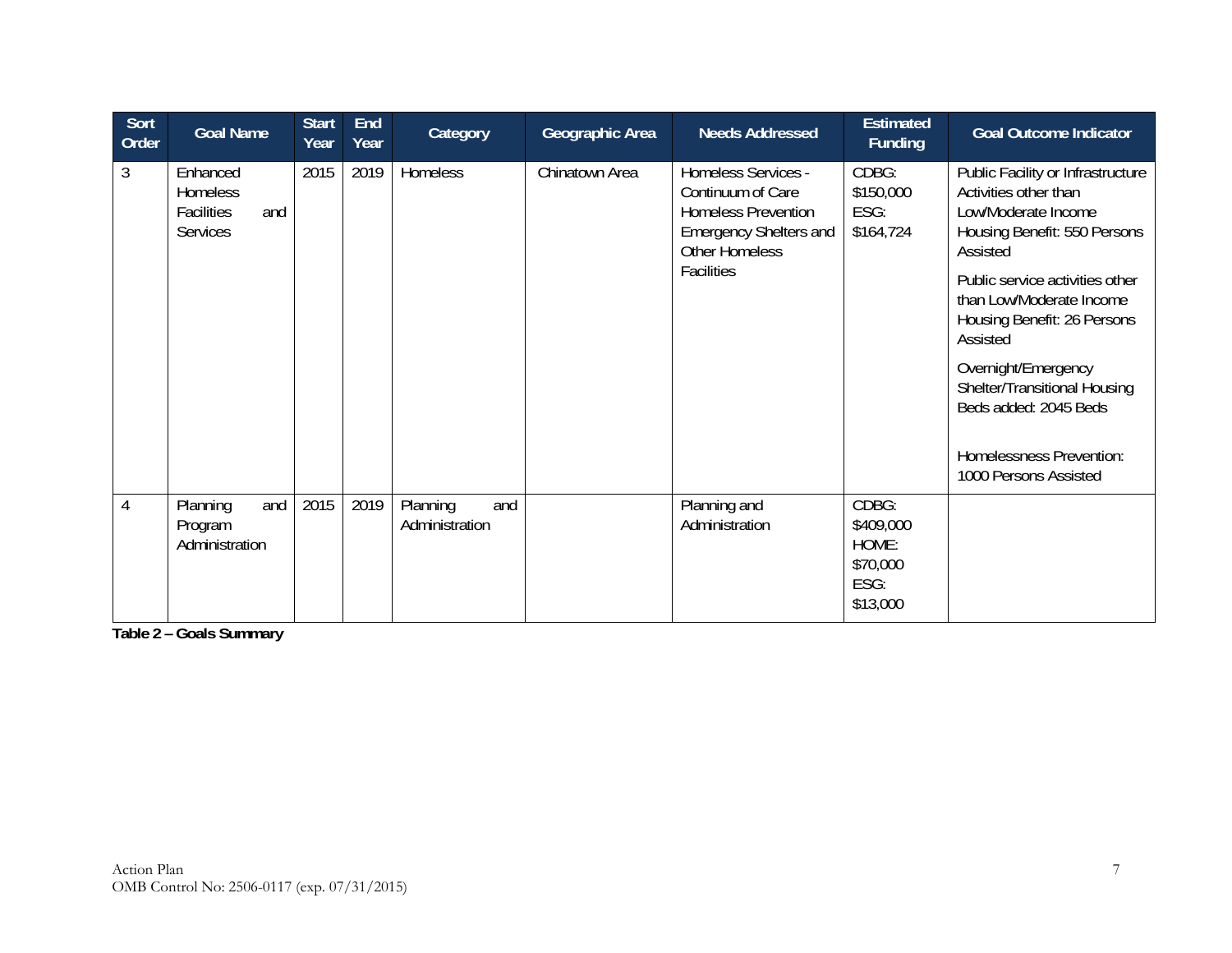# **Goal Descriptions**

|                | Goal Name           | Increased Decent and Affordable Housing                                                                                                                                                                                                                                                                                                                                                                                                                                                                                                     |  |  |  |  |
|----------------|---------------------|---------------------------------------------------------------------------------------------------------------------------------------------------------------------------------------------------------------------------------------------------------------------------------------------------------------------------------------------------------------------------------------------------------------------------------------------------------------------------------------------------------------------------------------------|--|--|--|--|
|                | Goal<br>Description | For FY 2015-2016, the City anticipates providing for the following housing programs and services:<br>Housing Rehabilitation Loans (CDBG and HOME) - 4 units<br>Housing Accessibility Assistance (CDBG) - 3 units<br>Grid Alternatives (CDBG) - 10 units<br>Multi-Family Housing (CDBG) - Vista de la Terraza (CDBG) - 40 units<br>Multi-Family Housing (HOME) - Haciendas Phase III and IV - 91 units                                                                                                                                       |  |  |  |  |
|                |                     | In addition, the City will complete the processing of one last First-Time Homebuyer Loan application received prior to the program being<br>suspended.                                                                                                                                                                                                                                                                                                                                                                                      |  |  |  |  |
| $\overline{2}$ | Goal Name           | <b>Enhanced Neighborhood Conditions</b>                                                                                                                                                                                                                                                                                                                                                                                                                                                                                                     |  |  |  |  |
|                | Goal<br>Description | For FY 2015-2016, the City will continue to provide a variety of services utilizing CDBG funds, emphasizing on youth programs and activities,<br>senior services, and services for the disabled. In terms of community facilities and improvements, the City proposes to concentrate on two<br>projects: the Chinatown Street and Pedestrian Light Installation Program, and the renovation of 10 Soledad Street as a homeless Health<br>Care/Sanitation Center. The City will also continue to support the CSUMB Micro-Enterprise program. |  |  |  |  |
| 3              | <b>Goal Name</b>    | <b>Enhanced Homeless Facilities and Services</b>                                                                                                                                                                                                                                                                                                                                                                                                                                                                                            |  |  |  |  |
|                | Goal<br>Description | For FY 2015-2016, the City proposes to pursue a range of homeless services and activities. The City's homeless program will include the<br>following components: outreach, emergency shelter, homeless prevention, rapid rehousing, and Homeless Management Information<br>System. In addition, the City proposes to utilize \$150,000 in CDBG funds for the renovation of 10 Soledad Street as a homeless Sanitation<br>Facility.                                                                                                          |  |  |  |  |
| $\overline{4}$ | Goal Name           | Planning and Program Administration                                                                                                                                                                                                                                                                                                                                                                                                                                                                                                         |  |  |  |  |
|                | Goal<br>Description | City staff will administer the CDBG, HOME, and ESG programs in compliance with HUD regulations.                                                                                                                                                                                                                                                                                                                                                                                                                                             |  |  |  |  |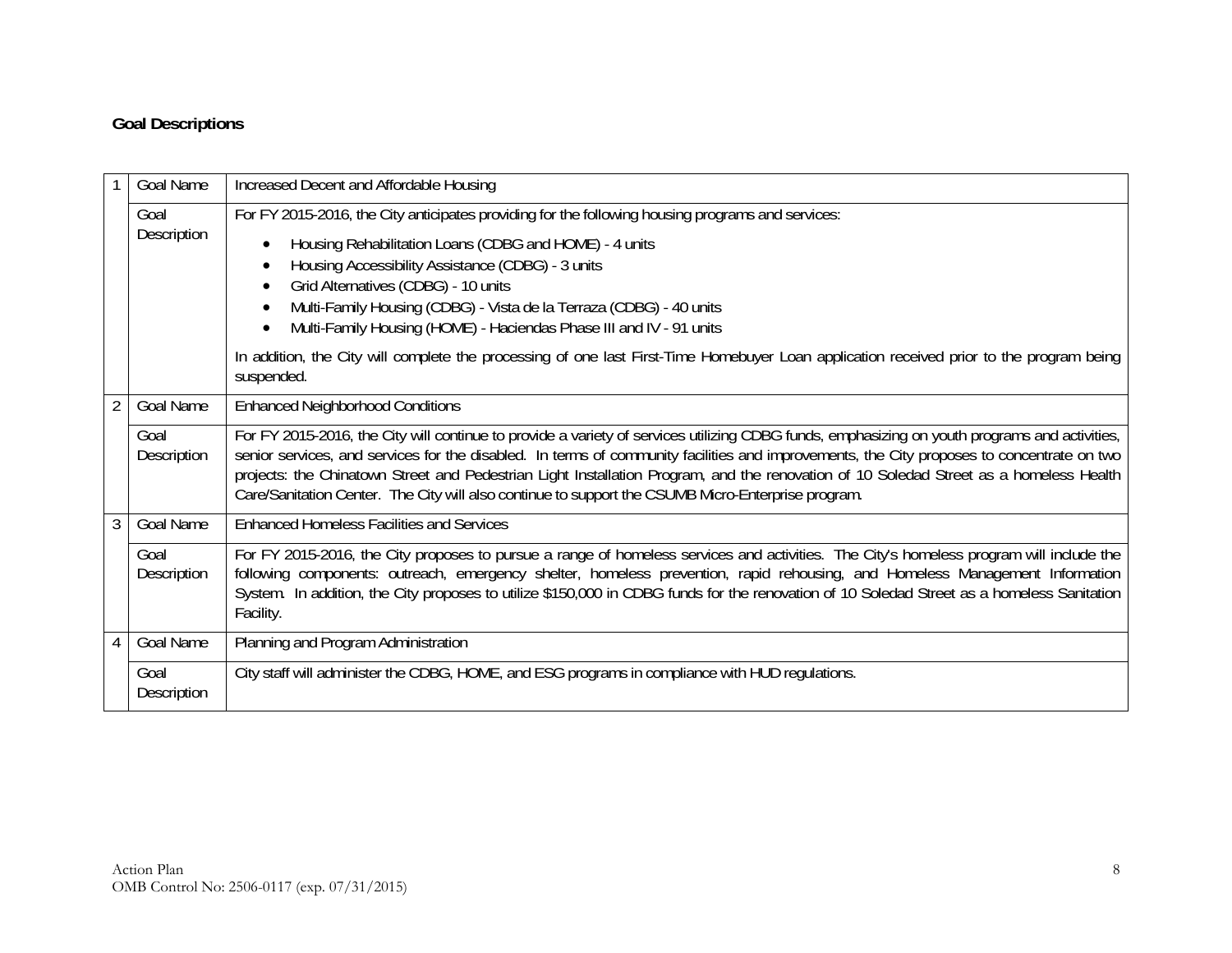# **AP-35 Projects – 91.220(d)**

## **Introduction**

During FY 2015-2016, the City of Salinas will pursue a range of housing and community development activities using CDBG, HOME, and ESG funds.

#### **Projects**

| <b>Housing Rehabilitation Loans</b><br>$\overline{2}$<br><b>Housing Accessibility Assistance Grants</b><br>$\overline{3}$<br><b>Grid Alternatives</b><br>$\overline{4}$<br>Multi-Family Housing (CDBG)<br>5<br><b>CSUMB SBDC Micro Enterprise</b><br>$\overline{6}$<br>CIP Chinatown Renewal Street Project<br>$\overline{7}$<br>CIP 10 Soledad Street<br>8<br>Alliance on Aging - Ombudsman<br>$\overline{9}$<br>Alliance on Aging - Tax Counseling for the Elderly<br>10<br>Boys & Girls Clubs of Monterey County<br>$\overline{11}$<br>Central Coast Center for Independent Living<br>12<br>City of Salinas Bread Box Recreation Center<br>$\overline{13}$<br>City of Salinas Hebbron Family Center<br>14<br><b>Community Human Services - SuperParents</b><br>$\overline{15}$<br>Family Services Agency of the Central Coast (Suicide Prevention)<br>16<br>Food Bank for Monterey County<br>17<br>Girls Scouts of California - East Salinas Program Center<br>18<br>Girls Inc. of the Central Coast<br>19<br>Housing Resources Center - Home Ownership Programs<br>20<br>Legal Services for Seniors - Legal Services<br>$\overline{21}$<br>Meals on Wheels of the Salinas Valley - Home-Delivered Meal Program<br>22<br>Project Sentinel - Fair Housing<br>$\overline{23}$<br>Rancho Cielo, Inc. - Independent Living Village<br>24<br>Salinas Area Youth Drug Information/Crisis Center (Sunrise House) - YATV<br>$\overline{25}$<br>Salinas Area Youth Drug Information/Crisis Center (Sunrise House) - 7 Challenges<br>26<br>2nd Chance Youth Program of MC - Gang Prevention/Intervention Counseling<br>27<br><b>FTHB Program Delivery</b><br>28<br>Multi-Family Housing (HOME)<br>29<br>Multi-Family Housing (HOME) CHDO Set-Aside<br>30<br><b>ESG Projects and Administration</b><br>$\overline{31}$<br><b>CDBG Program Planning and Administration</b><br>32<br>HOME Program Planning and Administration<br>$\overline{33}$<br>Legal Services for Seniors - Fair Housing<br>34 | $\#$           | Project Name                             |
|-------------------------------------------------------------------------------------------------------------------------------------------------------------------------------------------------------------------------------------------------------------------------------------------------------------------------------------------------------------------------------------------------------------------------------------------------------------------------------------------------------------------------------------------------------------------------------------------------------------------------------------------------------------------------------------------------------------------------------------------------------------------------------------------------------------------------------------------------------------------------------------------------------------------------------------------------------------------------------------------------------------------------------------------------------------------------------------------------------------------------------------------------------------------------------------------------------------------------------------------------------------------------------------------------------------------------------------------------------------------------------------------------------------------------------------------------------------------------------------------------------------------------------------------------------------------------------------------------------------------------------------------------------------------------------------------------------------------------------------------------------------------------------------------------------------------------------------------------------------------------------------------------------------------------------------------------------------------------------------------|----------------|------------------------------------------|
|                                                                                                                                                                                                                                                                                                                                                                                                                                                                                                                                                                                                                                                                                                                                                                                                                                                                                                                                                                                                                                                                                                                                                                                                                                                                                                                                                                                                                                                                                                                                                                                                                                                                                                                                                                                                                                                                                                                                                                                           | $\overline{1}$ |                                          |
|                                                                                                                                                                                                                                                                                                                                                                                                                                                                                                                                                                                                                                                                                                                                                                                                                                                                                                                                                                                                                                                                                                                                                                                                                                                                                                                                                                                                                                                                                                                                                                                                                                                                                                                                                                                                                                                                                                                                                                                           |                |                                          |
|                                                                                                                                                                                                                                                                                                                                                                                                                                                                                                                                                                                                                                                                                                                                                                                                                                                                                                                                                                                                                                                                                                                                                                                                                                                                                                                                                                                                                                                                                                                                                                                                                                                                                                                                                                                                                                                                                                                                                                                           |                |                                          |
|                                                                                                                                                                                                                                                                                                                                                                                                                                                                                                                                                                                                                                                                                                                                                                                                                                                                                                                                                                                                                                                                                                                                                                                                                                                                                                                                                                                                                                                                                                                                                                                                                                                                                                                                                                                                                                                                                                                                                                                           |                |                                          |
|                                                                                                                                                                                                                                                                                                                                                                                                                                                                                                                                                                                                                                                                                                                                                                                                                                                                                                                                                                                                                                                                                                                                                                                                                                                                                                                                                                                                                                                                                                                                                                                                                                                                                                                                                                                                                                                                                                                                                                                           |                |                                          |
|                                                                                                                                                                                                                                                                                                                                                                                                                                                                                                                                                                                                                                                                                                                                                                                                                                                                                                                                                                                                                                                                                                                                                                                                                                                                                                                                                                                                                                                                                                                                                                                                                                                                                                                                                                                                                                                                                                                                                                                           |                |                                          |
|                                                                                                                                                                                                                                                                                                                                                                                                                                                                                                                                                                                                                                                                                                                                                                                                                                                                                                                                                                                                                                                                                                                                                                                                                                                                                                                                                                                                                                                                                                                                                                                                                                                                                                                                                                                                                                                                                                                                                                                           |                |                                          |
|                                                                                                                                                                                                                                                                                                                                                                                                                                                                                                                                                                                                                                                                                                                                                                                                                                                                                                                                                                                                                                                                                                                                                                                                                                                                                                                                                                                                                                                                                                                                                                                                                                                                                                                                                                                                                                                                                                                                                                                           |                |                                          |
|                                                                                                                                                                                                                                                                                                                                                                                                                                                                                                                                                                                                                                                                                                                                                                                                                                                                                                                                                                                                                                                                                                                                                                                                                                                                                                                                                                                                                                                                                                                                                                                                                                                                                                                                                                                                                                                                                                                                                                                           |                |                                          |
|                                                                                                                                                                                                                                                                                                                                                                                                                                                                                                                                                                                                                                                                                                                                                                                                                                                                                                                                                                                                                                                                                                                                                                                                                                                                                                                                                                                                                                                                                                                                                                                                                                                                                                                                                                                                                                                                                                                                                                                           |                |                                          |
|                                                                                                                                                                                                                                                                                                                                                                                                                                                                                                                                                                                                                                                                                                                                                                                                                                                                                                                                                                                                                                                                                                                                                                                                                                                                                                                                                                                                                                                                                                                                                                                                                                                                                                                                                                                                                                                                                                                                                                                           |                |                                          |
|                                                                                                                                                                                                                                                                                                                                                                                                                                                                                                                                                                                                                                                                                                                                                                                                                                                                                                                                                                                                                                                                                                                                                                                                                                                                                                                                                                                                                                                                                                                                                                                                                                                                                                                                                                                                                                                                                                                                                                                           |                |                                          |
|                                                                                                                                                                                                                                                                                                                                                                                                                                                                                                                                                                                                                                                                                                                                                                                                                                                                                                                                                                                                                                                                                                                                                                                                                                                                                                                                                                                                                                                                                                                                                                                                                                                                                                                                                                                                                                                                                                                                                                                           |                |                                          |
|                                                                                                                                                                                                                                                                                                                                                                                                                                                                                                                                                                                                                                                                                                                                                                                                                                                                                                                                                                                                                                                                                                                                                                                                                                                                                                                                                                                                                                                                                                                                                                                                                                                                                                                                                                                                                                                                                                                                                                                           |                |                                          |
|                                                                                                                                                                                                                                                                                                                                                                                                                                                                                                                                                                                                                                                                                                                                                                                                                                                                                                                                                                                                                                                                                                                                                                                                                                                                                                                                                                                                                                                                                                                                                                                                                                                                                                                                                                                                                                                                                                                                                                                           |                |                                          |
|                                                                                                                                                                                                                                                                                                                                                                                                                                                                                                                                                                                                                                                                                                                                                                                                                                                                                                                                                                                                                                                                                                                                                                                                                                                                                                                                                                                                                                                                                                                                                                                                                                                                                                                                                                                                                                                                                                                                                                                           |                |                                          |
|                                                                                                                                                                                                                                                                                                                                                                                                                                                                                                                                                                                                                                                                                                                                                                                                                                                                                                                                                                                                                                                                                                                                                                                                                                                                                                                                                                                                                                                                                                                                                                                                                                                                                                                                                                                                                                                                                                                                                                                           |                |                                          |
|                                                                                                                                                                                                                                                                                                                                                                                                                                                                                                                                                                                                                                                                                                                                                                                                                                                                                                                                                                                                                                                                                                                                                                                                                                                                                                                                                                                                                                                                                                                                                                                                                                                                                                                                                                                                                                                                                                                                                                                           |                |                                          |
|                                                                                                                                                                                                                                                                                                                                                                                                                                                                                                                                                                                                                                                                                                                                                                                                                                                                                                                                                                                                                                                                                                                                                                                                                                                                                                                                                                                                                                                                                                                                                                                                                                                                                                                                                                                                                                                                                                                                                                                           |                |                                          |
|                                                                                                                                                                                                                                                                                                                                                                                                                                                                                                                                                                                                                                                                                                                                                                                                                                                                                                                                                                                                                                                                                                                                                                                                                                                                                                                                                                                                                                                                                                                                                                                                                                                                                                                                                                                                                                                                                                                                                                                           |                |                                          |
|                                                                                                                                                                                                                                                                                                                                                                                                                                                                                                                                                                                                                                                                                                                                                                                                                                                                                                                                                                                                                                                                                                                                                                                                                                                                                                                                                                                                                                                                                                                                                                                                                                                                                                                                                                                                                                                                                                                                                                                           |                |                                          |
|                                                                                                                                                                                                                                                                                                                                                                                                                                                                                                                                                                                                                                                                                                                                                                                                                                                                                                                                                                                                                                                                                                                                                                                                                                                                                                                                                                                                                                                                                                                                                                                                                                                                                                                                                                                                                                                                                                                                                                                           |                |                                          |
|                                                                                                                                                                                                                                                                                                                                                                                                                                                                                                                                                                                                                                                                                                                                                                                                                                                                                                                                                                                                                                                                                                                                                                                                                                                                                                                                                                                                                                                                                                                                                                                                                                                                                                                                                                                                                                                                                                                                                                                           |                |                                          |
|                                                                                                                                                                                                                                                                                                                                                                                                                                                                                                                                                                                                                                                                                                                                                                                                                                                                                                                                                                                                                                                                                                                                                                                                                                                                                                                                                                                                                                                                                                                                                                                                                                                                                                                                                                                                                                                                                                                                                                                           |                |                                          |
|                                                                                                                                                                                                                                                                                                                                                                                                                                                                                                                                                                                                                                                                                                                                                                                                                                                                                                                                                                                                                                                                                                                                                                                                                                                                                                                                                                                                                                                                                                                                                                                                                                                                                                                                                                                                                                                                                                                                                                                           |                |                                          |
|                                                                                                                                                                                                                                                                                                                                                                                                                                                                                                                                                                                                                                                                                                                                                                                                                                                                                                                                                                                                                                                                                                                                                                                                                                                                                                                                                                                                                                                                                                                                                                                                                                                                                                                                                                                                                                                                                                                                                                                           |                |                                          |
|                                                                                                                                                                                                                                                                                                                                                                                                                                                                                                                                                                                                                                                                                                                                                                                                                                                                                                                                                                                                                                                                                                                                                                                                                                                                                                                                                                                                                                                                                                                                                                                                                                                                                                                                                                                                                                                                                                                                                                                           |                |                                          |
|                                                                                                                                                                                                                                                                                                                                                                                                                                                                                                                                                                                                                                                                                                                                                                                                                                                                                                                                                                                                                                                                                                                                                                                                                                                                                                                                                                                                                                                                                                                                                                                                                                                                                                                                                                                                                                                                                                                                                                                           |                |                                          |
|                                                                                                                                                                                                                                                                                                                                                                                                                                                                                                                                                                                                                                                                                                                                                                                                                                                                                                                                                                                                                                                                                                                                                                                                                                                                                                                                                                                                                                                                                                                                                                                                                                                                                                                                                                                                                                                                                                                                                                                           |                |                                          |
|                                                                                                                                                                                                                                                                                                                                                                                                                                                                                                                                                                                                                                                                                                                                                                                                                                                                                                                                                                                                                                                                                                                                                                                                                                                                                                                                                                                                                                                                                                                                                                                                                                                                                                                                                                                                                                                                                                                                                                                           |                |                                          |
|                                                                                                                                                                                                                                                                                                                                                                                                                                                                                                                                                                                                                                                                                                                                                                                                                                                                                                                                                                                                                                                                                                                                                                                                                                                                                                                                                                                                                                                                                                                                                                                                                                                                                                                                                                                                                                                                                                                                                                                           |                |                                          |
|                                                                                                                                                                                                                                                                                                                                                                                                                                                                                                                                                                                                                                                                                                                                                                                                                                                                                                                                                                                                                                                                                                                                                                                                                                                                                                                                                                                                                                                                                                                                                                                                                                                                                                                                                                                                                                                                                                                                                                                           |                |                                          |
|                                                                                                                                                                                                                                                                                                                                                                                                                                                                                                                                                                                                                                                                                                                                                                                                                                                                                                                                                                                                                                                                                                                                                                                                                                                                                                                                                                                                                                                                                                                                                                                                                                                                                                                                                                                                                                                                                                                                                                                           |                |                                          |
|                                                                                                                                                                                                                                                                                                                                                                                                                                                                                                                                                                                                                                                                                                                                                                                                                                                                                                                                                                                                                                                                                                                                                                                                                                                                                                                                                                                                                                                                                                                                                                                                                                                                                                                                                                                                                                                                                                                                                                                           |                | <b>HOME Housing Rehabilitation Loans</b> |

**Table 3 - Project Information**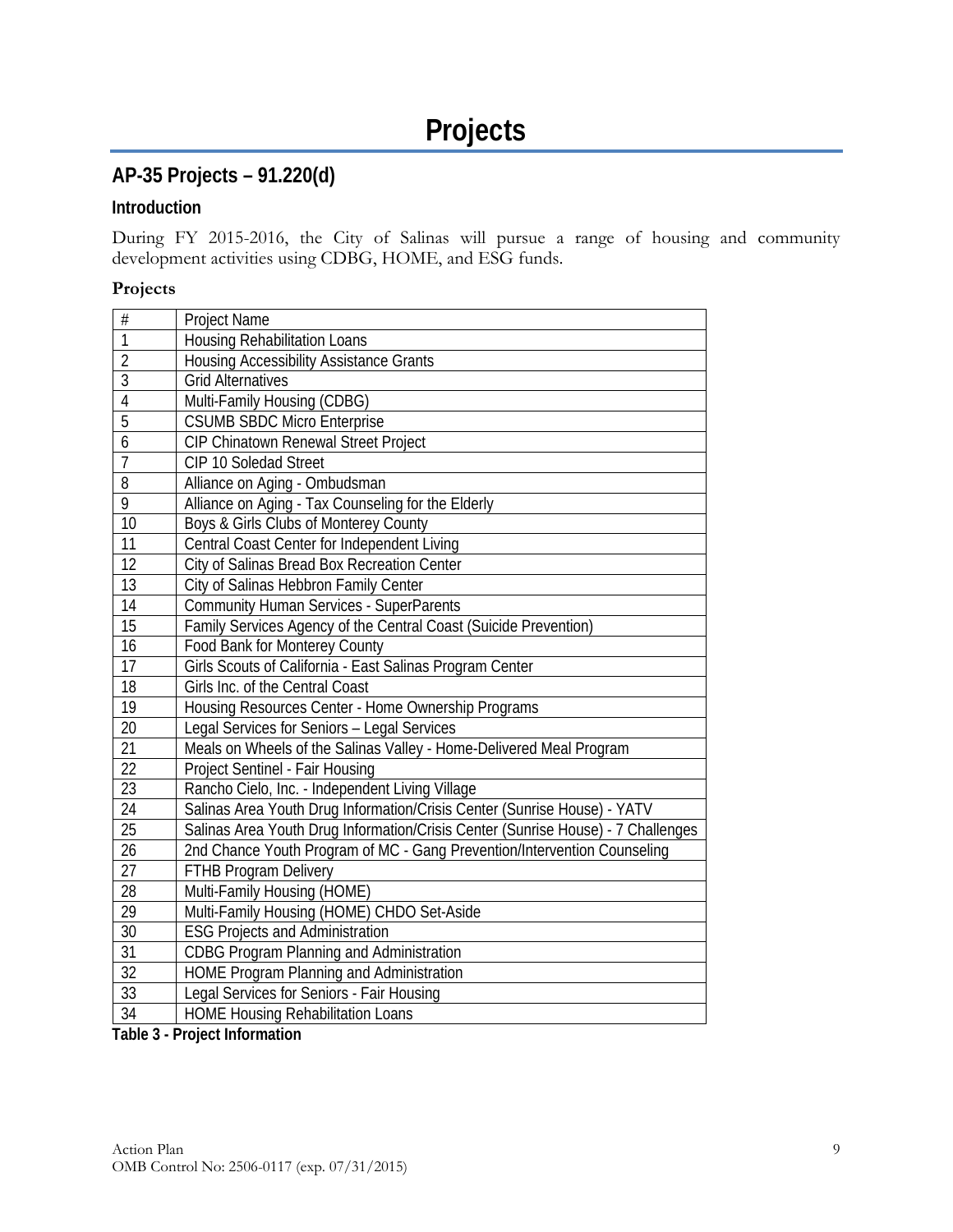#### **Describe the reasons for allocation priorities and any obstacles to addressing underserved needs**

Inadequate funding is the most significant obstacle for serving the underserved needs. The extent of needs in Salinas far exceeds the available funding from the CDBG, HOME, and ESG programs. The projects receiving funding in FY 2015-2016 are those identified as High Priority needs in the City's five-year Strategic Plan. Furthermore, cost-efficiency, demonstrated history of success, and coordination and consistency with other citywide and regional efforts are among some of the factors for funding considerations.

Most activities to be pursued by the City with CDBG, HOME, and ESG funds will be leveraged with a variety of funding sources, including: grants from State, Federal, and local governments; private foundations; capital development funds; general funds; private donations of funds or services; and other various funding sources. For the provision of affordable housing, the City partners with nonprofit housing developers such as MidPen, CHISPA, and Monterey County Housing Development Corporation, which all utilize a multi-layer approach to funding affordable housing.

The HOME program requires that for every HOME dollar spent, the local jurisdiction must provide a 25 percent match with non-federal dollars. However, given the distressed conditions in Salinas, the City consistently receives a 100 percent reduction in the match requirements.

Given the limited annual allocations in CDBG funds, the City has pursued the use of the Section 108 loan guarantee within the five-year Consolidated Plan period in order to support large-scale projects. The IWWC project has been approved by HUD in March 2014 for the use of a Section 108 loan.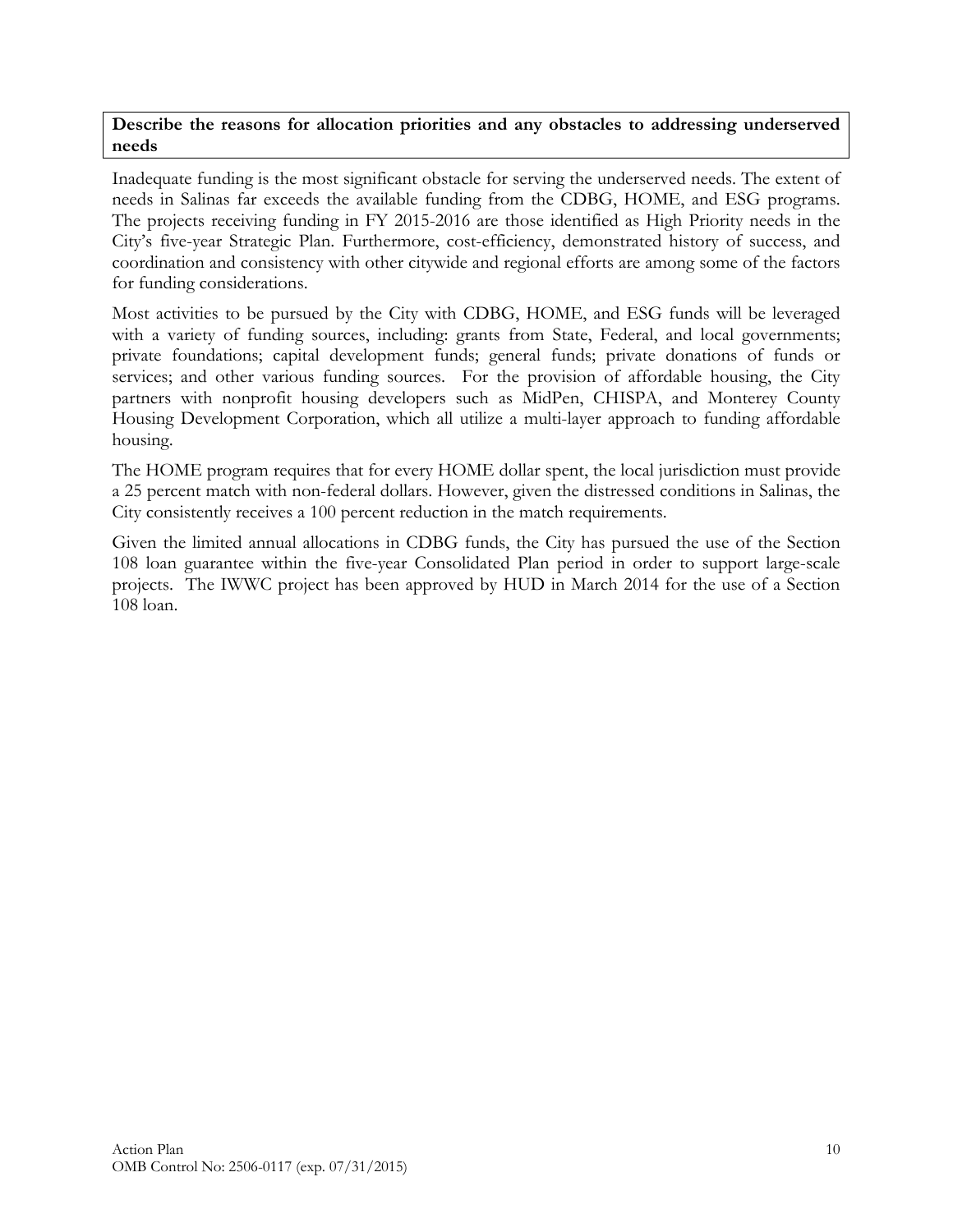# **AP-38 Project Summary**

# **Project Summary Information**

| $\mathbf{1}$   | Project Name                                                                                        | Housing Rehabilitation Loans                                                                                                                                                                                                                                                                                                                                                                               |
|----------------|-----------------------------------------------------------------------------------------------------|------------------------------------------------------------------------------------------------------------------------------------------------------------------------------------------------------------------------------------------------------------------------------------------------------------------------------------------------------------------------------------------------------------|
|                | <b>Target Area</b>                                                                                  | Citywide                                                                                                                                                                                                                                                                                                                                                                                                   |
|                | <b>Goals Supported</b>                                                                              | Increased Decent and Affordable Housing                                                                                                                                                                                                                                                                                                                                                                    |
|                | Needs Addressed                                                                                     | Assistance to Homeowners for Rehabilitation                                                                                                                                                                                                                                                                                                                                                                |
|                | Funding                                                                                             | CDBG: \$180,000                                                                                                                                                                                                                                                                                                                                                                                            |
|                | Description                                                                                         | Loans are only available to qualifying low-income households with eligible<br>properties or to owners of rental properties (limit 7 units) that agree to rent to low<br>income household at affordable rents for the term of the loan. Property<br>improvements funded by these loans must be located within the Salinas City limits.<br>The budgeted amount includes \$30,000 for program delivery costs. |
|                | <b>Target Date</b>                                                                                  | 6/30/2016                                                                                                                                                                                                                                                                                                                                                                                                  |
|                | Estimate the number<br>and type of families<br>that will benefit from<br>the proposed<br>activities | The City anticipates assisting two households.                                                                                                                                                                                                                                                                                                                                                             |
|                | <b>Location Description</b>                                                                         | This project is operated out of the Housing Division of the Community and<br>Economic Development Department, located at 65 W.<br>Alisal<br>Street.<br>Salinas. Program is available citywide. However, the City intends to step up<br>marketing in the Alisal neighborhood.                                                                                                                               |
|                | <b>Planned Activities</b>                                                                           | Program delivery involves various activities, including marketing, processing of<br>applications, review and approval of work orders, monitoring of the construction<br>work, and inspection for compliance with codes. The City has a separate line item<br>to provide for the costs associated with implementing the several housing<br>programs.                                                        |
| $\overline{2}$ | Project Name                                                                                        | <b>Housing Accessibility Assistance Grants</b>                                                                                                                                                                                                                                                                                                                                                             |
|                | <b>Target Area</b>                                                                                  | Citywide                                                                                                                                                                                                                                                                                                                                                                                                   |
|                | <b>Goals Supported</b>                                                                              | Increased Decent and Affordable Housing                                                                                                                                                                                                                                                                                                                                                                    |
|                | Needs Addressed                                                                                     | Assistance to Homeowners for Rehabilitation                                                                                                                                                                                                                                                                                                                                                                |
|                | Funding                                                                                             | CDBG: \$84,000                                                                                                                                                                                                                                                                                                                                                                                             |
|                | Description                                                                                         | Grants in amounts up to \$14,000 per household are available to assist qualifying<br>property owners to remove architectural barriers which limit access or impede<br>mobility, as well as to install fixtures which may reduce hazards aggravated by a<br>disability. The budgeted amount includes \$14,000 for program delivery costs.                                                                   |
|                | <b>Target Date</b>                                                                                  | 6/30/2016                                                                                                                                                                                                                                                                                                                                                                                                  |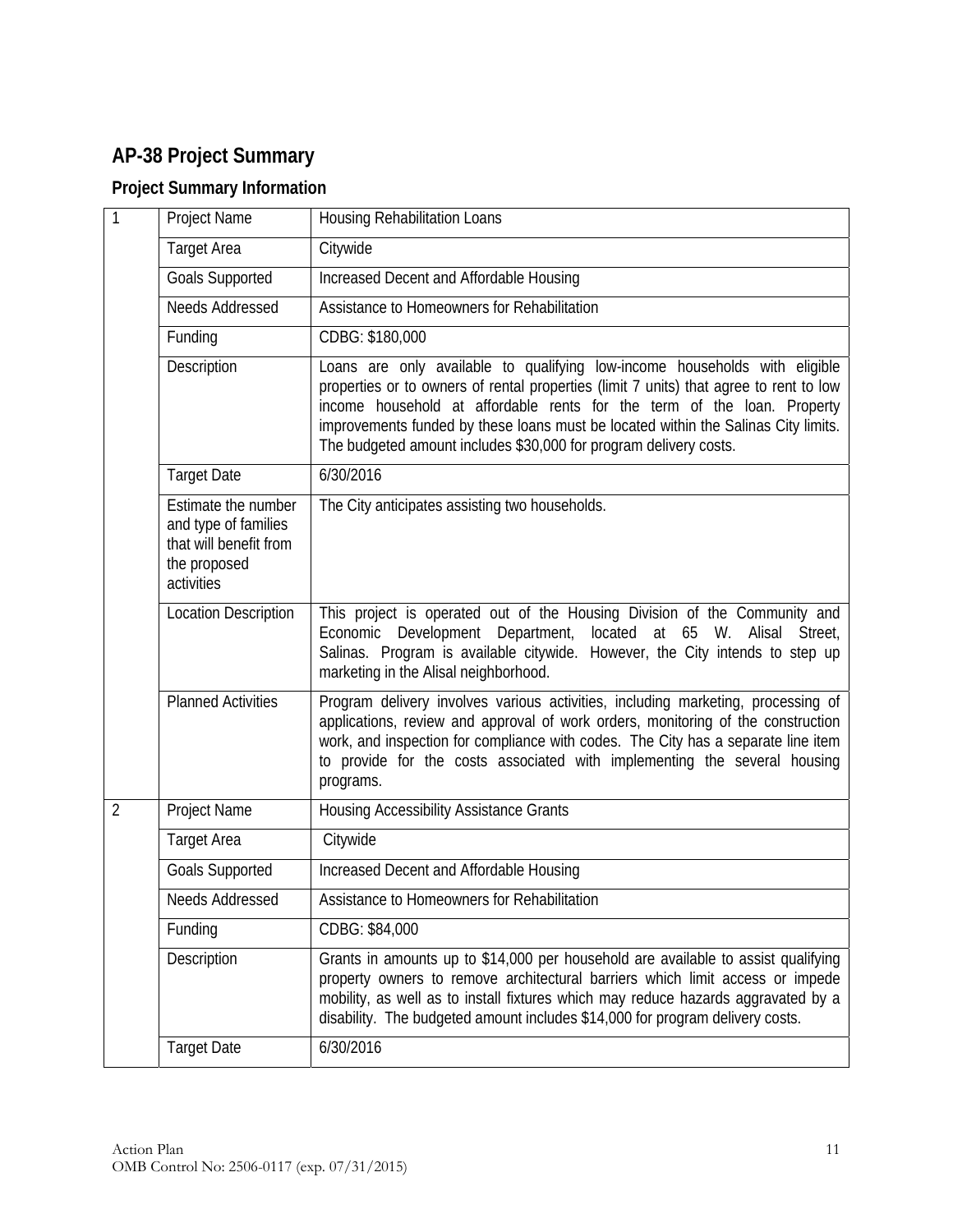|   | Estimate the number<br>and type of families<br>that will benefit from<br>the proposed<br>activities | Given the funding level, three households may be assisted with the Housing<br>Accessibility Assistance grants.                                                                                                                                                                                                                                                                                                  |
|---|-----------------------------------------------------------------------------------------------------|-----------------------------------------------------------------------------------------------------------------------------------------------------------------------------------------------------------------------------------------------------------------------------------------------------------------------------------------------------------------------------------------------------------------|
|   | <b>Location Description</b>                                                                         | This program is administered by the Housing Division of the Community and<br>Development Department<br>located at 65<br>Alisal<br>Economic<br>W.<br>Street,<br>Salinas. Program is available citywide.                                                                                                                                                                                                          |
|   | <b>Planned Activities</b>                                                                           | The delivery of this program involves marketing, process of applications, review and<br>approval of work orders, monitoring and inspection of construction works. The City<br>has a separate line item to provide for the costs associated with the implementation<br>of several housing programs.                                                                                                              |
| 3 | Project Name                                                                                        | <b>Grid Alternatives</b>                                                                                                                                                                                                                                                                                                                                                                                        |
|   | <b>Target Area</b>                                                                                  | Citywide                                                                                                                                                                                                                                                                                                                                                                                                        |
|   | <b>Goals Supported</b>                                                                              | Increased Decent and Affordable Housing                                                                                                                                                                                                                                                                                                                                                                         |
|   | <b>Needs Addressed</b>                                                                              | Energy Conservation Opportunities in Housing                                                                                                                                                                                                                                                                                                                                                                    |
|   | Funding                                                                                             | CDBG: \$60,000                                                                                                                                                                                                                                                                                                                                                                                                  |
|   | Description                                                                                         | With CDBG funding, GRID Alternatives will train and lead volunteers and job<br>trainees to install solar electric systems for low income homeowners in Salinas. The<br>budgeted amount also includes \$10,000 for program delivery costs.                                                                                                                                                                       |
|   | <b>Target Date</b>                                                                                  | 6/30/2016                                                                                                                                                                                                                                                                                                                                                                                                       |
|   | Estimate the number<br>and type of families<br>that will benefit from<br>the proposed<br>activities | 10 low income homeowners.                                                                                                                                                                                                                                                                                                                                                                                       |
|   | <b>Location Description</b>                                                                         | Program is available citywide.                                                                                                                                                                                                                                                                                                                                                                                  |
|   | <b>Planned Activities</b>                                                                           | Each Client will be provided with outreach, education, system design and<br>engineering, procurement of permits and equipment, an industry-standard 10-year<br>labor warranty, preparation and submittal of utility interconnection and rebate<br>paperwork. GRID Alternatives will also help clients obtain free energy efficiency and<br>weatherization services through existing energy assistance programs. |
| 4 | Project Name                                                                                        | Multi-Family Housing (CDBG)                                                                                                                                                                                                                                                                                                                                                                                     |
|   | <b>Target Area</b>                                                                                  | Alisal Neighborhood Revitalization Strategy Area                                                                                                                                                                                                                                                                                                                                                                |
|   | <b>Goals Supported</b>                                                                              | Increased Decent and Affordable Housing                                                                                                                                                                                                                                                                                                                                                                         |
|   | Needs Addressed                                                                                     | New Affordable Rental Housing Opportunities                                                                                                                                                                                                                                                                                                                                                                     |
|   | Funding                                                                                             | CDBG: \$873,371                                                                                                                                                                                                                                                                                                                                                                                                 |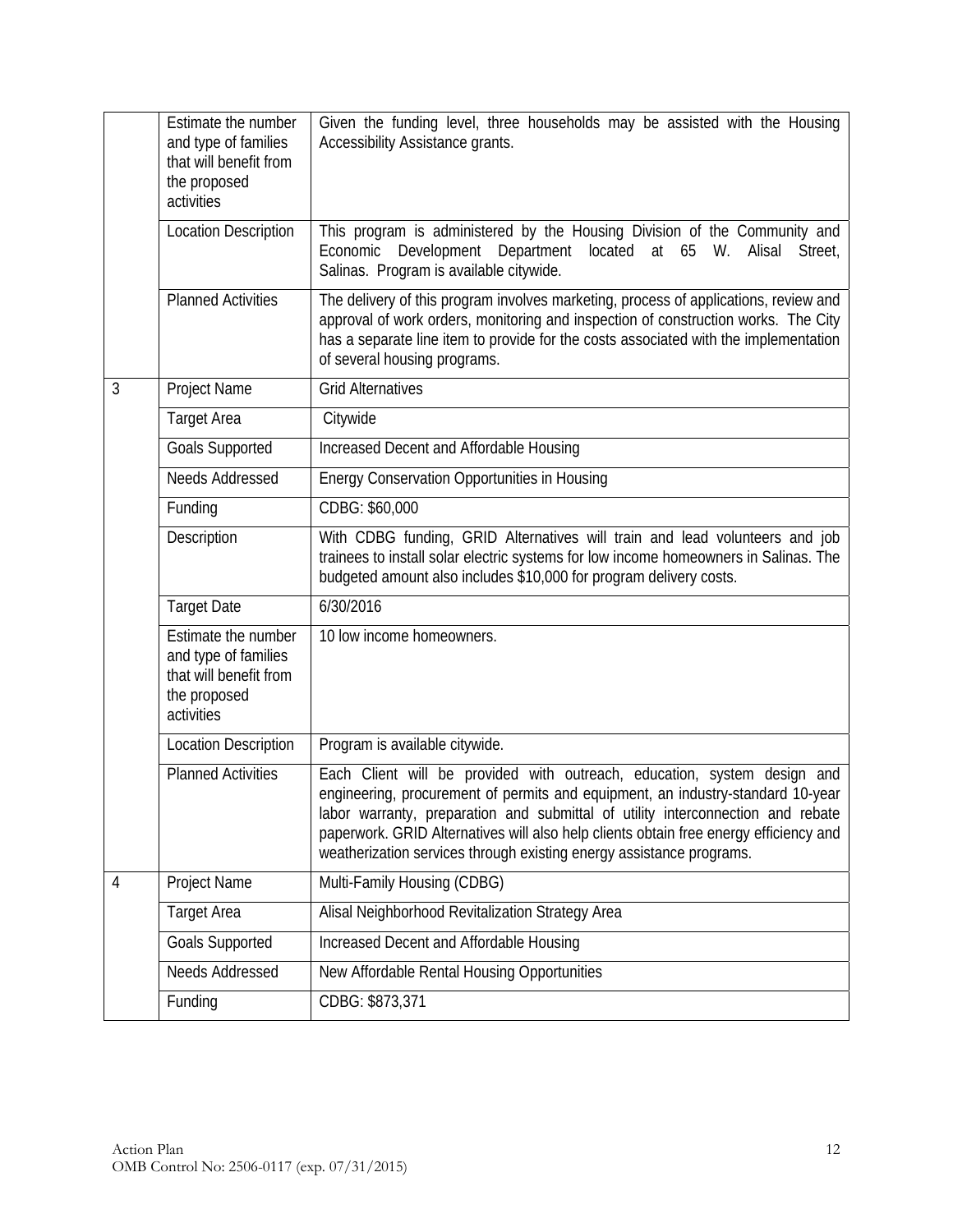|   | Description                                                                                         | HOME funds were previously provided to CHISPA to acquire and rehabilitation the<br>40-unit dilapidated Vista de la Terraza project for lower income families. For FY<br>2015-2016, additional CDBG funds will be provided to pursue Phase II of the<br>rehabilitation works. Affordability control on this project will be extended for at least<br>55 years. The budgeted amount includes \$64,216 for program delivery costs.   |
|---|-----------------------------------------------------------------------------------------------------|-----------------------------------------------------------------------------------------------------------------------------------------------------------------------------------------------------------------------------------------------------------------------------------------------------------------------------------------------------------------------------------------------------------------------------------|
|   | <b>Target Date</b>                                                                                  | 6/30/2016                                                                                                                                                                                                                                                                                                                                                                                                                         |
|   | Estimate the number<br>and type of families<br>that will benefit from<br>the proposed<br>activities | 40 units for low income households. The existing development is comprised of 40<br>affordable multi-family units to families with incomes at 30-60 percent<br>AMI. However, Building H and F are comprised of 11 units.                                                                                                                                                                                                           |
|   | <b>Location Description</b>                                                                         | Vista de la Terraza at 165-177 Carr Avenue, Salinas.                                                                                                                                                                                                                                                                                                                                                                              |
|   | <b>Planned Activities</b>                                                                           | Phase II of the rehabilitation works include: stabilization of Buildings H (#168) and F<br>(#167) to bring the structures into code compliance. Rehabilitation is comprised of<br>the underpinning of both buildings with helical foundation piers as well as a new<br>drainage system to collect and convey surface storm water to the existing storm<br>drain system. Phase II is part of a three-phase rehabilitation process. |
| 5 | Project Name                                                                                        | <b>CSUMB SBDC Micro Enterprise</b>                                                                                                                                                                                                                                                                                                                                                                                                |
|   | <b>Target Area</b>                                                                                  | Alisal Neighborhood Revitalization Strategy Area                                                                                                                                                                                                                                                                                                                                                                                  |
|   | <b>Goals Supported</b>                                                                              | <b>Enhanced Neighborhood Conditions</b>                                                                                                                                                                                                                                                                                                                                                                                           |
|   | Needs Addressed                                                                                     | <b>Economic Development</b>                                                                                                                                                                                                                                                                                                                                                                                                       |
|   | Funding                                                                                             | CDBG: \$74,149                                                                                                                                                                                                                                                                                                                                                                                                                    |
|   | Description                                                                                         | The CSUMB Small Business Development Center provides consulting services to<br>low and moderate income residents, empowering them to start and grow micro-<br>enterprise businesses to support marginalized neighborhoods in Salinas. The<br>budgeted amount includes \$6,700 for program delivery costs.                                                                                                                         |
|   | <b>Target Date</b>                                                                                  | 6/30/2016                                                                                                                                                                                                                                                                                                                                                                                                                         |
|   | Estimate the number<br>and type of families<br>that will benefit from<br>the proposed<br>activities | The program anticipates assisting 12 low and moderate income residents in starting<br>or growing their micro-enterprise businesses.                                                                                                                                                                                                                                                                                               |
|   | <b>Location Description</b>                                                                         | The Small Business Development Center (SBDC) is located at the corner of Lincoln<br>and Central Avenue, in the heart of Old Downtown Salinas, near the City of Salinas<br>offices, the Courthouse, the Transit Station, the Steinbeck Center, House and<br>Library.                                                                                                                                                               |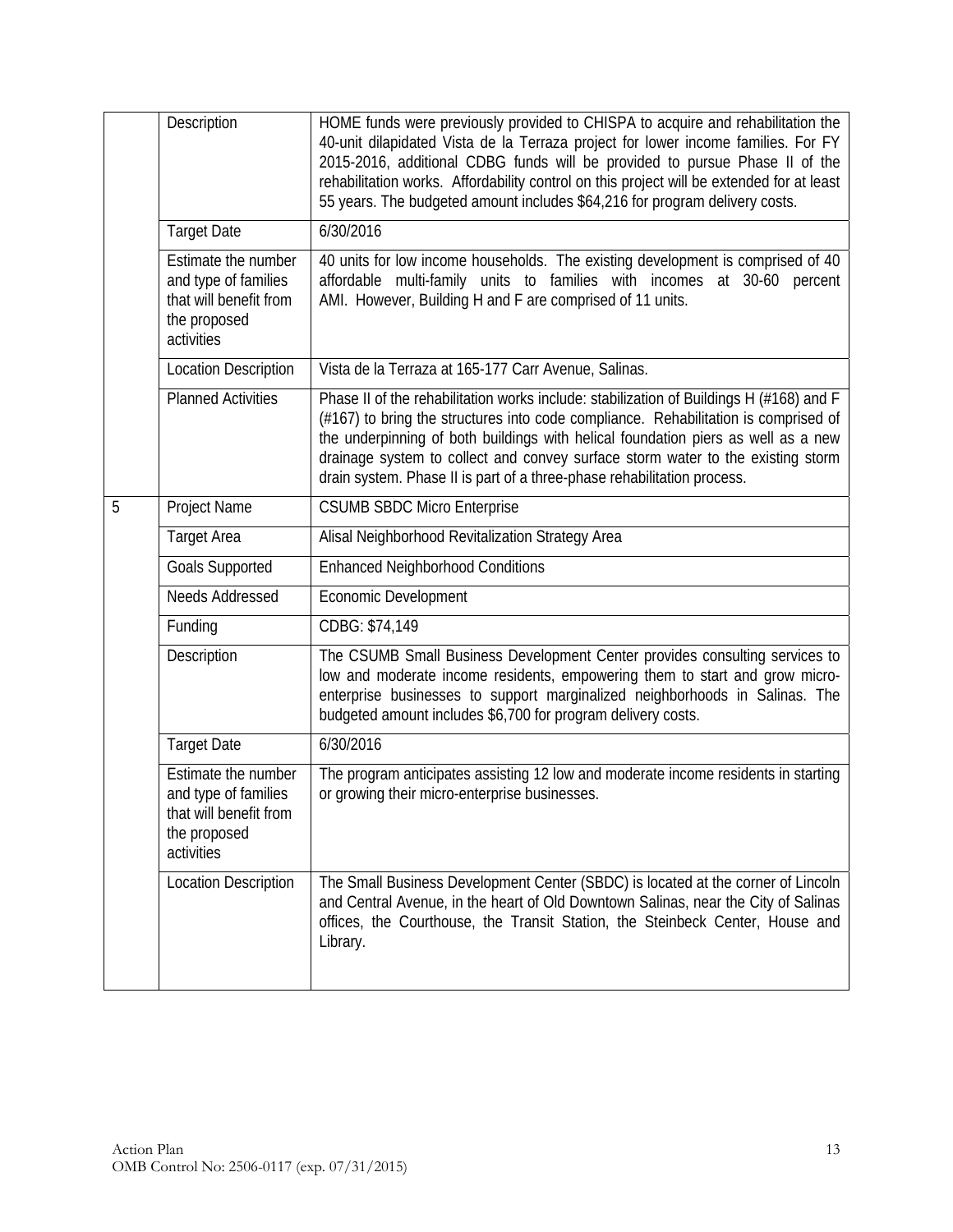|   | <b>Planned Activities</b>                                                                           | The CSUMB SBDC, during its one-on-one business consulting sessions is<br>committed to: microenterprise technical assistance in the City of Salinas,<br>particularly to the retail corridors of South Main and East Alisal Streets, by<br>conducting one-on-one consultations, the qualifying participants will be able to<br>either 1) establish a new small business, 2) strengthen and grow an existing<br>business, 3) meet City of Salinas compliance requirements to operate a business,<br>4) write a business plan, or 5) assess capital needs for new and existing business<br>ideas. The program will coordinate all small business development efforts under<br>this grant by counseling struggling small businesses. The SBDC will stimulate the<br>local economy by advising small business ventures. |
|---|-----------------------------------------------------------------------------------------------------|-------------------------------------------------------------------------------------------------------------------------------------------------------------------------------------------------------------------------------------------------------------------------------------------------------------------------------------------------------------------------------------------------------------------------------------------------------------------------------------------------------------------------------------------------------------------------------------------------------------------------------------------------------------------------------------------------------------------------------------------------------------------------------------------------------------------|
| 6 | Project Name                                                                                        | CIP Chinatown Renewal Street Project                                                                                                                                                                                                                                                                                                                                                                                                                                                                                                                                                                                                                                                                                                                                                                              |
|   | <b>Target Area</b>                                                                                  | Chinatown Area                                                                                                                                                                                                                                                                                                                                                                                                                                                                                                                                                                                                                                                                                                                                                                                                    |
|   | <b>Goals Supported</b>                                                                              | <b>Enhanced Neighborhood Conditions</b>                                                                                                                                                                                                                                                                                                                                                                                                                                                                                                                                                                                                                                                                                                                                                                           |
|   | Needs Addressed                                                                                     | Infrastructure Improvements                                                                                                                                                                                                                                                                                                                                                                                                                                                                                                                                                                                                                                                                                                                                                                                       |
|   | Funding                                                                                             | CDBG: \$597,929                                                                                                                                                                                                                                                                                                                                                                                                                                                                                                                                                                                                                                                                                                                                                                                                   |
|   | Description                                                                                         | The project will install several street lights to illuminate the street and pedestrian<br>lights to illuminate the sidewalk and alley areas. Based on the conceptual design, it<br>is expected to install 24 street lights and 34 pedestrian lights within this project<br>area. The budgeted amount includes \$50,084 for program delivery costs.                                                                                                                                                                                                                                                                                                                                                                                                                                                                |
|   | <b>Target Date</b>                                                                                  | 6/30/2016                                                                                                                                                                                                                                                                                                                                                                                                                                                                                                                                                                                                                                                                                                                                                                                                         |
|   | Estimate the number<br>and type of families<br>that will benefit from<br>the proposed<br>activities | This project is located in Tract 18.02 BG 2 with a population of about 2,000 and<br>78.5 percent of the residents (1,530) are low and moderate income.                                                                                                                                                                                                                                                                                                                                                                                                                                                                                                                                                                                                                                                            |
|   | <b>Location Description</b>                                                                         | The project is located in the Chinatown area.                                                                                                                                                                                                                                                                                                                                                                                                                                                                                                                                                                                                                                                                                                                                                                     |
|   | <b>Planned Activities</b>                                                                           | The purpose of this project is to design and construct street and pedestrian lights in<br>Salinas' Chinatown area. Improving safety is a top priority and lighting is a key<br>component as well as being consistent with the community vision.                                                                                                                                                                                                                                                                                                                                                                                                                                                                                                                                                                   |
| 7 | Project Name                                                                                        | CIP 10 Soledad Street                                                                                                                                                                                                                                                                                                                                                                                                                                                                                                                                                                                                                                                                                                                                                                                             |
|   | <b>Target Area</b>                                                                                  | Chinatown Area                                                                                                                                                                                                                                                                                                                                                                                                                                                                                                                                                                                                                                                                                                                                                                                                    |
|   | <b>Goals Supported</b>                                                                              | <b>Enhanced Homeless Facilities and Services</b>                                                                                                                                                                                                                                                                                                                                                                                                                                                                                                                                                                                                                                                                                                                                                                  |
|   | Needs Addressed                                                                                     | <b>Emergency Shelters and Other Homeless Facilities</b>                                                                                                                                                                                                                                                                                                                                                                                                                                                                                                                                                                                                                                                                                                                                                           |
|   | Funding                                                                                             | CDBG: \$165,000                                                                                                                                                                                                                                                                                                                                                                                                                                                                                                                                                                                                                                                                                                                                                                                                   |
|   | Description                                                                                         | The City was able to purchase the property located on 10 Soledad Street in the<br>Chinatown neighborhood for future use as a public facility. The City intends to<br>renovate this property as a Homeless Sanitation Facility with potential use as an<br>intake center for additional services and referrals. The budgeted amount includes<br>\$15,000 for program delivery costs.                                                                                                                                                                                                                                                                                                                                                                                                                               |
|   | <b>Target Date</b>                                                                                  | 6/30/2016                                                                                                                                                                                                                                                                                                                                                                                                                                                                                                                                                                                                                                                                                                                                                                                                         |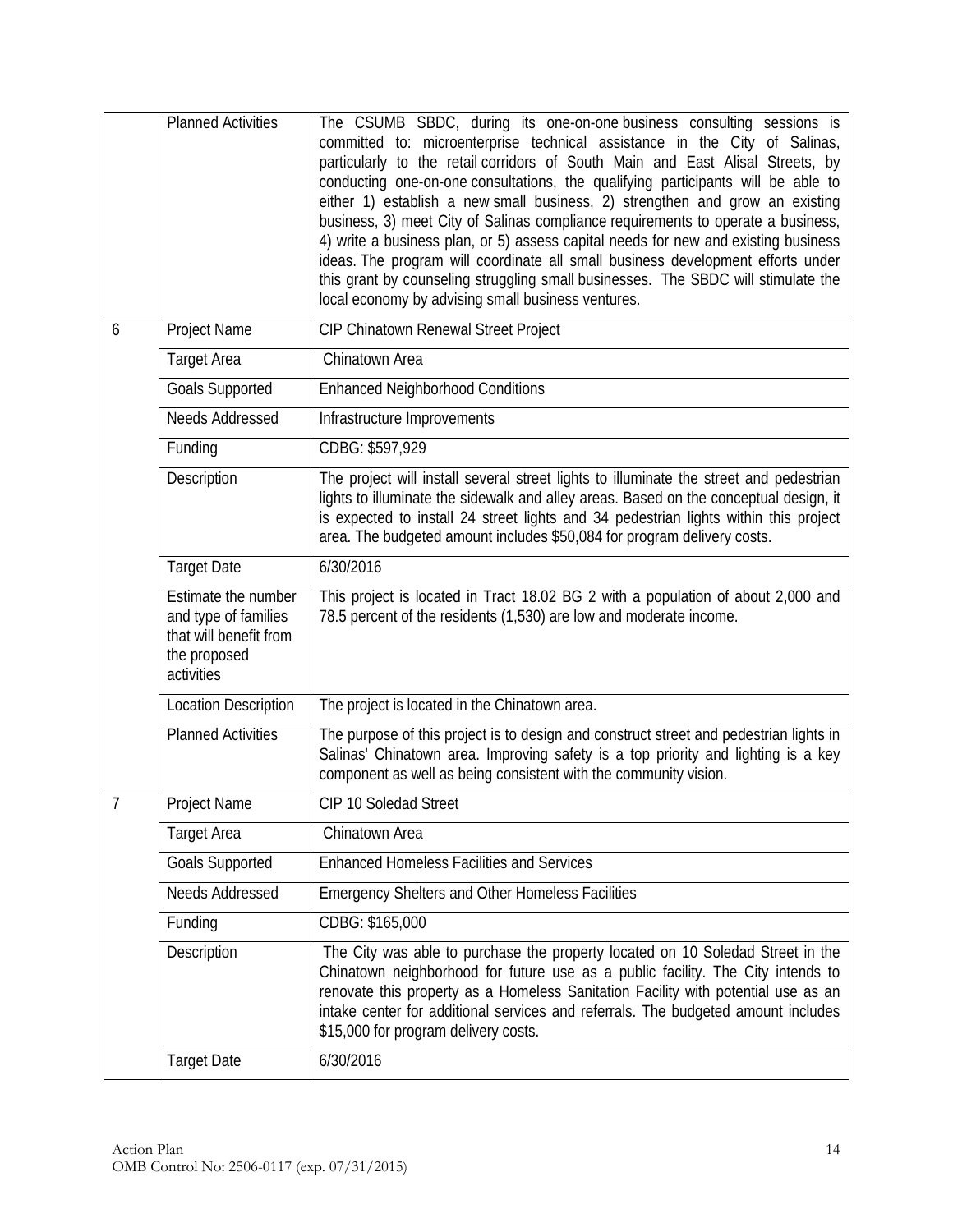|   | Estimate the number<br>and type of families                                                         | This is intended to be a homeless Sanitation Facility that will benefit the City's<br>homeless population citywide, but primarily the homeless in the Chinatown                                                                                                                                                                                                                                                                                                                                                                                                                                                                                                                                                                                                                                                                                                                                         |
|---|-----------------------------------------------------------------------------------------------------|---------------------------------------------------------------------------------------------------------------------------------------------------------------------------------------------------------------------------------------------------------------------------------------------------------------------------------------------------------------------------------------------------------------------------------------------------------------------------------------------------------------------------------------------------------------------------------------------------------------------------------------------------------------------------------------------------------------------------------------------------------------------------------------------------------------------------------------------------------------------------------------------------------|
|   | that will benefit from<br>the proposed<br>activities                                                | area. The 2013 Monterey County Homeless Census and Survey estimated 532<br>homeless persons in Salinas. This report generally estimates about 550 homeless<br>persons may benefit from this facility.                                                                                                                                                                                                                                                                                                                                                                                                                                                                                                                                                                                                                                                                                                   |
|   | <b>Location Description</b>                                                                         | 10 Soledad Street, Salinas.                                                                                                                                                                                                                                                                                                                                                                                                                                                                                                                                                                                                                                                                                                                                                                                                                                                                             |
|   | <b>Planned Activities</b>                                                                           | This new funding will be combined with previous funding allocated (\$194,000) for a<br>total of \$344,000) to renovate the building. The planned scope of work includes a<br>facility for free public sanitation (as well as a potential intake-referral center) for the<br>homeless. The facility will include the following: two restrooms; each restroom to<br>include 2 toilets, 1 shower stall with a changing station and faucets; new<br>washer/dryer appliances for bath towels used by homeless; installation of an alarm<br>system; replacement of exterior doors in the building and phone and installation of<br>walls for meeting spaces. The shower facilities would prepare the homeless to meet<br>with the general public for employment or education purposes. Such a facility would<br>add to the current facilities that are available at Dorothy's Kitchen and Victory<br>Mission. |
| 8 | Project Name                                                                                        | Alliance on Aging - Ombudsman                                                                                                                                                                                                                                                                                                                                                                                                                                                                                                                                                                                                                                                                                                                                                                                                                                                                           |
|   | <b>Target Area</b>                                                                                  | Citywide                                                                                                                                                                                                                                                                                                                                                                                                                                                                                                                                                                                                                                                                                                                                                                                                                                                                                                |
|   | <b>Goals Supported</b>                                                                              | <b>Enhanced Neighborhood Conditions</b>                                                                                                                                                                                                                                                                                                                                                                                                                                                                                                                                                                                                                                                                                                                                                                                                                                                                 |
|   | Needs Addressed                                                                                     | <b>Public Services</b>                                                                                                                                                                                                                                                                                                                                                                                                                                                                                                                                                                                                                                                                                                                                                                                                                                                                                  |
|   | Funding                                                                                             | CDBG: \$10,000                                                                                                                                                                                                                                                                                                                                                                                                                                                                                                                                                                                                                                                                                                                                                                                                                                                                                          |
|   | Description                                                                                         | CDBG funding would support the Alliance on Aging's Ombudsman program.<br>Certified Ombudsmen serve as advocates for the frail and elderly residents in<br>Salinas nursing homes and residential care facilities.                                                                                                                                                                                                                                                                                                                                                                                                                                                                                                                                                                                                                                                                                        |
|   | <b>Target Date</b>                                                                                  | 6/30/2016                                                                                                                                                                                                                                                                                                                                                                                                                                                                                                                                                                                                                                                                                                                                                                                                                                                                                               |
|   | Estimate the number<br>and type of families<br>that will benefit from<br>the proposed<br>activities | This program anticipates assisting 250 seniors with ombudsman services, 180 are<br>expected to be low and moderate income.                                                                                                                                                                                                                                                                                                                                                                                                                                                                                                                                                                                                                                                                                                                                                                              |
|   | <b>Location Description</b>                                                                         | Alliance on Aging's administrative offices are located at 247 Main Street,<br>Salinas. Facilities in the City of Salinas alone include 30 residential care facilities<br>for the elderly with a total of 489 beds, and 5 skilled nursing facilities with a total of<br>475 beds; for a grand total of 34 facilities and 964 residents.                                                                                                                                                                                                                                                                                                                                                                                                                                                                                                                                                                  |
|   | <b>Planned Activities</b>                                                                           | Ombudsman provides a number of critical services to these low-income seniors:<br>Advocacy Ombudsman educates residents on the kind of care they should expect<br>and provides the mechanisms necessary to file complaints of abuse or neglect.<br>When Ombudsmen enter a facility, they are serving every resident and advocating<br>on their behalf. Placement Information allows seniors and their families to make<br>informed decisions about the long-term care opportunities in Monterey County and<br>the Witnessing of Advance Health Directives for seniors residing in long-term care<br>facilities. Ombudsman strives to ensure seniors dignity, choice, and quality of life.                                                                                                                                                                                                                |
| 9 | Project Name                                                                                        | Alliance on Aging - Tax Counseling for the Elderly                                                                                                                                                                                                                                                                                                                                                                                                                                                                                                                                                                                                                                                                                                                                                                                                                                                      |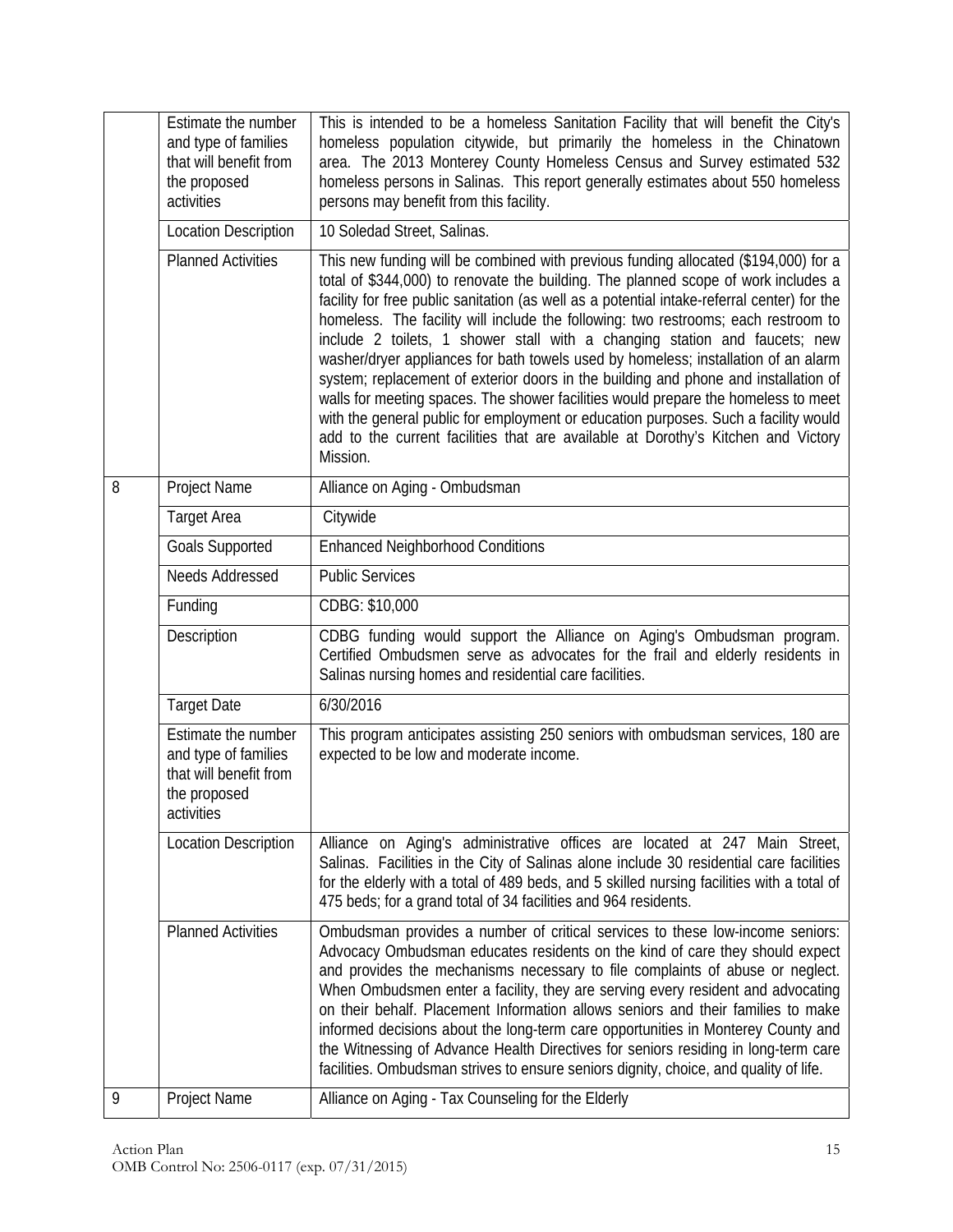|    | <b>Target Area</b>                                                                                  | Citywide                                                                                                                                                                                                                                                                                                                                                                                                                                                                                                                                                                                                                                                                                                                                                                                                                                                     |
|----|-----------------------------------------------------------------------------------------------------|--------------------------------------------------------------------------------------------------------------------------------------------------------------------------------------------------------------------------------------------------------------------------------------------------------------------------------------------------------------------------------------------------------------------------------------------------------------------------------------------------------------------------------------------------------------------------------------------------------------------------------------------------------------------------------------------------------------------------------------------------------------------------------------------------------------------------------------------------------------|
|    | <b>Goals Supported</b>                                                                              | <b>Enhanced Neighborhood Conditions</b>                                                                                                                                                                                                                                                                                                                                                                                                                                                                                                                                                                                                                                                                                                                                                                                                                      |
|    | Needs Addressed                                                                                     | <b>Public Services</b>                                                                                                                                                                                                                                                                                                                                                                                                                                                                                                                                                                                                                                                                                                                                                                                                                                       |
|    | Funding                                                                                             | CDBG: \$10,000                                                                                                                                                                                                                                                                                                                                                                                                                                                                                                                                                                                                                                                                                                                                                                                                                                               |
|    | Description                                                                                         | CDBG funding would support the Alliance on Aging's Tax Counseling for the Elderly<br>program. Tax Counseling for the Elderly assists seniors with the preparation and<br>filing of their federal and state income tax returns at no charge.                                                                                                                                                                                                                                                                                                                                                                                                                                                                                                                                                                                                                  |
|    | <b>Target Date</b>                                                                                  | 6/30/2016                                                                                                                                                                                                                                                                                                                                                                                                                                                                                                                                                                                                                                                                                                                                                                                                                                                    |
|    | Estimate the number<br>and type of families<br>that will benefit from<br>the proposed<br>activities | The program anticipates assisting 450 seniors with tax counseling services, with<br>315 seniors being of low and moderate incomes.                                                                                                                                                                                                                                                                                                                                                                                                                                                                                                                                                                                                                                                                                                                           |
|    | <b>Location Description</b>                                                                         | Tax Counseling for the Elderly sites in Salinas include: St. Ansgar's Lutheran<br>church, La Canada Mobile Home Park, Villa Serra, American Legion, Regency<br>Court. Additional ad hoc sites include Sherwood Village, Los Abuelitos, and La<br>Gloria Senior Housing, Gateway Apartments, local nursing homes, and individual<br>inhome visits.                                                                                                                                                                                                                                                                                                                                                                                                                                                                                                            |
|    | <b>Planned Activities</b>                                                                           | The Tax Counseling for the Elderly program addresses the complexities seniors<br>face in understanding and negotiating the IRS taxing process. Our program<br>provides opportunities for significant savings and refunds to seniors. For many, their<br>tax refund is the largest check outside of their social security check and is often<br>used to pay for basic needs that their monthly income does not cover. In addition,<br>when first contact is made with a senior through the Tax Counseling<br>program, seniors learn about the other programs available through the Alliance on<br>Aging, such as our Benefits Checkup Program, and HICAP, which can provide<br>further support. The Alliance on Aging conducts extensive outreach at various<br>locations in order to improve accessibility to services and reach the underserved<br>elderly. |
| 10 | Project Name                                                                                        | Boys & Girls Clubs of Monterey County                                                                                                                                                                                                                                                                                                                                                                                                                                                                                                                                                                                                                                                                                                                                                                                                                        |
|    | Target Area                                                                                         | Alisal Neighborhood Revitalization Strategy Area                                                                                                                                                                                                                                                                                                                                                                                                                                                                                                                                                                                                                                                                                                                                                                                                             |
|    | <b>Goals Supported</b>                                                                              | <b>Enhanced Neighborhood Conditions</b>                                                                                                                                                                                                                                                                                                                                                                                                                                                                                                                                                                                                                                                                                                                                                                                                                      |
|    | Needs Addressed                                                                                     | <b>Public Services</b>                                                                                                                                                                                                                                                                                                                                                                                                                                                                                                                                                                                                                                                                                                                                                                                                                                       |
|    | Funding                                                                                             | CDBG: \$10,000                                                                                                                                                                                                                                                                                                                                                                                                                                                                                                                                                                                                                                                                                                                                                                                                                                               |
|    | Description                                                                                         | With the transportation program by the Boys & Girls Clubs transporting to at least<br>25 field trip opportunities, 500 Salinas youth will have the opportunity to take part in<br>a variety of impactful activities offered across five Core Areas of programming:<br>Recreation, Sports & Fitness; Education & Career Development; The Arts;<br>Character & Leadership Development; and Health & Life Skills.                                                                                                                                                                                                                                                                                                                                                                                                                                               |
|    | <b>Target Date</b>                                                                                  | 6/30/2016                                                                                                                                                                                                                                                                                                                                                                                                                                                                                                                                                                                                                                                                                                                                                                                                                                                    |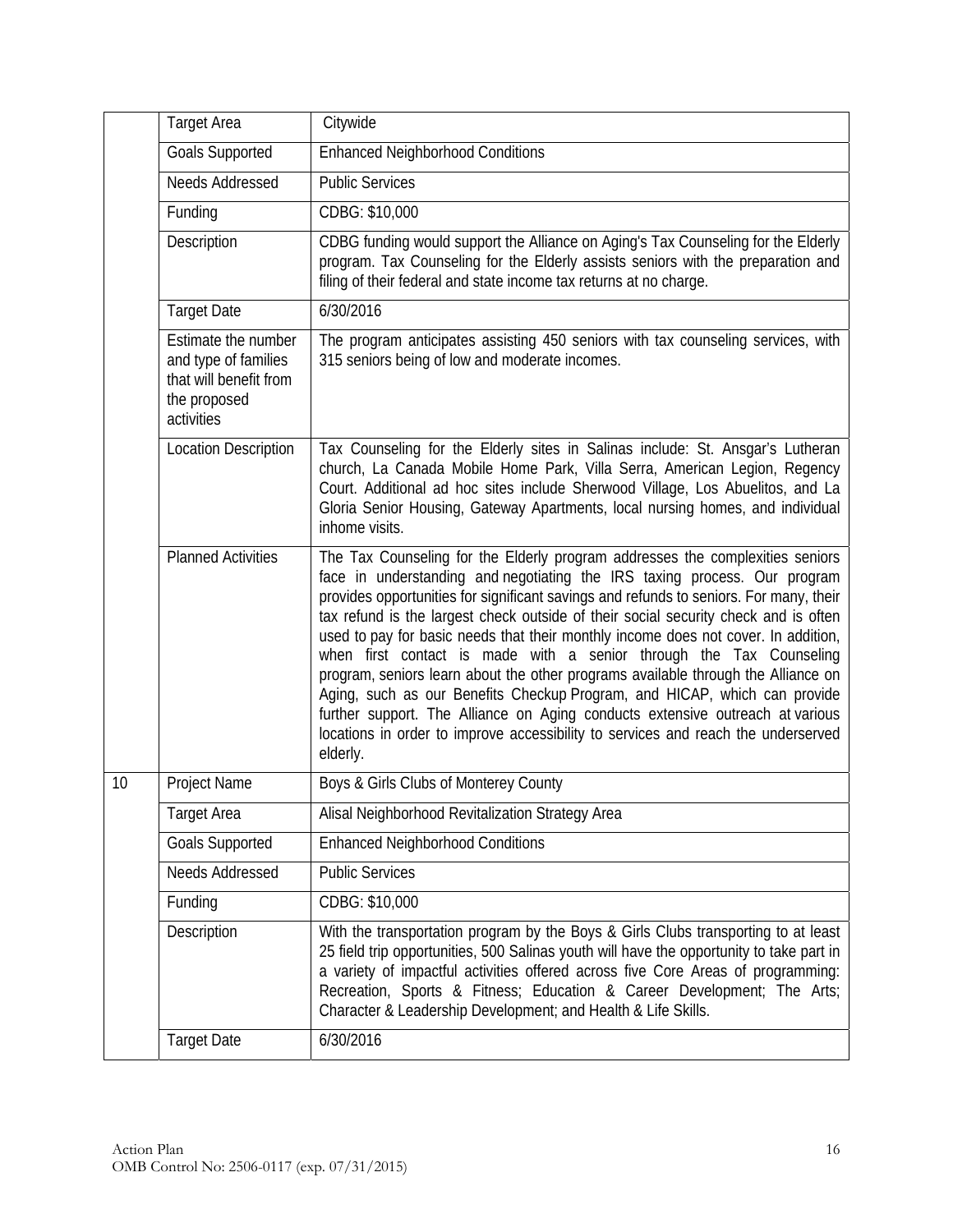|    | Estimate the number<br>and type of families<br>that will benefit from<br>the proposed<br>activities | The Boys & Girls Clubs anticipates assisting 450 youth with field trip opportunities,<br>with 385 youth being from low and moderate income households.                                                                                                                                                                                                                                                                                                                                                                                                                                                                                                                                                                                                                            |
|----|-----------------------------------------------------------------------------------------------------|-----------------------------------------------------------------------------------------------------------------------------------------------------------------------------------------------------------------------------------------------------------------------------------------------------------------------------------------------------------------------------------------------------------------------------------------------------------------------------------------------------------------------------------------------------------------------------------------------------------------------------------------------------------------------------------------------------------------------------------------------------------------------------------|
|    | <b>Location Description</b>                                                                         | The Boys & Girls Clubs of Monterey County (BGCMC) Catch the Bus Field Trip<br>project will take place at the Salinas Clubhouse (85 Maryal Drive) and serve the<br>youth attending the Club as well as the extension sites of El Sausal Middle School<br>(1155 East Alisal Street) and La Paz Middle School (1300 North Sanborn Road).                                                                                                                                                                                                                                                                                                                                                                                                                                             |
|    | <b>Planned Activities</b>                                                                           | Of the near 1400 youth served by the Salinas Clubhouse and two Extension Sites,<br>the majority are predominately of Latino heritage, with at least 77 percent self<br>reported as receiving free and reduced lunch. Our youth need a safe haven, with<br>positive activities that leverage their interests to meet their needs, and caring,<br>competent adult mentors to assist them in avoiding gang involvement and other<br>delinquent activities. Through program planning with numerous community partners<br>and working with local schools, including the administrators at Harden, La Paz and<br>El Sausal middle schools, our particular focus will be identifying and serving 500<br>youth with at least 25 field trip opportunities during the 2015-16 grant period. |
| 11 | Project Name                                                                                        | Central Coast Center for Independent Living                                                                                                                                                                                                                                                                                                                                                                                                                                                                                                                                                                                                                                                                                                                                       |
|    | <b>Target Area</b>                                                                                  | Citywide                                                                                                                                                                                                                                                                                                                                                                                                                                                                                                                                                                                                                                                                                                                                                                          |
|    | <b>Goals Supported</b>                                                                              | <b>Enhanced Neighborhood Conditions</b>                                                                                                                                                                                                                                                                                                                                                                                                                                                                                                                                                                                                                                                                                                                                           |
|    | Needs Addressed                                                                                     | <b>Public Services</b>                                                                                                                                                                                                                                                                                                                                                                                                                                                                                                                                                                                                                                                                                                                                                            |
|    | Funding                                                                                             | CDBG: \$10,000                                                                                                                                                                                                                                                                                                                                                                                                                                                                                                                                                                                                                                                                                                                                                                    |
|    | Description                                                                                         | CCCIL provides housing assistance to persons with disabilities regardless of age or<br>type of disability.                                                                                                                                                                                                                                                                                                                                                                                                                                                                                                                                                                                                                                                                        |
|    | <b>Target Date</b>                                                                                  | 6/30/2016                                                                                                                                                                                                                                                                                                                                                                                                                                                                                                                                                                                                                                                                                                                                                                         |
|    | Estimate the number<br>and type of families<br>that will benefit from<br>the proposed<br>activities | Assist 120 Salinas residents with disabilities.                                                                                                                                                                                                                                                                                                                                                                                                                                                                                                                                                                                                                                                                                                                                   |
|    | <b>Location Description</b>                                                                         | Housing Choices for Persons with Disabilities (HCPD) will take place in CCCIL's<br>main office in Salinas, located at 318 Cayuga Street, Suite 208, Salinas.                                                                                                                                                                                                                                                                                                                                                                                                                                                                                                                                                                                                                      |
|    | <b>Planned Activities</b>                                                                           | Low and moderate income persons will benefit from an increase in their self-<br>advocacy skills and by enhancing and increasing their opportunities to locate and<br>apply for affordable, accessible housing. Consumers receiving housing services<br>from CCCIL also receive guidance and support as they maneuver through the low<br>income housing application process. CCCIL provides additional Independent Living<br>services that include peer support, independent living skills training, for example<br>financial management skills, and individual advocacy.                                                                                                                                                                                                          |
| 12 | Project Name                                                                                        | City of Salinas Bread Box Recreation Center                                                                                                                                                                                                                                                                                                                                                                                                                                                                                                                                                                                                                                                                                                                                       |
|    | <b>Target Area</b>                                                                                  | Alisal Neighborhood Revitalization Strategy Area                                                                                                                                                                                                                                                                                                                                                                                                                                                                                                                                                                                                                                                                                                                                  |
|    | <b>Goals Supported</b>                                                                              | <b>Enhanced Neighborhood Conditions</b>                                                                                                                                                                                                                                                                                                                                                                                                                                                                                                                                                                                                                                                                                                                                           |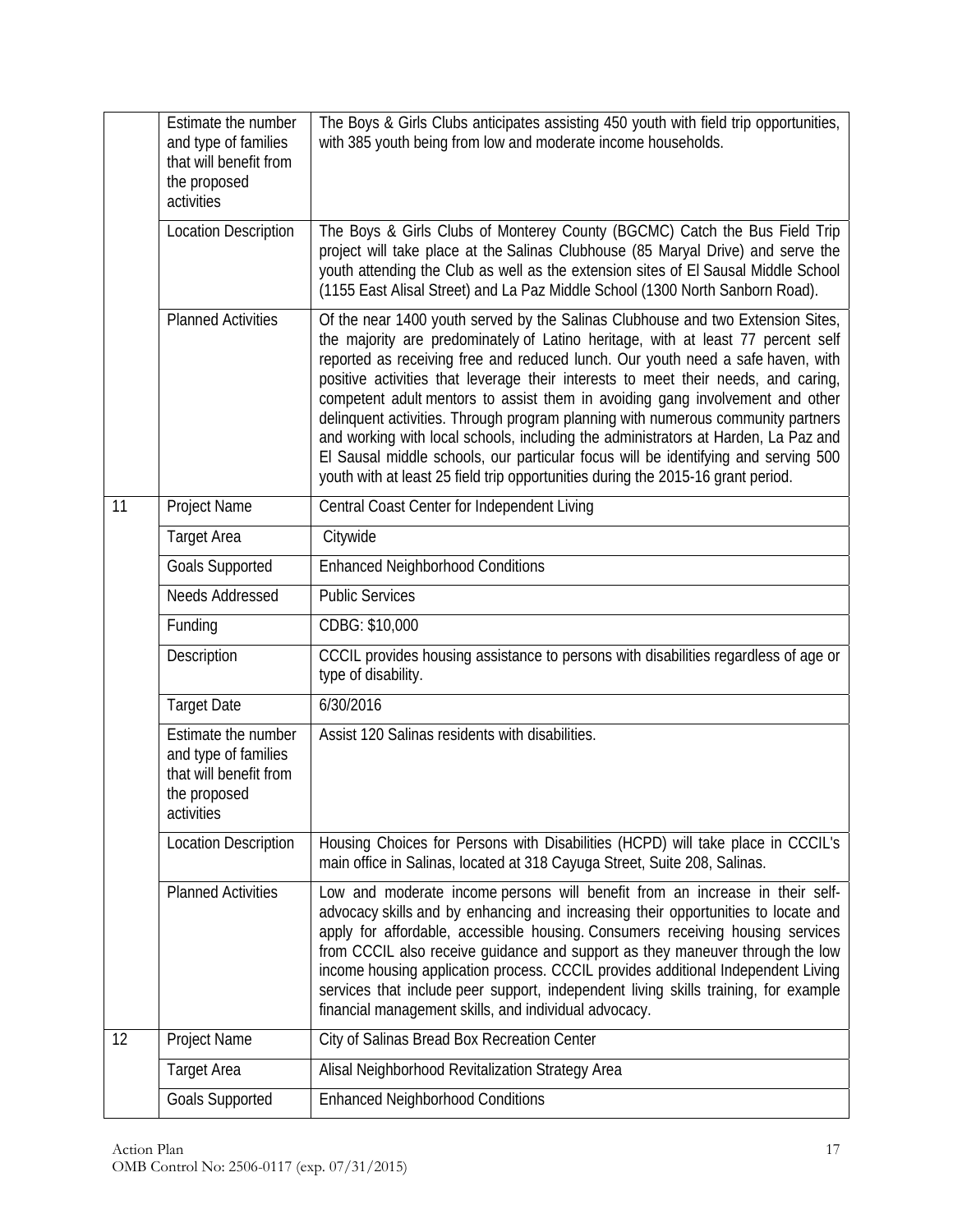|    | Needs Addressed                                                                                     | <b>Public Services</b>                                                                                                                                                                                                                                                                                                                                                                                                                                                                                        |
|----|-----------------------------------------------------------------------------------------------------|---------------------------------------------------------------------------------------------------------------------------------------------------------------------------------------------------------------------------------------------------------------------------------------------------------------------------------------------------------------------------------------------------------------------------------------------------------------------------------------------------------------|
|    | Funding                                                                                             | CDBG: \$50,140                                                                                                                                                                                                                                                                                                                                                                                                                                                                                                |
|    | Description                                                                                         | The Bread Box Recreation Center targets all youth ages 6 to 18 in this very low<br>income and overcrowded populated area. The community will benefit by having a<br>nearby recreation facility offering a variety of recreational/educational activities. The<br>facility is a safe, friendly place for residents to attend and participate in either free or<br>low cost activities. The CDBG funds allow the City to provide activities at low or no<br>cost to residents.                                  |
|    | <b>Target Date</b>                                                                                  | 6/30/2016                                                                                                                                                                                                                                                                                                                                                                                                                                                                                                     |
|    | Estimate the number<br>and type of families<br>that will benefit from<br>the proposed<br>activities | The Bread Box Recreation Center will assist 425 youth from low and moderate<br>income households.                                                                                                                                                                                                                                                                                                                                                                                                             |
|    | <b>Location Description</b>                                                                         | The Breadbox Recreation Center is located at 745 Sanborn Road in East Salinas.                                                                                                                                                                                                                                                                                                                                                                                                                                |
|    | <b>Planned Activities</b>                                                                           | The program hires and trains staff and volunteers to assist in providing learning<br>activities, introduce a variety of sports and leisure activities as well as provide<br>engagement opportunities for youth of all ages, adults, and seniors at recreation<br>centers and homework centers.                                                                                                                                                                                                                |
| 13 | Project Name                                                                                        | City of Salinas Hebbron Family Center                                                                                                                                                                                                                                                                                                                                                                                                                                                                         |
|    | Target Area                                                                                         | Alisal Neighborhood Revitalization Strategy Area                                                                                                                                                                                                                                                                                                                                                                                                                                                              |
|    | <b>Goals Supported</b>                                                                              | <b>Enhanced Neighborhood Conditions</b>                                                                                                                                                                                                                                                                                                                                                                                                                                                                       |
|    | Needs Addressed                                                                                     | <b>Public Services</b>                                                                                                                                                                                                                                                                                                                                                                                                                                                                                        |
|    | Funding                                                                                             | CDBG: \$64,860                                                                                                                                                                                                                                                                                                                                                                                                                                                                                                |
|    | Description                                                                                         | The Hebbron Family Center provides a safe place for youth and adults of the<br>community to come and take part in recreation activities.                                                                                                                                                                                                                                                                                                                                                                      |
|    | <b>Target Date</b>                                                                                  | 6/30/2016                                                                                                                                                                                                                                                                                                                                                                                                                                                                                                     |
|    | Estimate the number<br>and type of families<br>that will benefit from<br>the proposed<br>activities | The Hebbron Family Center will assist 500 youth with after-school and Saturday<br>programs.                                                                                                                                                                                                                                                                                                                                                                                                                   |
|    | <b>Location Description</b>                                                                         | The Hebbron Family Center is located at 683 Fremont Street in East Salinas. The<br>Center is bounded by Hebbron Avenue to the East, Cesar Chavez Park to the<br>North, Pearl Avenue to the West and Market Street to the South.                                                                                                                                                                                                                                                                               |
|    | <b>Planned Activities</b>                                                                           | The Hebbron Family Center offers a variety of recreational/educational activities.<br>The Center is a safe, friendly place for residents to attend and participate in either<br>free or low cost activities. The CDBG funds allow the City to provide activities at<br>low or no cost to residents. Hebbron is an informational HUB for the neighborhood<br>and provides critical resources relevant to the neighborhood through various<br>collaborations with CASP and other community based organizations. |
| 14 | Project Name                                                                                        | <b>Community Human Services - SuperParents</b>                                                                                                                                                                                                                                                                                                                                                                                                                                                                |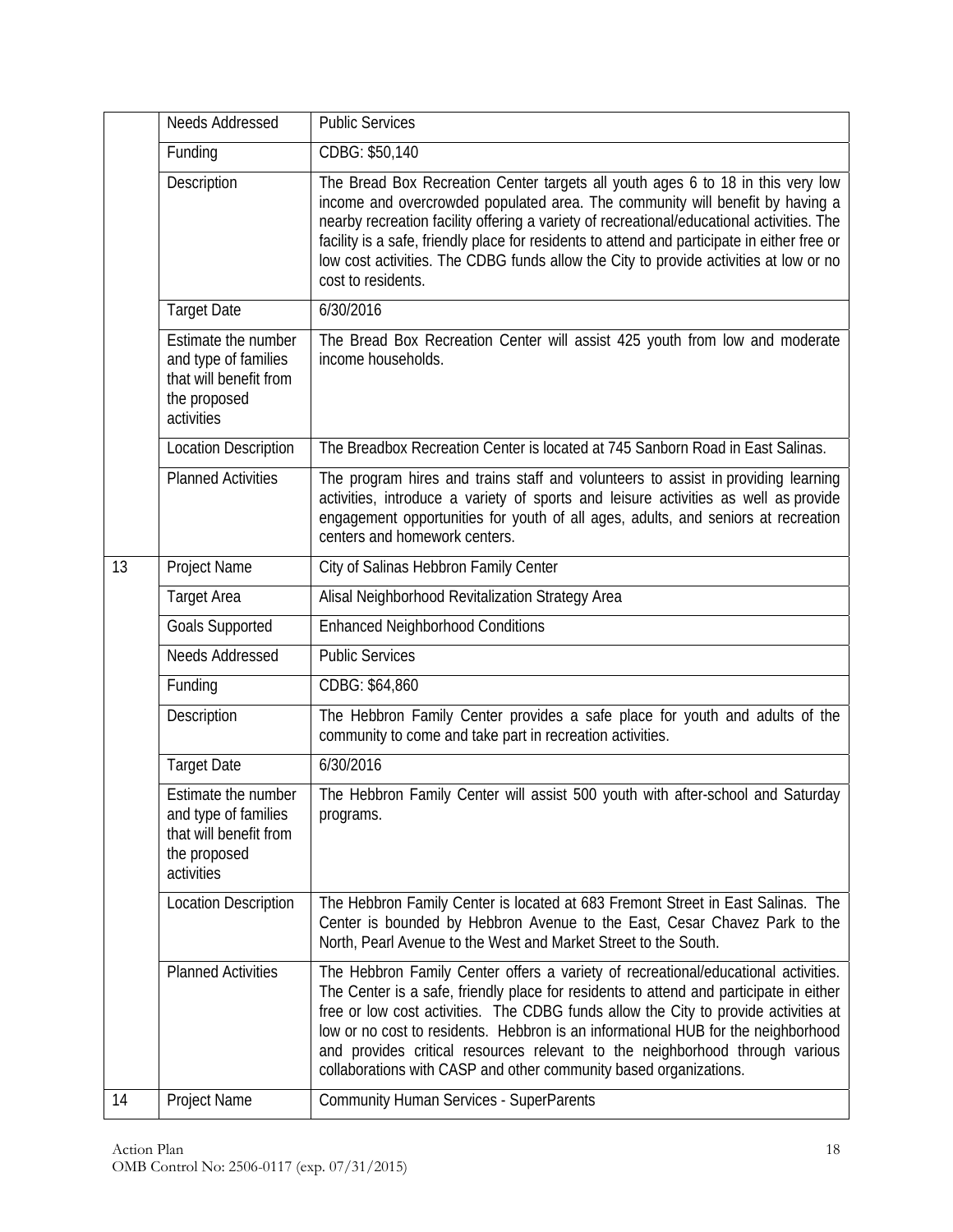|    | <b>Target Area</b>                                                                                  | Citywide                                                                                                                                                                                                                                                                                                                                                                                                                                                                                                                                                                                                                                                                                                                                                                                                                                                                               |
|----|-----------------------------------------------------------------------------------------------------|----------------------------------------------------------------------------------------------------------------------------------------------------------------------------------------------------------------------------------------------------------------------------------------------------------------------------------------------------------------------------------------------------------------------------------------------------------------------------------------------------------------------------------------------------------------------------------------------------------------------------------------------------------------------------------------------------------------------------------------------------------------------------------------------------------------------------------------------------------------------------------------|
|    | <b>Goals Supported</b>                                                                              | <b>Enhanced Neighborhood Conditions</b>                                                                                                                                                                                                                                                                                                                                                                                                                                                                                                                                                                                                                                                                                                                                                                                                                                                |
|    | Needs Addressed                                                                                     | <b>Public Services</b>                                                                                                                                                                                                                                                                                                                                                                                                                                                                                                                                                                                                                                                                                                                                                                                                                                                                 |
|    | Funding                                                                                             | CDBG: \$10,000                                                                                                                                                                                                                                                                                                                                                                                                                                                                                                                                                                                                                                                                                                                                                                                                                                                                         |
|    | Description                                                                                         | SuperParents is the program name for the parenting education and supervised<br>visitation services offered by Community Human Services. Supervised visitation<br>services provide non-custodial (divorced, separated, or non-married) parents with a<br>neutral location and exchange site for visits between children and their non-<br>custodial parents.                                                                                                                                                                                                                                                                                                                                                                                                                                                                                                                            |
|    | <b>Target Date</b>                                                                                  | 6/30/2016                                                                                                                                                                                                                                                                                                                                                                                                                                                                                                                                                                                                                                                                                                                                                                                                                                                                              |
|    | Estimate the number<br>and type of families<br>that will benefit from<br>the proposed<br>activities | This program anticipates assisting 500 youth citywide with supervised visitation<br>services.                                                                                                                                                                                                                                                                                                                                                                                                                                                                                                                                                                                                                                                                                                                                                                                          |
|    | <b>Location Description</b>                                                                         | SuperParents programs are offered at Community Human Services' Family Service<br>Center at 433 Salinas Street in Salinas.                                                                                                                                                                                                                                                                                                                                                                                                                                                                                                                                                                                                                                                                                                                                                              |
|    | <b>Planned Activities</b>                                                                           | Program staff works to ensure that visits are safe and appropriate, that children are<br>properly cared for and, when necessary, that there is no contact between custodial<br>and non-custodial parents. Often, supervised visitation is mandated by the Family<br>Court for the safety of the child and/or parents. Reasons for this can be a history of<br>domestic violence, child neglect or abuse, or parental history of substance abuse.<br>Self-referred clients come to the program for help with situations that may, for<br>example, involve a parent with debilitating mental health issues that affect his or her<br>ability to properly care for a child, or a non-custodial parent who lives far away and<br>must travel to Salinas to visit his or her children. The program has even provided a<br>place for homeless individuals to spend time with their children. |
| 15 | Project Name                                                                                        | Family Services Agency of the Central Coast (Suicide Prevention)                                                                                                                                                                                                                                                                                                                                                                                                                                                                                                                                                                                                                                                                                                                                                                                                                       |
|    | <b>Target Area</b>                                                                                  | Citywide                                                                                                                                                                                                                                                                                                                                                                                                                                                                                                                                                                                                                                                                                                                                                                                                                                                                               |
|    | <b>Goals Supported</b>                                                                              | <b>Enhanced Neighborhood Conditions</b>                                                                                                                                                                                                                                                                                                                                                                                                                                                                                                                                                                                                                                                                                                                                                                                                                                                |
|    | Needs Addressed                                                                                     | <b>Public Services</b>                                                                                                                                                                                                                                                                                                                                                                                                                                                                                                                                                                                                                                                                                                                                                                                                                                                                 |
|    | Funding                                                                                             | CDBG: \$10,000                                                                                                                                                                                                                                                                                                                                                                                                                                                                                                                                                                                                                                                                                                                                                                                                                                                                         |
|    | Description                                                                                         | Prevention education, support services, and training for staff and volunteers that<br>support at-risk populations will be provided for City of Salinas residents.                                                                                                                                                                                                                                                                                                                                                                                                                                                                                                                                                                                                                                                                                                                      |
|    | <b>Target Date</b>                                                                                  | 6/30/2016                                                                                                                                                                                                                                                                                                                                                                                                                                                                                                                                                                                                                                                                                                                                                                                                                                                                              |
|    | Estimate the number<br>and type of families<br>that will benefit from<br>the proposed<br>activities | This program anticipates assisting 2,500 persons from Salinas, with an estimated<br>1,300 being from low and moderate income households.                                                                                                                                                                                                                                                                                                                                                                                                                                                                                                                                                                                                                                                                                                                                               |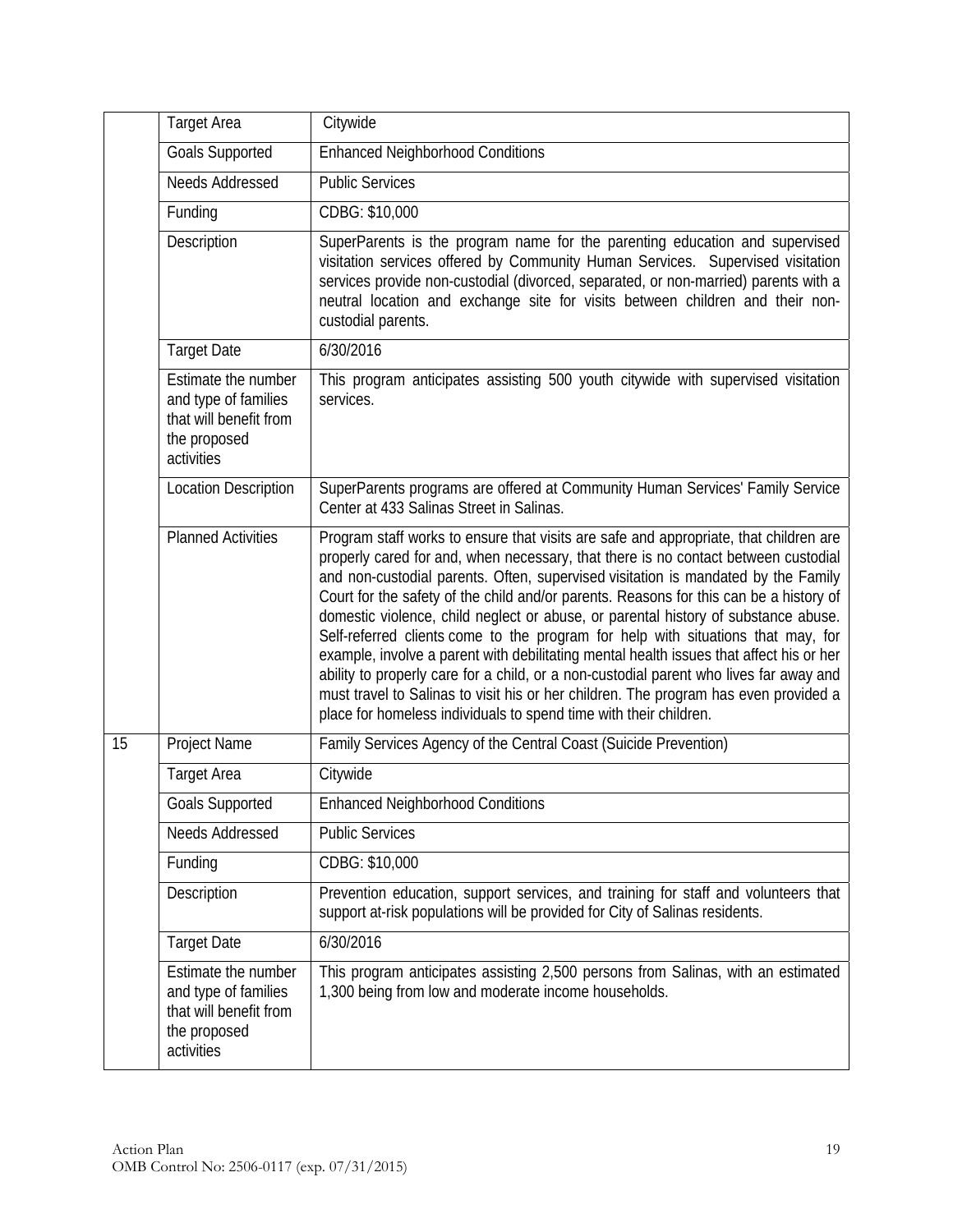|    | <b>Location Description</b>                                                                         | The program provides educational presentations and trainings for at-risk youth and<br>adults on-site at locations throughout the City of Salinas. Locations targeted to<br>provide services include schools and at other facilities that young people attend,<br>such as the juvenile hall, group homes, government agencies (such as City of<br>Salinas Police Department), and local organizations, such as Monterey County<br>Rape Crisis. Schools FSA works with include Alisal High School, Gavilan View<br>Middle School, Everett Alvarez High School, Salinas High School, North Salinas<br>High School, Harden Middle School, El Sausal Middle School, La Paz Middle<br>School, and Washington Middle School.                                                                                                                                                                                                                                                                                                                                                                                                                    |
|----|-----------------------------------------------------------------------------------------------------|------------------------------------------------------------------------------------------------------------------------------------------------------------------------------------------------------------------------------------------------------------------------------------------------------------------------------------------------------------------------------------------------------------------------------------------------------------------------------------------------------------------------------------------------------------------------------------------------------------------------------------------------------------------------------------------------------------------------------------------------------------------------------------------------------------------------------------------------------------------------------------------------------------------------------------------------------------------------------------------------------------------------------------------------------------------------------------------------------------------------------------------|
|    | <b>Planned Activities</b>                                                                           | Salinas City residents will learn about coping strategies, how to recognize suicide<br>warning signs, and how to get help for themselves or another in danger. Those at<br>risk will be provided immediate safe options through the program's 24-hour suicide<br>multilingual crisis line. The program provides residents with immediate suicide<br>prevention services and work with city law enforcement, medical care providers,<br>behavioral health providers, and other city service providers to create a safety net<br>for those who are at-risk or may become so. We provide these services with a team<br>of 90 fully-trained volunteers and six program staff. It works with a broad range of<br>Salinas schools, including the middle and high schools in the Salinas Union High<br>School District, the Santa Rita Union School District, the Alisal Union School<br>District, and the Washington Union School District, amongst others. It also conducts<br>outreach to all of the non-district, private schools in the city and provide education<br>and outreach to students at these schools, including Palma and York. |
| 16 | Project Name                                                                                        | Food Bank for Monterey County                                                                                                                                                                                                                                                                                                                                                                                                                                                                                                                                                                                                                                                                                                                                                                                                                                                                                                                                                                                                                                                                                                            |
|    | <b>Target Area</b>                                                                                  | Citywide                                                                                                                                                                                                                                                                                                                                                                                                                                                                                                                                                                                                                                                                                                                                                                                                                                                                                                                                                                                                                                                                                                                                 |
|    | <b>Goals Supported</b>                                                                              | <b>Enhanced Neighborhood Conditions</b>                                                                                                                                                                                                                                                                                                                                                                                                                                                                                                                                                                                                                                                                                                                                                                                                                                                                                                                                                                                                                                                                                                  |
|    | <b>Needs Addressed</b>                                                                              | <b>Public Services</b>                                                                                                                                                                                                                                                                                                                                                                                                                                                                                                                                                                                                                                                                                                                                                                                                                                                                                                                                                                                                                                                                                                                   |
|    | Funding                                                                                             | CDBG: \$10,000                                                                                                                                                                                                                                                                                                                                                                                                                                                                                                                                                                                                                                                                                                                                                                                                                                                                                                                                                                                                                                                                                                                           |
|    | Description                                                                                         | The Food Bank supplies emergency and supplemental food to low and moderate<br>income residents of Salinas.                                                                                                                                                                                                                                                                                                                                                                                                                                                                                                                                                                                                                                                                                                                                                                                                                                                                                                                                                                                                                               |
|    | <b>Target Date</b>                                                                                  | 6/30/2016                                                                                                                                                                                                                                                                                                                                                                                                                                                                                                                                                                                                                                                                                                                                                                                                                                                                                                                                                                                                                                                                                                                                |
|    | Estimate the number<br>and type of families<br>that will benefit from<br>the proposed<br>activities | An estimated 1,000 persons of extremely low and lower income may benefit from<br>this program based on previous years.                                                                                                                                                                                                                                                                                                                                                                                                                                                                                                                                                                                                                                                                                                                                                                                                                                                                                                                                                                                                                   |
|    | <b>Location Description</b>                                                                         | The Food Bank is headquartered at 815 West Market Street, #5, Salinas. It<br>collaborates with about 37 agencies in Salinas to distribute emergency<br>supplemental food assistance.                                                                                                                                                                                                                                                                                                                                                                                                                                                                                                                                                                                                                                                                                                                                                                                                                                                                                                                                                     |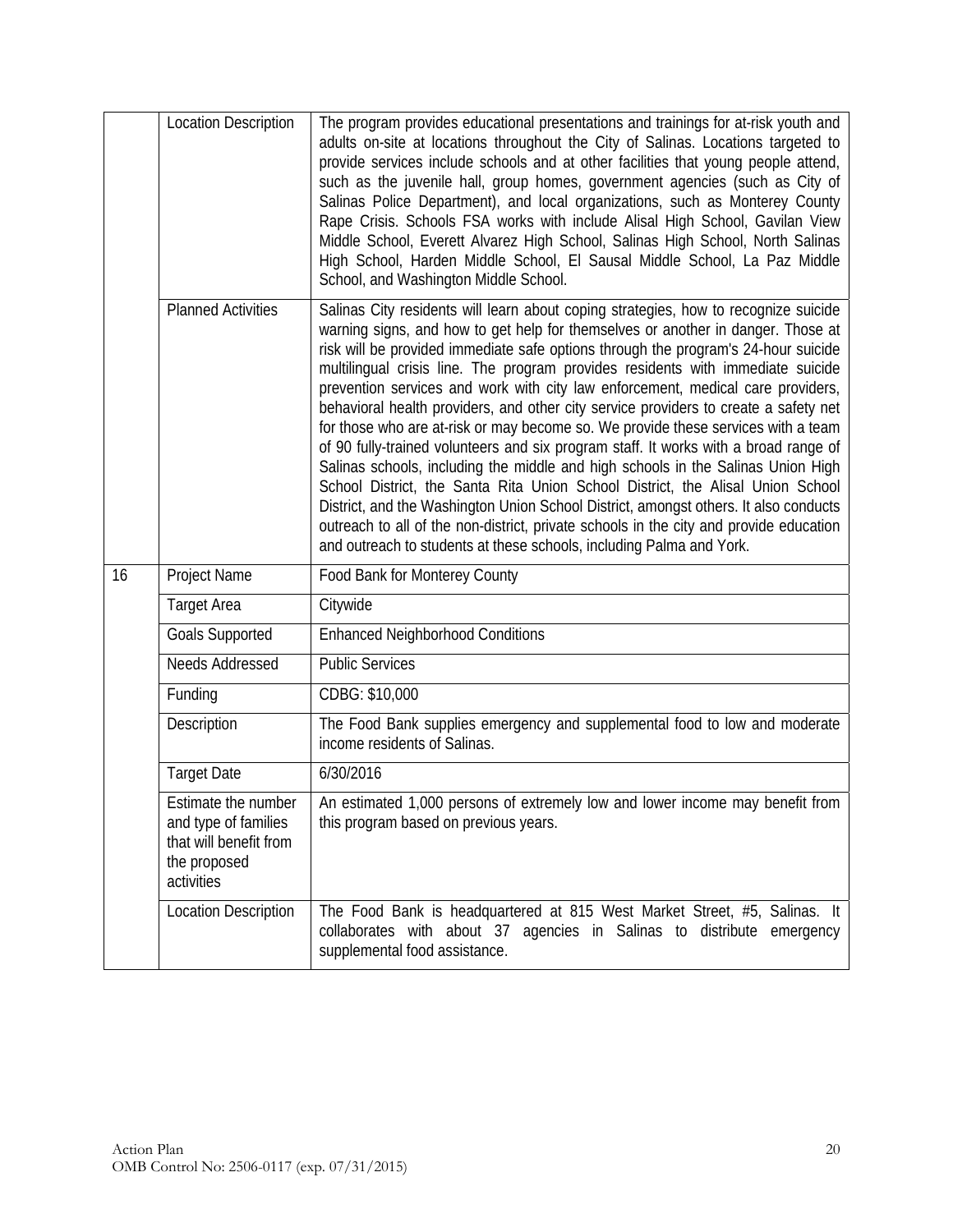|    | <b>Planned Activities</b>                                                                           | The Food Bank's service population is the low and no income families and<br>individuals. The Agency Clearinghouse program ensures that necessary<br>emergency supplemental food is distributed to a network of over 130 agencies; that<br>provide direct food assistance serving the elderly, chronically ill, homeless,<br>veterans, unemployed and working poor. Member agencies include churches food<br>outreach ministries; emergency food pantries; soup kitchens; homeless shelters;<br>group shelters; rehabilitation centers; residential treatment programs; youth activity<br>programs; after school programs; and senior centers. The Food Bank is the primary<br>food resource for these agencies.                                                                                                                                            |
|----|-----------------------------------------------------------------------------------------------------|------------------------------------------------------------------------------------------------------------------------------------------------------------------------------------------------------------------------------------------------------------------------------------------------------------------------------------------------------------------------------------------------------------------------------------------------------------------------------------------------------------------------------------------------------------------------------------------------------------------------------------------------------------------------------------------------------------------------------------------------------------------------------------------------------------------------------------------------------------|
| 17 | Project Name                                                                                        | Girls Scouts of California - East Salinas Program Center                                                                                                                                                                                                                                                                                                                                                                                                                                                                                                                                                                                                                                                                                                                                                                                                   |
|    | <b>Target Area</b>                                                                                  | Alisal Neighborhood Revitalization Strategy Area                                                                                                                                                                                                                                                                                                                                                                                                                                                                                                                                                                                                                                                                                                                                                                                                           |
|    | <b>Goals Supported</b>                                                                              | <b>Enhanced Neighborhood Conditions</b>                                                                                                                                                                                                                                                                                                                                                                                                                                                                                                                                                                                                                                                                                                                                                                                                                    |
|    | Needs Addressed                                                                                     | <b>Public Services</b>                                                                                                                                                                                                                                                                                                                                                                                                                                                                                                                                                                                                                                                                                                                                                                                                                                     |
|    | Funding                                                                                             | CDBG: \$10,000                                                                                                                                                                                                                                                                                                                                                                                                                                                                                                                                                                                                                                                                                                                                                                                                                                             |
|    | Description                                                                                         | The East Salinas Program Center helps girls develop critical skills and traits such<br>as self-confidence, sound decision-making skills, self-efficacy, and stronger ties to<br>their community, and fostering concepts such as caring, equality, social justice,<br>responsibility and restraint. These critical skills/traits are linked to resiliency in at-<br>risk youth populations, providing children the tools they need to be resilient to<br>gangs, potential youth violence, and crime.                                                                                                                                                                                                                                                                                                                                                        |
|    | <b>Target Date</b>                                                                                  | 6/30/2016                                                                                                                                                                                                                                                                                                                                                                                                                                                                                                                                                                                                                                                                                                                                                                                                                                                  |
|    | Estimate the number<br>and type of families<br>that will benefit from<br>the proposed<br>activities | This program anticipates assisting 200 girls in the Alisal neighborhood, with about<br>180 from low and moderate income households.                                                                                                                                                                                                                                                                                                                                                                                                                                                                                                                                                                                                                                                                                                                        |
|    | <b>Location Description</b>                                                                         | The Girl Scouts Alisal Program Center at 345 Towt Street in East Salinas (typically                                                                                                                                                                                                                                                                                                                                                                                                                                                                                                                                                                                                                                                                                                                                                                        |
|    |                                                                                                     | operating M-F 3 pm to 6pm during the school year, and M-F 8am-6pm during the<br>summer).                                                                                                                                                                                                                                                                                                                                                                                                                                                                                                                                                                                                                                                                                                                                                                   |
|    | <b>Planned Activities</b>                                                                           | The East Salinas Program Center provides these girls opportunities afforded girls in<br>more advantaged communities—the opportunity to develop long-term relationships<br>(for some girls over five years) with positive adult role models/mentors and peers,<br>access to new learning and extra-curricular opportunities, and a strong focus on<br>asset building, enabling girls to explore their strengths and develop their confidence<br>and skills through a myriad of hands-on, learning-by-doing projects in areas such as<br>science, environmental conservation, arts and crafts, and healthy cooking.<br>Integrating<br>the<br>computer<br>lab<br>into these<br>learning<br>opportunities<br>and<br>experiences enables girls to explore, connect, and supplement learning by virtual<br>means - promoting critical technical literacy skills. |
| 18 | Project Name                                                                                        | Girls Inc. of the Central Coast                                                                                                                                                                                                                                                                                                                                                                                                                                                                                                                                                                                                                                                                                                                                                                                                                            |
|    | <b>Target Area</b>                                                                                  | Alisal Neighborhood Revitalization Strategy Area                                                                                                                                                                                                                                                                                                                                                                                                                                                                                                                                                                                                                                                                                                                                                                                                           |
|    | <b>Goals Supported</b>                                                                              | <b>Enhanced Neighborhood Conditions</b>                                                                                                                                                                                                                                                                                                                                                                                                                                                                                                                                                                                                                                                                                                                                                                                                                    |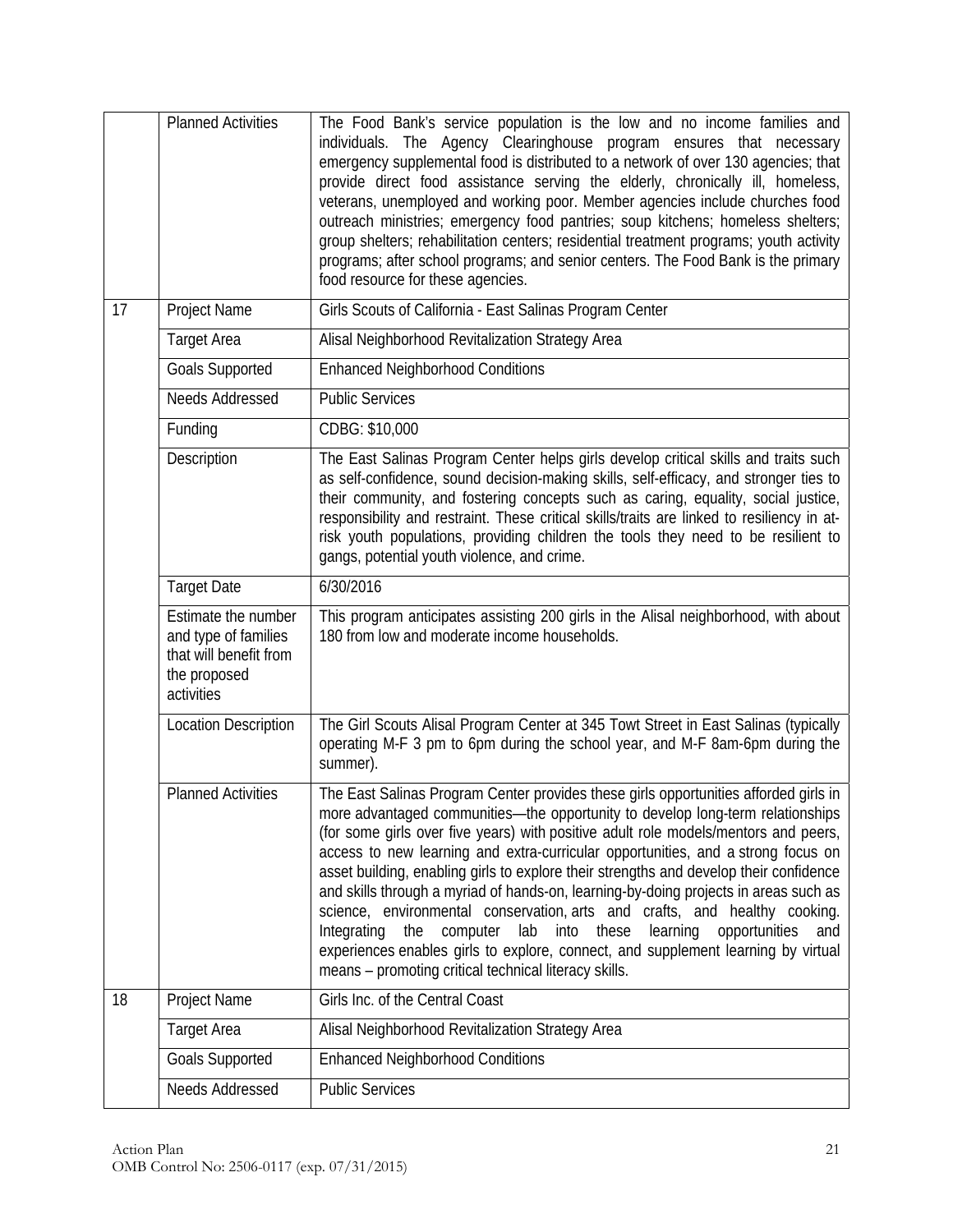|    | Funding                                                                                             | CDBG: \$10,000                                                                                                                                                                                                                                                                                                                                                                                                                                    |
|----|-----------------------------------------------------------------------------------------------------|---------------------------------------------------------------------------------------------------------------------------------------------------------------------------------------------------------------------------------------------------------------------------------------------------------------------------------------------------------------------------------------------------------------------------------------------------|
|    | Description                                                                                         | Girls Inc. provides after-school programming and job opportunities for girls ages 9-<br>18 at 6 school sites in East Salinas. The programs encourage and help develop<br>positive communication between girls and their parents; promote and develop goal<br>setting and decision-making skills; and provide training and opportunities to explore<br>new life options.                                                                           |
|    | <b>Target Date</b>                                                                                  | 6/30/2016                                                                                                                                                                                                                                                                                                                                                                                                                                         |
|    | Estimate the number<br>and type of families<br>that will benefit from<br>the proposed<br>activities | This program anticipates assisting 120 girls ages 9-18 with after-school<br>programming.                                                                                                                                                                                                                                                                                                                                                          |
|    | <b>Location Description</b>                                                                         | In Salinas, the after-school programs are located at 6 school sites in E. Salinas:<br>Alisal High School, El Sausal Middle School, Cesar Chavez School, Dr. Oscar F.<br>Loya, Fremont School and Los Padres School.                                                                                                                                                                                                                               |
|    | <b>Planned Activities</b>                                                                           | This program will provide a series of programs that are age and developmentally<br>appropriate, and involve hiring teens who have graduated from prior years<br>programs as facilitators and peer leaders to younger girls. These programs focus<br>on pregnancy prevention, leadership development, pursuing post-secondary<br>education, self-empowerment, avoiding drugs and alcohol and resisting peer<br>pressure including gang prevention. |
| 19 | Project Name                                                                                        | Housing Resources Center - Home Ownership Programs                                                                                                                                                                                                                                                                                                                                                                                                |
|    | <b>Target Area</b>                                                                                  | Citywide                                                                                                                                                                                                                                                                                                                                                                                                                                          |
|    | <b>Goals Supported</b>                                                                              | <b>Enhanced Neighborhood Conditions</b>                                                                                                                                                                                                                                                                                                                                                                                                           |
|    | Needs Addressed                                                                                     | <b>Public Services</b>                                                                                                                                                                                                                                                                                                                                                                                                                            |
|    | Funding                                                                                             | CDBG: \$10,000                                                                                                                                                                                                                                                                                                                                                                                                                                    |
|    | Description                                                                                         | HRC provides two home ownership programs: foreclosure prevention and<br>education for first-time homebuyers.                                                                                                                                                                                                                                                                                                                                      |
|    | <b>Target Date</b>                                                                                  | 6/30/2016                                                                                                                                                                                                                                                                                                                                                                                                                                         |
|    | Estimate the number<br>and type of families<br>that will benefit from<br>the proposed<br>activities | HRC anticipates assisting 85 persons with an estimated 68 persons from low and<br>moderate income households.                                                                                                                                                                                                                                                                                                                                     |
|    | <b>Location Description</b>                                                                         | HRC provides city-wide services and is centrally located near downtown Salinas.<br>HRC provides service for all Salinas residents. The HRC office is located at the<br>Housing Resource Center at 201 A John Street in Salinas.                                                                                                                                                                                                                   |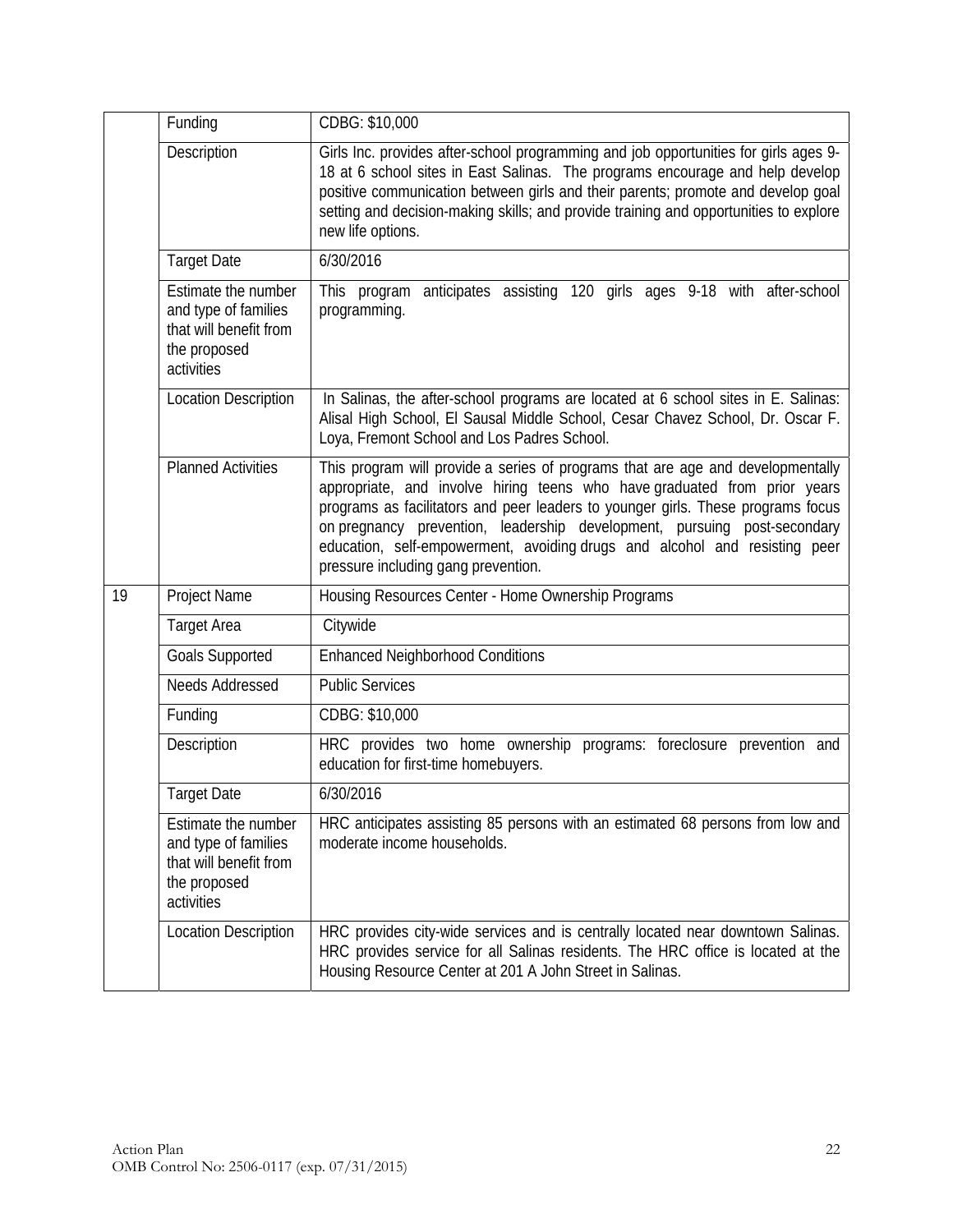|    | <b>Planned Activities</b>                                                                           | Services are provided throughout the week, and most educational workshops and<br>presentations are offered on weekends or evenings to make it convenient to<br>working families. Outreach services are provided throughout Salinas and include<br>HRC participation in community events, and presentations at local schools,<br>business and other community groups. HRC home owner services foster stronger<br>neighborhoods, stronger communities, community stability, and personal economic<br>empowerment through education, advocacy, counseling and services. |
|----|-----------------------------------------------------------------------------------------------------|----------------------------------------------------------------------------------------------------------------------------------------------------------------------------------------------------------------------------------------------------------------------------------------------------------------------------------------------------------------------------------------------------------------------------------------------------------------------------------------------------------------------------------------------------------------------|
| 20 | Project Name                                                                                        | <b>Legal Services for Seniors</b>                                                                                                                                                                                                                                                                                                                                                                                                                                                                                                                                    |
|    | <b>Target Area</b>                                                                                  | Citywide                                                                                                                                                                                                                                                                                                                                                                                                                                                                                                                                                             |
|    | Goals Supported                                                                                     | <b>Enhanced Neighborhood Conditions</b>                                                                                                                                                                                                                                                                                                                                                                                                                                                                                                                              |
|    | Needs Addressed                                                                                     | <b>Public Services</b>                                                                                                                                                                                                                                                                                                                                                                                                                                                                                                                                               |
|    | Funding                                                                                             | CDBG: \$10,000                                                                                                                                                                                                                                                                                                                                                                                                                                                                                                                                                       |
|    | Description                                                                                         | Legal Services for Seniors provides free legal representation to low and moderate<br>income seniors in a variety of housing issues.                                                                                                                                                                                                                                                                                                                                                                                                                                  |
|    | <b>Target Date</b>                                                                                  | 6/30/2016                                                                                                                                                                                                                                                                                                                                                                                                                                                                                                                                                            |
|    | Estimate the number<br>and type of families<br>that will benefit from<br>the proposed<br>activities | Legal Services for Seniors serves the entire City of Salinas, and anticipates<br>assisting 800 seniors.                                                                                                                                                                                                                                                                                                                                                                                                                                                              |
|    | <b>Location Description</b>                                                                         | From our office at 21 West Laurel Drive.                                                                                                                                                                                                                                                                                                                                                                                                                                                                                                                             |
|    | <b>Planned Activities</b>                                                                           | This program provides direct free legal representation to the City of Salinas' low and<br>moderate income seniors in a wide variety of fair housing, tenant and home<br>ownership housing problems. LSS also provides workshops and presentations to<br>the community to educate them on their rights before individual legal problems<br>arise.                                                                                                                                                                                                                     |
| 21 | Project Name                                                                                        | Meals on Wheels of the Salinas Valley - Home-Delivered Meal Program                                                                                                                                                                                                                                                                                                                                                                                                                                                                                                  |
|    | <b>Target Area</b>                                                                                  | Citywide                                                                                                                                                                                                                                                                                                                                                                                                                                                                                                                                                             |
|    | Goals Supported                                                                                     | <b>Enhanced Neighborhood Conditions</b>                                                                                                                                                                                                                                                                                                                                                                                                                                                                                                                              |
|    | Needs Addressed                                                                                     | <b>Public Services</b>                                                                                                                                                                                                                                                                                                                                                                                                                                                                                                                                               |
|    | Funding                                                                                             | CDBG: \$10,000                                                                                                                                                                                                                                                                                                                                                                                                                                                                                                                                                       |
|    | Description                                                                                         | This program delivers meals to seniors who are not able to shop or cook for<br>themselves. Meals are delivered weekly.                                                                                                                                                                                                                                                                                                                                                                                                                                               |
|    | <b>Target Date</b>                                                                                  | 6/30/2016                                                                                                                                                                                                                                                                                                                                                                                                                                                                                                                                                            |
|    | Estimate the number<br>and type of families<br>that will benefit from<br>the proposed<br>activities | This program anticipates assisting 375 seniors, with 332 persons being of low and<br>moderate incomes. The clients also include some non-senior disabled adults with<br>physical or mental disabilities. However, seniors represent over 90 percent of the<br>clients assisted.                                                                                                                                                                                                                                                                                      |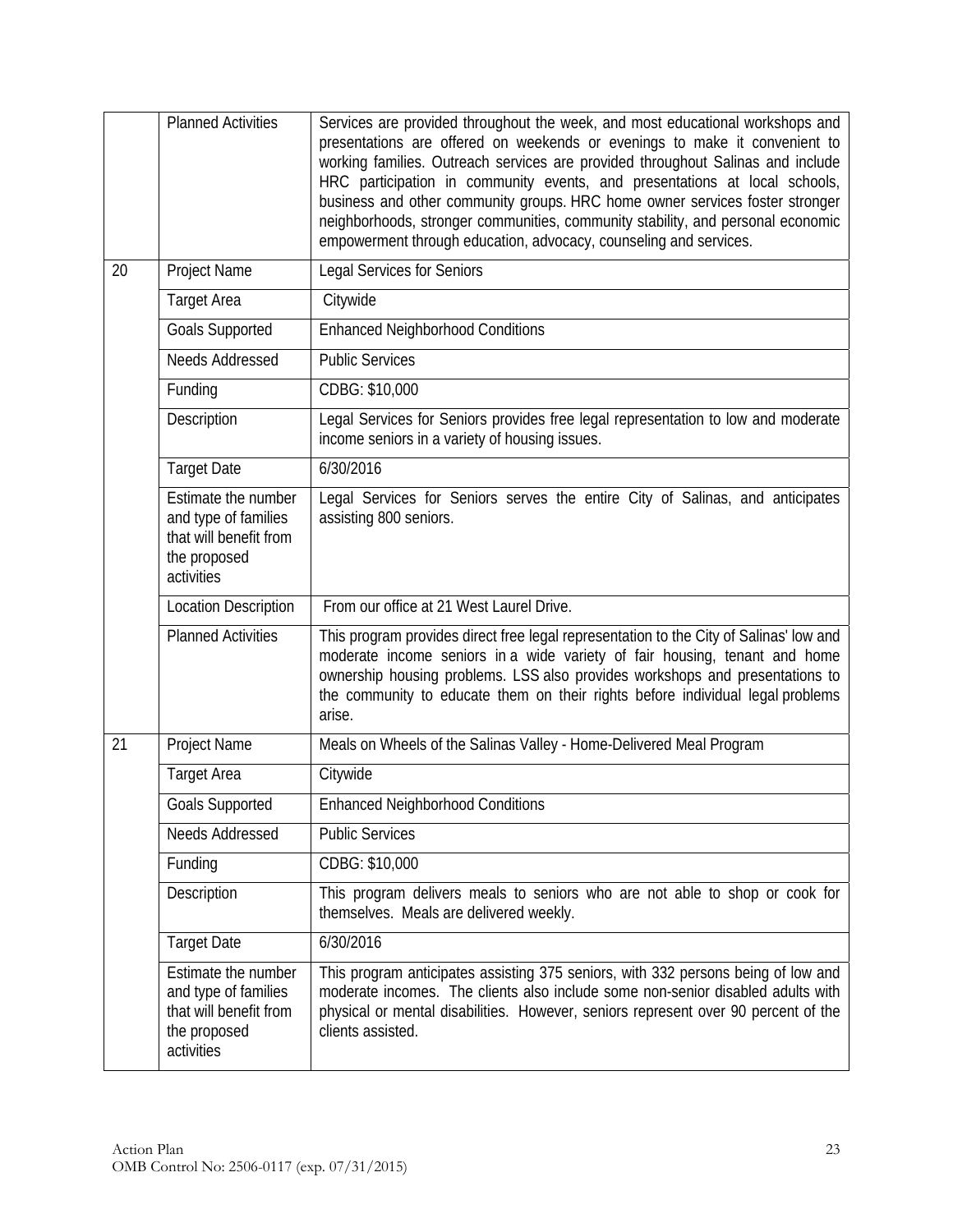|    | <b>Location Description</b>                                                                         | Meals on Wheels of the Salinas Valley leases office/warehouse space at 40 Clark<br>Street, Suite C in Salinas to house the home-delivered meal operation.                                                                                                                                                                                                                                                                                                                                                                                                                                                                                                                                                                                                                           |
|----|-----------------------------------------------------------------------------------------------------|-------------------------------------------------------------------------------------------------------------------------------------------------------------------------------------------------------------------------------------------------------------------------------------------------------------------------------------------------------------------------------------------------------------------------------------------------------------------------------------------------------------------------------------------------------------------------------------------------------------------------------------------------------------------------------------------------------------------------------------------------------------------------------------|
|    | <b>Planned Activities</b>                                                                           | This program will deliver nutritious meals to frail seniors and some disabled non-<br>seniors on a weekly basis. The menus were developed according to Dietary<br>Guidelines for Americans to meet the nutritional needs of seniors. A registered<br>dietitian develops all menus. Meals are designed for diabetic, hypertensive and<br>cardiac restricted diets. The meals assure clients are getting enough nutritional food<br>and that they have enough to eat.                                                                                                                                                                                                                                                                                                                 |
| 22 | Project Name                                                                                        | Project Sentinel - Fair Housing                                                                                                                                                                                                                                                                                                                                                                                                                                                                                                                                                                                                                                                                                                                                                     |
|    | <b>Target Area</b>                                                                                  | Citywide                                                                                                                                                                                                                                                                                                                                                                                                                                                                                                                                                                                                                                                                                                                                                                            |
|    | <b>Goals Supported</b>                                                                              | <b>Enhanced Neighborhood Conditions</b>                                                                                                                                                                                                                                                                                                                                                                                                                                                                                                                                                                                                                                                                                                                                             |
|    | Needs Addressed                                                                                     | <b>Public Services</b>                                                                                                                                                                                                                                                                                                                                                                                                                                                                                                                                                                                                                                                                                                                                                              |
|    | Funding                                                                                             | CDBG: \$20,000                                                                                                                                                                                                                                                                                                                                                                                                                                                                                                                                                                                                                                                                                                                                                                      |
|    | Description                                                                                         | Project Sentinel provides comprehensive fair housing services of civil rights<br>enforcement and community outreach and education targeting minority, low income<br>and underserved populations.                                                                                                                                                                                                                                                                                                                                                                                                                                                                                                                                                                                    |
|    | <b>Target Date</b>                                                                                  | 6/30/2016                                                                                                                                                                                                                                                                                                                                                                                                                                                                                                                                                                                                                                                                                                                                                                           |
|    | Estimate the number<br>and type of families<br>that will benefit from<br>the proposed<br>activities | Project Sentinel anticipates providing a range of outreach and education activities<br>benefit<br>many residents.<br>The<br>agency<br>anticipates<br>that<br>assisting<br>-11<br>persons/households in fair housing cases. Additional people will be served with<br>outreach and education activities.                                                                                                                                                                                                                                                                                                                                                                                                                                                                              |
|    | <b>Location Description</b>                                                                         | With the present funding level, services will be provided primarily by phone with a<br>local number forwarded to Project Sentinel office in Gilroy but staff will travel to<br>Salinas as needed. Project Sentinel is pursuing funding to open an office locally in<br>Salinas.                                                                                                                                                                                                                                                                                                                                                                                                                                                                                                     |
|    | <b>Planned Activities</b>                                                                           | Project Sentinel estimates providing Information/counseling and referral to low<br>income rental households many of whom are monolingual, non-English speaking or<br>with little or no formal education and often with a disability. This client base<br>constitutes the most vulnerable of the community, comprised of individuals in fear of<br>retaliation, dislocation, institutionalization, deportation. Project Sentinel proposes to<br>provide information to home seekers and housing providers on their respective<br>rights and responsibilities. Residents of Salinas will be aware of a resource<br>available to assist them if a fair housing violation should occur. Property owners will<br>have a resource for learning the benefits of obeying fair housing laws. |
| 23 | Project Name                                                                                        | Rancho Cielo, Inc. - Independent Living Village                                                                                                                                                                                                                                                                                                                                                                                                                                                                                                                                                                                                                                                                                                                                     |
|    | <b>Target Area</b>                                                                                  | Citywide                                                                                                                                                                                                                                                                                                                                                                                                                                                                                                                                                                                                                                                                                                                                                                            |
|    | <b>Goals Supported</b>                                                                              | <b>Enhanced Neighborhood Conditions</b>                                                                                                                                                                                                                                                                                                                                                                                                                                                                                                                                                                                                                                                                                                                                             |
|    | Needs Addressed                                                                                     | <b>Public Services</b>                                                                                                                                                                                                                                                                                                                                                                                                                                                                                                                                                                                                                                                                                                                                                              |
|    | Funding                                                                                             | CDBG: \$10,000                                                                                                                                                                                                                                                                                                                                                                                                                                                                                                                                                                                                                                                                                                                                                                      |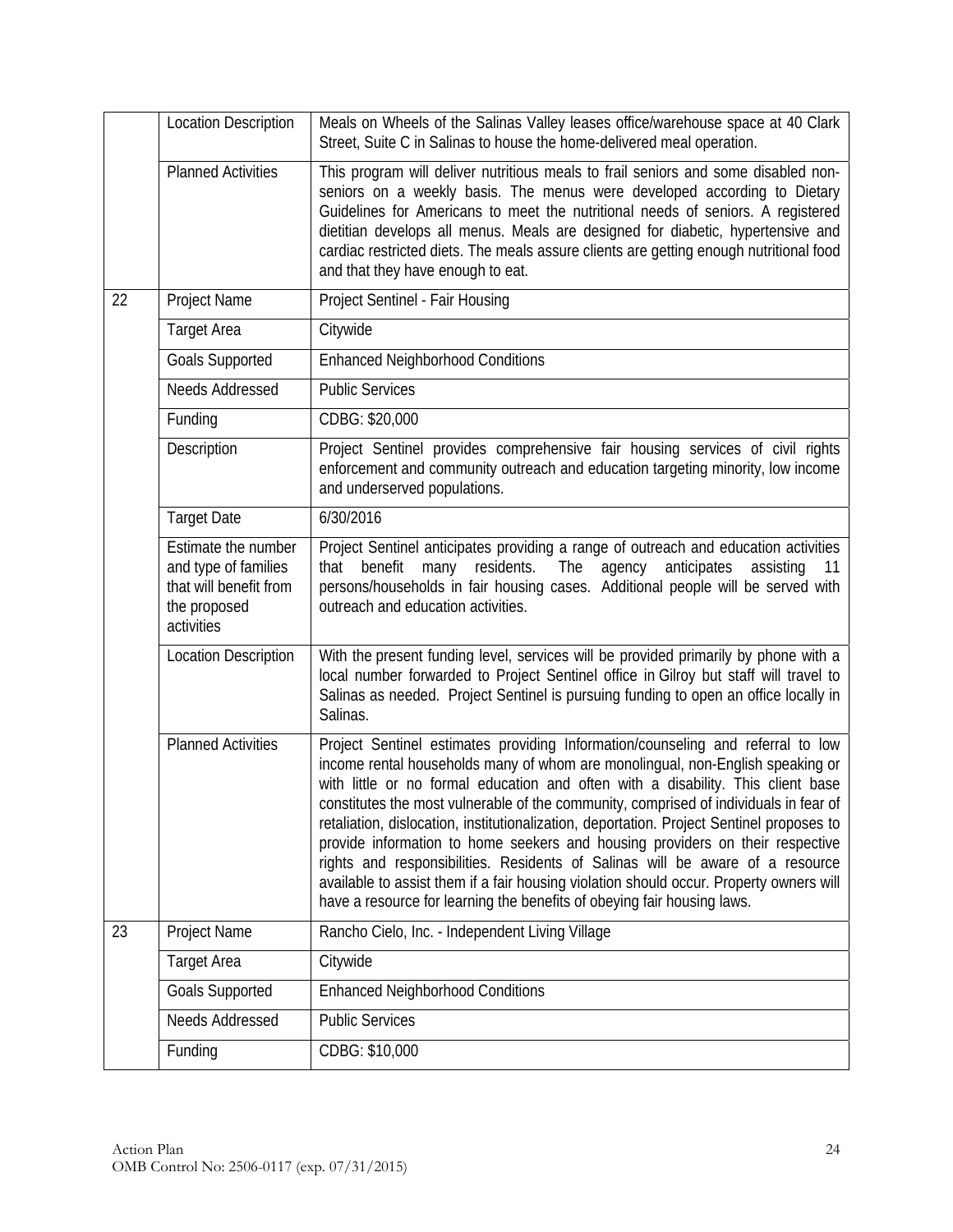|    | Description                                                                                                | Rancho Cielo Independent Living Village provides 30 young men (Rancho Cielo<br>participants or graduates), aged 18-24, a safe place to live while on their path to<br>productivity and self-sufficiency.                                                                                                                                                                                                                                        |
|----|------------------------------------------------------------------------------------------------------------|-------------------------------------------------------------------------------------------------------------------------------------------------------------------------------------------------------------------------------------------------------------------------------------------------------------------------------------------------------------------------------------------------------------------------------------------------|
|    | <b>Target Date</b>                                                                                         | 6/30/2016                                                                                                                                                                                                                                                                                                                                                                                                                                       |
|    | <b>Estimate the number</b><br>and type of families<br>that will benefit from<br>the proposed<br>activities | Funding from CDBG is expected to benefit ten youth from Salinas.                                                                                                                                                                                                                                                                                                                                                                                |
|    | <b>Location Description</b>                                                                                | Rancho Cielo is a 100-acre property owned by Monterey County and leased to the<br>501(c)3. The agency serves 140 Monterey County youth every school day across<br>five programs.                                                                                                                                                                                                                                                                |
|    | <b>Planned Activities</b>                                                                                  | The Independent Living Village at Rancho Cielo is for 18 - 24 year old males.<br>Rancho Cielo program participants and graduates are provided a preference for<br>housing. With a safe living environment, these students will benefit from an<br>opportunity for financial stability. Participants will also receive help in<br>building leadership skills, while being empowered to become powerful agents of<br>change in their communities. |
| 24 | Project Name                                                                                               | Salinas Area Youth Drug Information/Crisis Center (Sunrise House) - YATV                                                                                                                                                                                                                                                                                                                                                                        |
|    | <b>Target Area</b>                                                                                         | Citywide                                                                                                                                                                                                                                                                                                                                                                                                                                        |
|    | <b>Goals Supported</b>                                                                                     | <b>Enhanced Neighborhood Conditions</b>                                                                                                                                                                                                                                                                                                                                                                                                         |
|    | Needs Addressed                                                                                            | <b>Public Services</b>                                                                                                                                                                                                                                                                                                                                                                                                                          |
|    | Funding                                                                                                    | CDBG: \$10,000                                                                                                                                                                                                                                                                                                                                                                                                                                  |
|    | Description                                                                                                | Sunrise House's Youth Alternative to Violence Program (YATV) is a twelve session<br>program conducted two days per week at the Silver Star Youth Program and two<br>afternoons per week at the Youth Center, in which teens examine their violent<br>behaviors and develop healthy alternatives.                                                                                                                                                |
|    | <b>Target Date</b>                                                                                         | 6/30/2016                                                                                                                                                                                                                                                                                                                                                                                                                                       |
|    | Estimate the number<br>and type of families<br>that will benefit from<br>the proposed<br>activities        | This agency anticipates assisting 75 youth from Salinas, with 68 youth from low and<br>moderate income households.                                                                                                                                                                                                                                                                                                                              |
|    | <b>Location Description</b>                                                                                | Sunrise House's Youth Alternative to Violence Program (YATV) is operated at the<br>Youth Center in Salinas, and the Silver Star Center in Salinas.                                                                                                                                                                                                                                                                                              |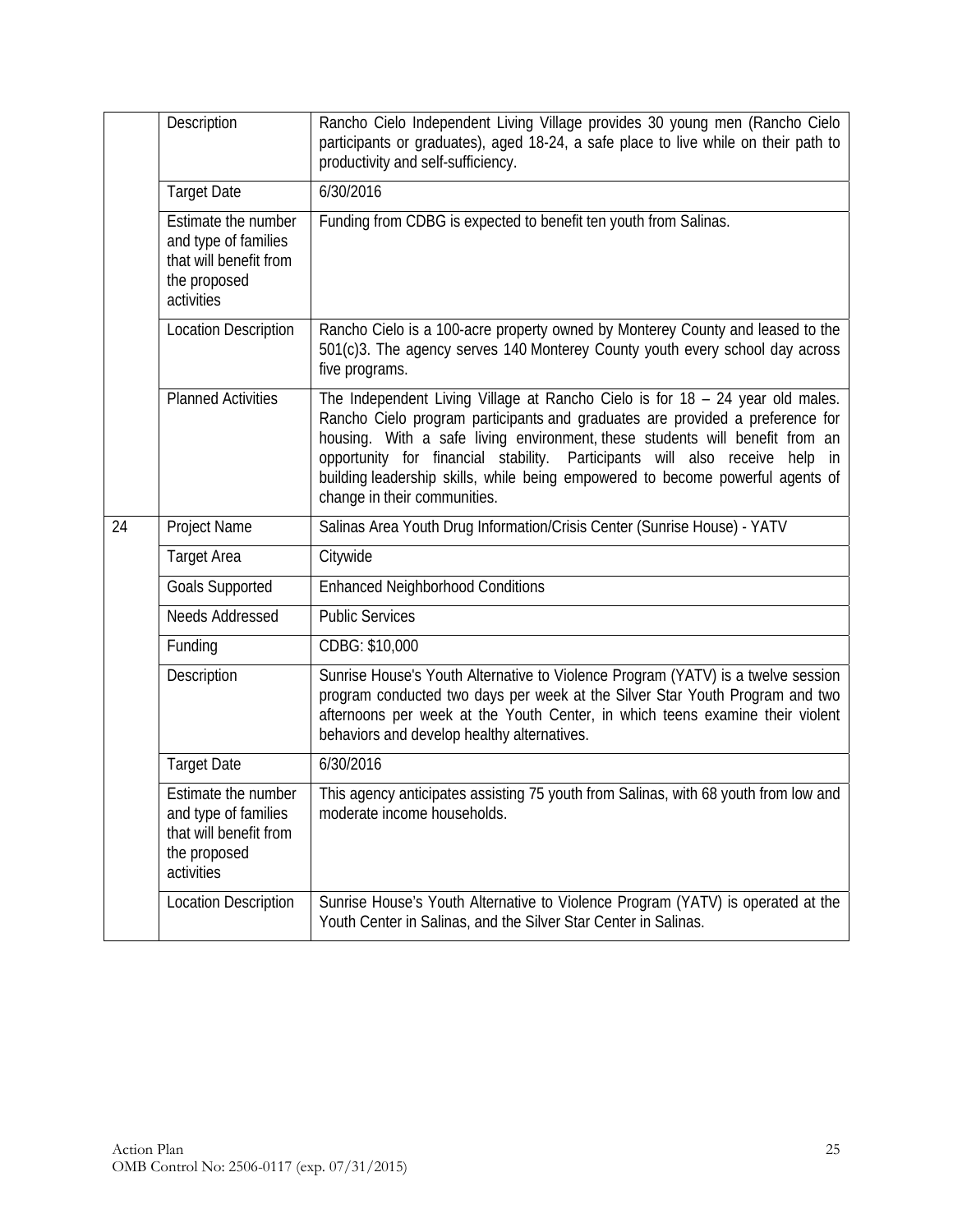|    | <b>Planned Activities</b>                                                                           | YATV was modeled after the evidence-based, and highly successful "Men's<br>Alternative to Violence. YATV is a bi-level program, meaning that the programming<br>is responsive and evidence-based, with early intervention curriculum available to<br>those with a lower level of violent behaviors (such as bullying at school), and a<br>more intensive approach for those with severely violent behaviors (such as gang<br>violence). The programming addresses five basic types of violent or abusive<br>behaviors: physical, emotional, verbal, intellectual, and spiritual, and a variety of<br>issues: parents and family problems, relationships, school, grief, socialization, self-<br>esteem, cycle of violence, self-respect, healthy boundaries, and drug abuse.  |
|----|-----------------------------------------------------------------------------------------------------|-------------------------------------------------------------------------------------------------------------------------------------------------------------------------------------------------------------------------------------------------------------------------------------------------------------------------------------------------------------------------------------------------------------------------------------------------------------------------------------------------------------------------------------------------------------------------------------------------------------------------------------------------------------------------------------------------------------------------------------------------------------------------------|
| 25 | Project Name                                                                                        | Salinas Area Youth Drug Information/Crisis Center (Sunrise House) - 7 Challenges                                                                                                                                                                                                                                                                                                                                                                                                                                                                                                                                                                                                                                                                                              |
|    | <b>Target Area</b>                                                                                  | Alisal Neighborhood Revitalization Strategy Area                                                                                                                                                                                                                                                                                                                                                                                                                                                                                                                                                                                                                                                                                                                              |
|    | <b>Goals Supported</b>                                                                              | <b>Enhanced Neighborhood Conditions</b>                                                                                                                                                                                                                                                                                                                                                                                                                                                                                                                                                                                                                                                                                                                                       |
|    | Needs Addressed                                                                                     | <b>Public Services</b>                                                                                                                                                                                                                                                                                                                                                                                                                                                                                                                                                                                                                                                                                                                                                        |
|    | Funding                                                                                             | CDBG: \$10,000                                                                                                                                                                                                                                                                                                                                                                                                                                                                                                                                                                                                                                                                                                                                                                |
|    | Description                                                                                         | Sunrise House 7 Challenges program provides many healthy, recreational activities<br>for the youth of Salinas.                                                                                                                                                                                                                                                                                                                                                                                                                                                                                                                                                                                                                                                                |
|    | <b>Target Date</b>                                                                                  | 6/30/2016                                                                                                                                                                                                                                                                                                                                                                                                                                                                                                                                                                                                                                                                                                                                                                     |
|    | Estimate the number<br>and type of families<br>that will benefit from<br>the proposed<br>activities | This program anticipates assisting 200 youth, with 180 being from low and<br>moderate income households.                                                                                                                                                                                                                                                                                                                                                                                                                                                                                                                                                                                                                                                                      |
|    | <b>Location Description</b>                                                                         | Sessions are offered at the Sunrise House headquarters at 119 Capitol Street, and<br>are referred by any of the Joint Powers agencies, Monterey County Probation, or<br>Monterey County Alternative Education Department. Also, youth are referred from<br>Salinas Union HS District, which has schools in the Alisal neighborhood.                                                                                                                                                                                                                                                                                                                                                                                                                                           |
|    | <b>Planned Activities</b>                                                                           | One of the most effective strategies to combat drug use and violence among at-risk<br>youth is to create a positive environment while focusing on comprehensive<br>prevention education. This approach creates environments where children feel<br>connected, inspired, and safe. Part of this strategy includes traveling opportunities<br>for those youth who are burdened with difficult family situations and living conditions<br>and those who rarely leave Salinas. Sunrise House plans, supervises, and pays for<br>field trips to interesting and educational locales. Previous trips have included<br>college tours of San Francisco State, Cal Poly San Luis Obispo and arts schools,<br>and recreation at Golden Gate Park, Fisherman's Wharf, and Great America. |
| 26 | Project Name                                                                                        | 2nd Chance Youth Program of MC - Gang Prevention/Intervention Counseling                                                                                                                                                                                                                                                                                                                                                                                                                                                                                                                                                                                                                                                                                                      |
|    | <b>Target Area</b>                                                                                  | Alisal Neighborhood Revitalization Strategy Area                                                                                                                                                                                                                                                                                                                                                                                                                                                                                                                                                                                                                                                                                                                              |
|    | <b>Goals Supported</b>                                                                              | <b>Enhanced Neighborhood Conditions</b>                                                                                                                                                                                                                                                                                                                                                                                                                                                                                                                                                                                                                                                                                                                                       |
|    | Needs Addressed                                                                                     | <b>Public Services</b>                                                                                                                                                                                                                                                                                                                                                                                                                                                                                                                                                                                                                                                                                                                                                        |
|    | Funding                                                                                             | CDBG: \$10,000                                                                                                                                                                                                                                                                                                                                                                                                                                                                                                                                                                                                                                                                                                                                                                |
|    | Description                                                                                         | The Second Change Youth Program provides gang<br>prevention/intervention<br>counseling services for the City's highest risk youth.                                                                                                                                                                                                                                                                                                                                                                                                                                                                                                                                                                                                                                            |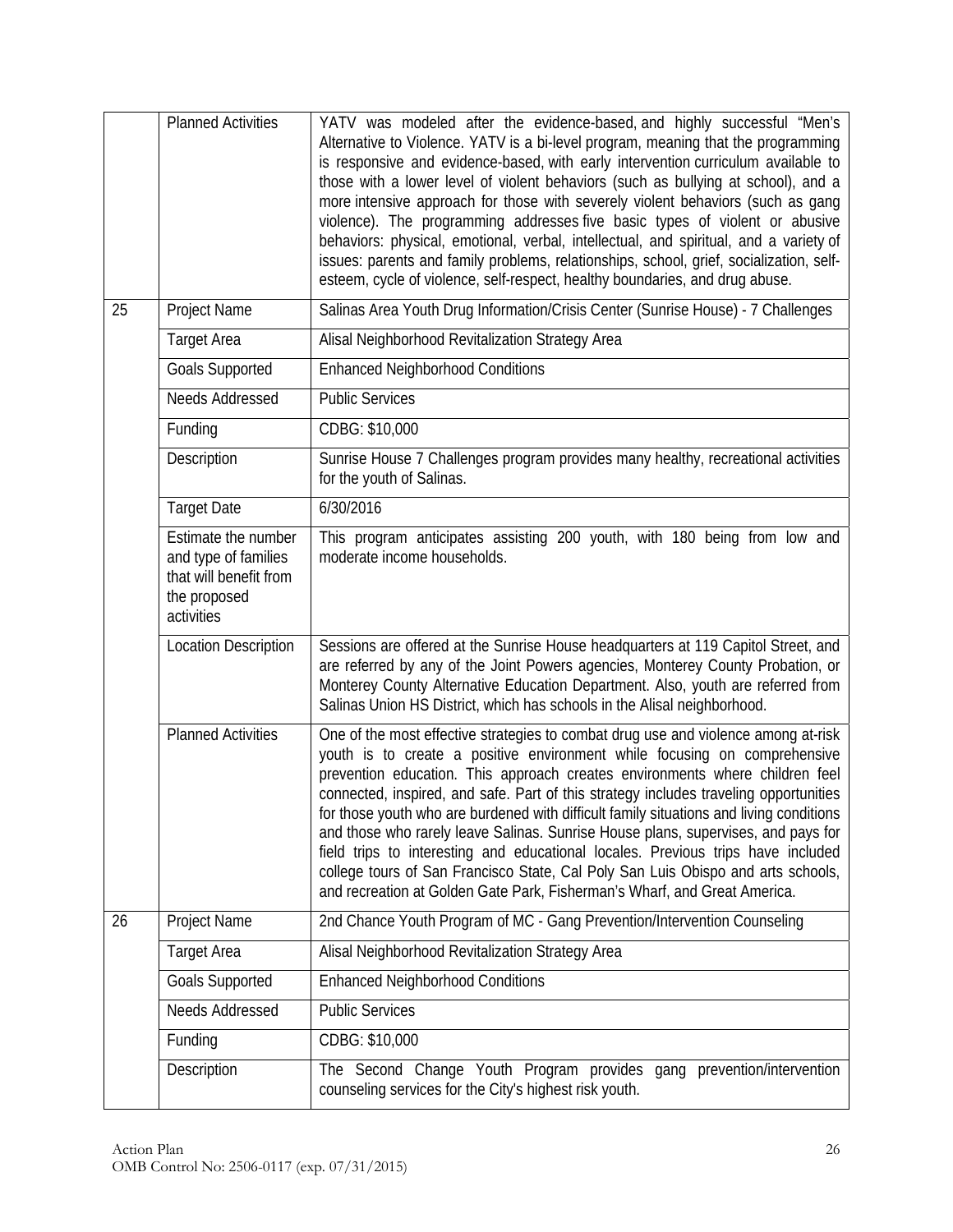|    | <b>Target Date</b>                                                                                     | 6/30/2016                                                                                                                                                                                                                                                                                                                                                                                                                                                                                                                           |
|----|--------------------------------------------------------------------------------------------------------|-------------------------------------------------------------------------------------------------------------------------------------------------------------------------------------------------------------------------------------------------------------------------------------------------------------------------------------------------------------------------------------------------------------------------------------------------------------------------------------------------------------------------------------|
|    | Estimate the number<br>and type of families<br>that will benefit from<br>the proposed<br>activities    | Second Chance anticipates assisting 175 youth.                                                                                                                                                                                                                                                                                                                                                                                                                                                                                      |
|    | <b>Location Description</b>                                                                            | While Second Chance services are available to all at-risk citywide, the primary<br>focus is youth in East Salinas.                                                                                                                                                                                                                                                                                                                                                                                                                  |
|    | <b>Planned Activities</b>                                                                              | The intervention/prevention and counseling services focus on providing alternatives<br>to gang activity and other violent behaviors. 2nd Chance focuses its efforts on<br>families/ youth at risk of gang violence and families/ youth of gang involvement or<br>youth involved in the juvenile justice system. We work closely with Monterey County<br>Probation Department, Monterey County Office of Education, Salinas Union High<br>School District and the City of Salinas Community Alliance for Safety and Peace<br>(CASP). |
| 27 | Project Name                                                                                           | FTHB Program Delivery                                                                                                                                                                                                                                                                                                                                                                                                                                                                                                               |
|    | <b>Target Area</b>                                                                                     | Citywide                                                                                                                                                                                                                                                                                                                                                                                                                                                                                                                            |
|    | <b>Goals Supported</b>                                                                                 | Increased Decent and Affordable Housing                                                                                                                                                                                                                                                                                                                                                                                                                                                                                             |
|    | Needs Addressed                                                                                        | Homeownership Opportunities                                                                                                                                                                                                                                                                                                                                                                                                                                                                                                         |
|    | Funding                                                                                                | HOME: \$5,000                                                                                                                                                                                                                                                                                                                                                                                                                                                                                                                       |
|    | Description                                                                                            | The City has recently suspended the First-Time Homebuyer Program. This line<br>item is to provide for the program delivery costs associated with completing the last<br>loan application that was underway prior to the program being suspended.                                                                                                                                                                                                                                                                                    |
|    | <b>Target Date</b>                                                                                     | 6/30/2016                                                                                                                                                                                                                                                                                                                                                                                                                                                                                                                           |
|    | Estimate the number<br>and type of families<br>that will benefit from<br>the<br>proposed<br>activities | One household is to be assisted with homeownership. However, actual funding for<br>loan has been accounted for under previous year.                                                                                                                                                                                                                                                                                                                                                                                                 |
|    | <b>Location Description</b>                                                                            | The program is being operated by the Housing Division of the Community and<br>Economic Development Department.                                                                                                                                                                                                                                                                                                                                                                                                                      |
|    | <b>Planned Activities</b>                                                                              | Complete loan underwriting process for one application.                                                                                                                                                                                                                                                                                                                                                                                                                                                                             |
| 28 | Project Name                                                                                           | Multi-Family Housing (HOME)                                                                                                                                                                                                                                                                                                                                                                                                                                                                                                         |
|    | <b>Target Area</b>                                                                                     | Alisal Neighborhood Revitalization Strategy Area                                                                                                                                                                                                                                                                                                                                                                                                                                                                                    |
|    | <b>Goals Supported</b>                                                                                 | Increased Decent and Affordable Housing                                                                                                                                                                                                                                                                                                                                                                                                                                                                                             |
|    | Needs Addressed                                                                                        | New Affordable Rental Housing Opportunities                                                                                                                                                                                                                                                                                                                                                                                                                                                                                         |
|    | Funding                                                                                                | HOME: \$610,302                                                                                                                                                                                                                                                                                                                                                                                                                                                                                                                     |
|    | Description                                                                                            | In conjunction with the HOME CHDO Set-Aside Funds, this program will provide<br>funding for the Haciendas Senior Housing project and the Hacienda III project. The<br>budgeted amount includes \$55,482 for program delivery costs.                                                                                                                                                                                                                                                                                                 |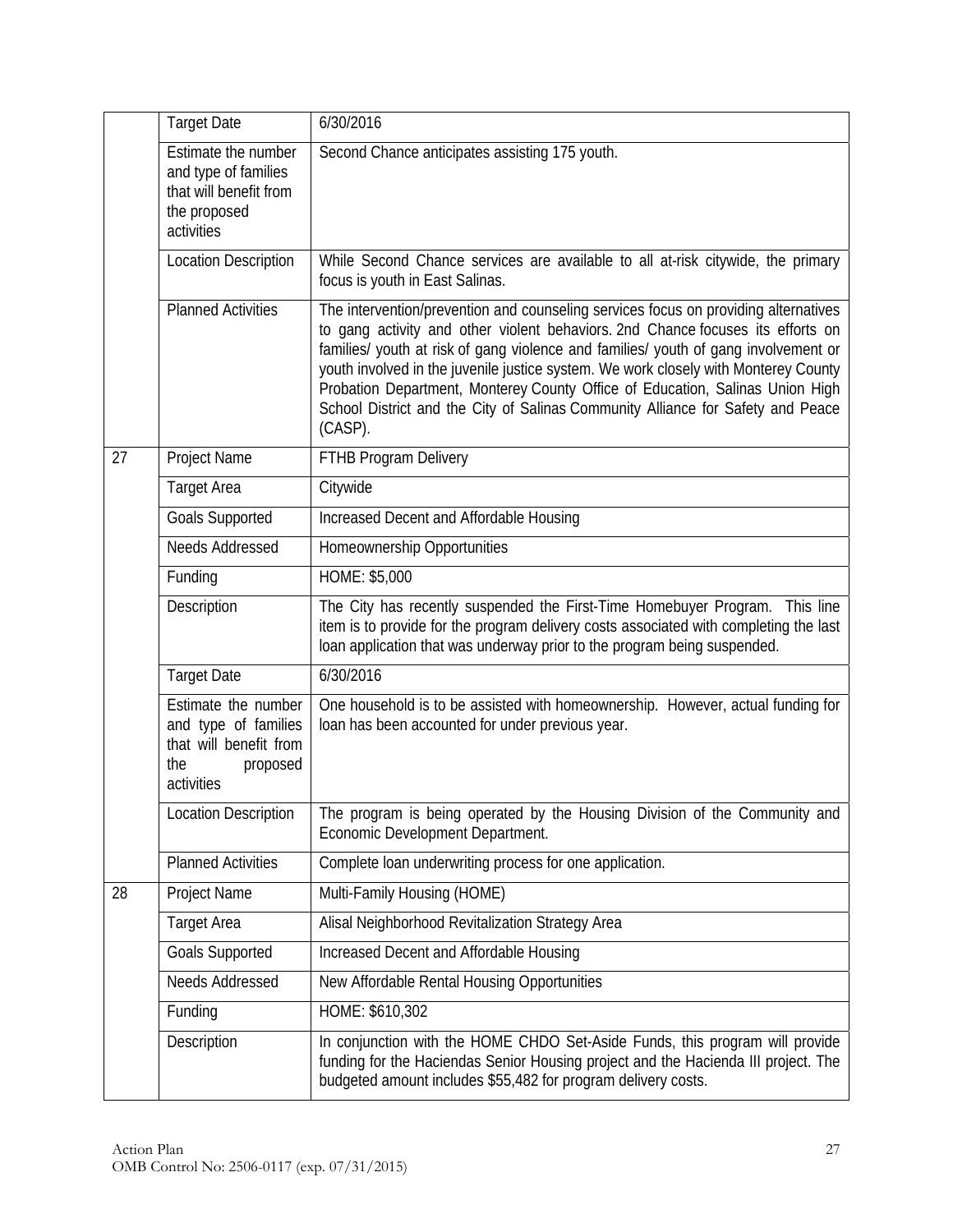|    | <b>Target Date</b>                                                                                  | 6/30/2016                                                                                                                                                                                                                                                                                                                                                                                                                                                                                                                                                                                                                                                                                                                                                              |
|----|-----------------------------------------------------------------------------------------------------|------------------------------------------------------------------------------------------------------------------------------------------------------------------------------------------------------------------------------------------------------------------------------------------------------------------------------------------------------------------------------------------------------------------------------------------------------------------------------------------------------------------------------------------------------------------------------------------------------------------------------------------------------------------------------------------------------------------------------------------------------------------------|
|    | Estimate the number<br>and type of families<br>that will benefit from<br>the proposed<br>activities | A total of 41 senior units (Phase IV) and 50 family units (Phase III) will be provided.                                                                                                                                                                                                                                                                                                                                                                                                                                                                                                                                                                                                                                                                                |
|    | <b>Location Description</b>                                                                         | The Haciendas Senior Development is located on the south side of East Rossi<br>approximately 150 feet east of Main Street. Site address is 30-54 E. Rossi Street<br>Salinas, Ca. with Assessor's Parcel Number: 003-145-010. It is the third residential<br>rental phase of a multi-phase project to redevelop the original Haciendas HUD<br>public housing site.                                                                                                                                                                                                                                                                                                                                                                                                      |
|    |                                                                                                     | The Haciendas Phase 3 Development is located on the south side of East Rossi<br>approximately 150 feet east of Main Street. Site address is at or near 134 E. Rossi<br>Street Salinas, Ca. with Assessor's Parcel Number: 003-131-010 and 003-131-018.<br>It is the fourth residential rental phase of a multi-phase project to redevelop the<br>original Haciendas HUD public housing site.                                                                                                                                                                                                                                                                                                                                                                           |
|    | <b>Planned Activities</b>                                                                           | The Monterey County Housing Authority Development Corporation (MCHADC) is<br>working on Haciendas III and IV projects. FY 2015-2016 HOME funds will be<br>provided as follows:                                                                                                                                                                                                                                                                                                                                                                                                                                                                                                                                                                                         |
|    |                                                                                                     | Haciendas Affordable Housing Development (Phase III) - The proposed<br>project consists of new construction of a three-story building comprising of<br>50 affordable multi-family housing units with the inclusion of a manager's<br>unit. The unit mix will consist of 15 one-bedroom units, 16 two-bedroom<br>units, and 19 three-bedroom units, affordable to families with household<br>incomes at 30 to 60 percent AMI.<br>Haciendas Senior Affordable Housing Development (Phase IV) - The<br>proposed project consists of new construction of a four-story building<br>comprising of 41 senior rental housing units with one manager's unit. All<br>units will be one-bedroom and affordable senior families with household<br>incomes at 30 to 60 percent AMI. |
|    |                                                                                                     | The total requested funding is \$725,000 (\$554,820 from regular HOME grant and<br>\$170,180 from CHDO reserve.                                                                                                                                                                                                                                                                                                                                                                                                                                                                                                                                                                                                                                                        |
| 29 | Project Name                                                                                        | Multi-Family Housing (HOME) CHDO Set-Aside                                                                                                                                                                                                                                                                                                                                                                                                                                                                                                                                                                                                                                                                                                                             |
|    | <b>Target Area</b>                                                                                  | Alisal Neighborhood Revitalization Strategy Area                                                                                                                                                                                                                                                                                                                                                                                                                                                                                                                                                                                                                                                                                                                       |
|    | <b>Goals Supported</b>                                                                              | Increased Decent and Affordable Housing                                                                                                                                                                                                                                                                                                                                                                                                                                                                                                                                                                                                                                                                                                                                |
|    | Needs Addressed                                                                                     | New Affordable Rental Housing Opportunities                                                                                                                                                                                                                                                                                                                                                                                                                                                                                                                                                                                                                                                                                                                            |
|    | Funding                                                                                             | HOME: \$170,180                                                                                                                                                                                                                                                                                                                                                                                                                                                                                                                                                                                                                                                                                                                                                        |
|    | Description                                                                                         | This program will set-aside 15 percent of FY 2015-2016 HOME allocation as CHDO<br>Set-Aside funds for MidPen's Haciendas III project.                                                                                                                                                                                                                                                                                                                                                                                                                                                                                                                                                                                                                                  |
|    | <b>Target Date</b>                                                                                  | 6/30/2016                                                                                                                                                                                                                                                                                                                                                                                                                                                                                                                                                                                                                                                                                                                                                              |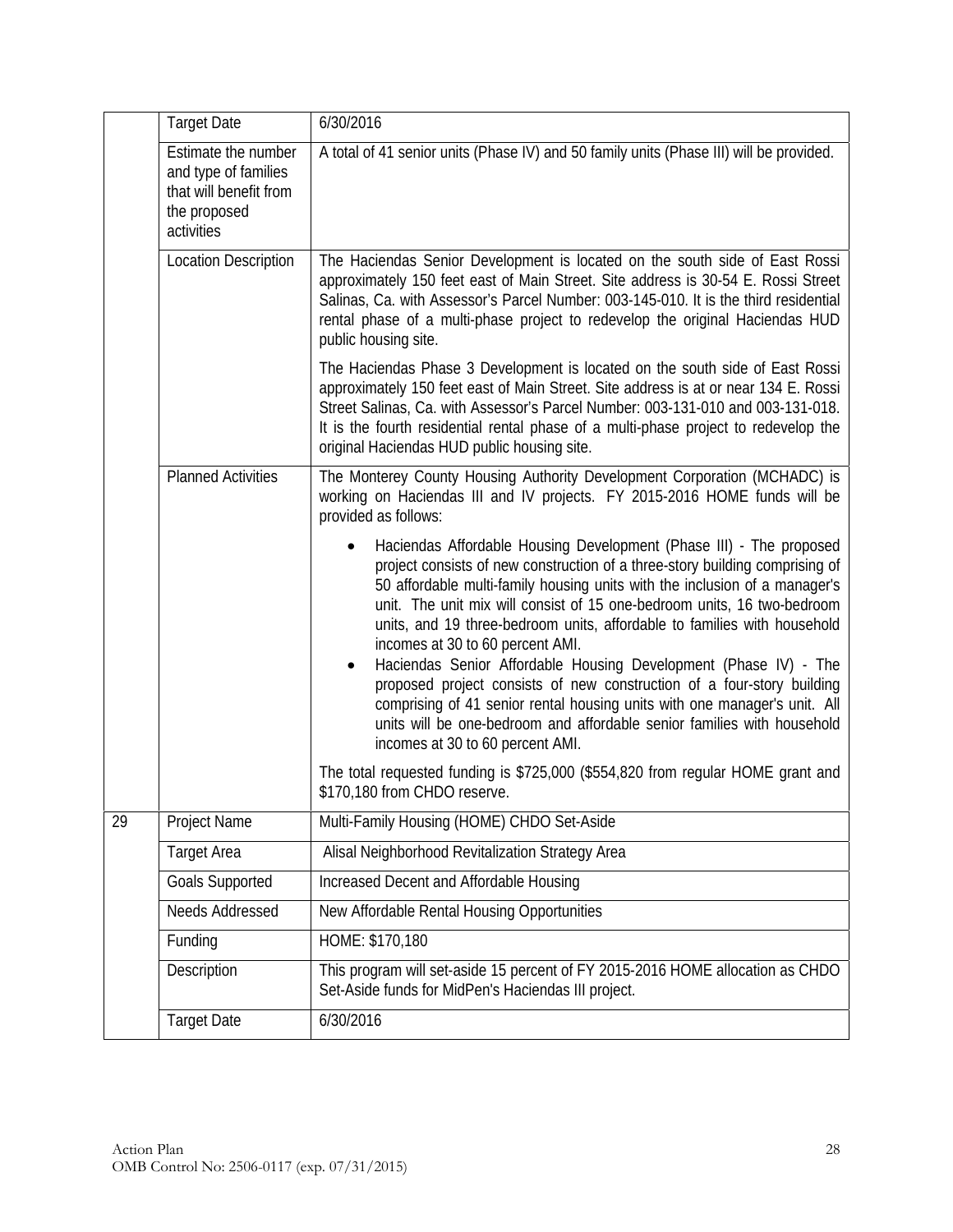|                                                                                                                                                                                                                                         | Estimate the number<br>and type of families<br>that will benefit from<br>the proposed<br>activities | The number of housing units is included in the HOME Multi-Family Housing<br>Program - 50 units for Haciendas Affordable Housing Development (Phase<br>III). These units are not double counted under this line item.                                                                                                                                                                                                                                                                                                         |  |  |  |
|-----------------------------------------------------------------------------------------------------------------------------------------------------------------------------------------------------------------------------------------|-----------------------------------------------------------------------------------------------------|------------------------------------------------------------------------------------------------------------------------------------------------------------------------------------------------------------------------------------------------------------------------------------------------------------------------------------------------------------------------------------------------------------------------------------------------------------------------------------------------------------------------------|--|--|--|
|                                                                                                                                                                                                                                         | <b>Location Description</b>                                                                         | See location descriptions under Multi-Family Housing Program (HOME).                                                                                                                                                                                                                                                                                                                                                                                                                                                         |  |  |  |
|                                                                                                                                                                                                                                         | <b>Planned Activities</b>                                                                           | See discussions under Multi-Family Housing Program (HOME).                                                                                                                                                                                                                                                                                                                                                                                                                                                                   |  |  |  |
| 30                                                                                                                                                                                                                                      | Project Name                                                                                        | <b>ESG Projects and Administration</b>                                                                                                                                                                                                                                                                                                                                                                                                                                                                                       |  |  |  |
|                                                                                                                                                                                                                                         | <b>Target Area</b>                                                                                  | Citywide                                                                                                                                                                                                                                                                                                                                                                                                                                                                                                                     |  |  |  |
|                                                                                                                                                                                                                                         | <b>Goals Supported</b>                                                                              | <b>Enhanced Homeless Facilities and Services</b>                                                                                                                                                                                                                                                                                                                                                                                                                                                                             |  |  |  |
|                                                                                                                                                                                                                                         | Needs Addressed                                                                                     | Homeless Services - Continuum of Care<br><b>Homeless Prevention</b><br><b>Emergency Shelters and Other Homeless Facilities</b><br>Planning and Administration                                                                                                                                                                                                                                                                                                                                                                |  |  |  |
|                                                                                                                                                                                                                                         | Funding                                                                                             | ESG: \$177,842                                                                                                                                                                                                                                                                                                                                                                                                                                                                                                               |  |  |  |
| Description<br>HMIS services.                                                                                                                                                                                                           |                                                                                                     | The ESG Program will involve a range of activities to address homelessness.<br>These include the provision of outreach, shelters, prevention, rapid re-housing, and                                                                                                                                                                                                                                                                                                                                                          |  |  |  |
|                                                                                                                                                                                                                                         | <b>Target Date</b>                                                                                  | 6/30/2016                                                                                                                                                                                                                                                                                                                                                                                                                                                                                                                    |  |  |  |
| Estimate the number<br>homeless persons as follows:<br>and type of families<br>that will benefit from<br>the proposed<br>shelters<br>activities<br>rapid rehousing services<br>Interim, Inc. - 26 persons with outreach activities<br>٠ |                                                                                                     | The agencies funded anticipate providing assistance to 3,071 homeless and at-risk                                                                                                                                                                                                                                                                                                                                                                                                                                            |  |  |  |
|                                                                                                                                                                                                                                         |                                                                                                     | Franciscan Workers of Junipero Serra - 2,000 persons with emergency<br>Housing Resource Center - 1,000 persons with homeless prevention and<br>Shelter Outreach Plus - 45 persons with emergency shelters<br>$\bullet$                                                                                                                                                                                                                                                                                                       |  |  |  |
|                                                                                                                                                                                                                                         | <b>Location Description</b>                                                                         | The City's homeless programs are being delivered by multiple agencies to assist<br>the homeless families and individuals citywide.                                                                                                                                                                                                                                                                                                                                                                                           |  |  |  |
|                                                                                                                                                                                                                                         | <b>Planned Activities</b>                                                                           | The following activities are planned:                                                                                                                                                                                                                                                                                                                                                                                                                                                                                        |  |  |  |
|                                                                                                                                                                                                                                         |                                                                                                     | Franciscan Workers of Junipero Serra - Dorothy's Place Hospitality<br>Center - \$35,390 - for Emergency Shelter and HMIS<br>Housing Resources Center of Monterey County - ESG Emergency Rental<br>٠<br>Assistance - \$47,072 - Homeless Prevention and Rapid Rehousing<br>Interim, Inc. - MCHOME - \$53,000 - Street Outreach and HMIS<br>Shelter Outreach Plus - Salinas I-HELP Program - \$29,380 - Emergency<br>Shelter and HMIS<br>City of Salinas - ESG Administration (7.5 percent cap) - \$13,000 -<br>Administration |  |  |  |
| 31                                                                                                                                                                                                                                      | Project Name                                                                                        | <b>CDBG Program Planning and Administration</b>                                                                                                                                                                                                                                                                                                                                                                                                                                                                              |  |  |  |
|                                                                                                                                                                                                                                         | <b>Target Area</b>                                                                                  | Citywide                                                                                                                                                                                                                                                                                                                                                                                                                                                                                                                     |  |  |  |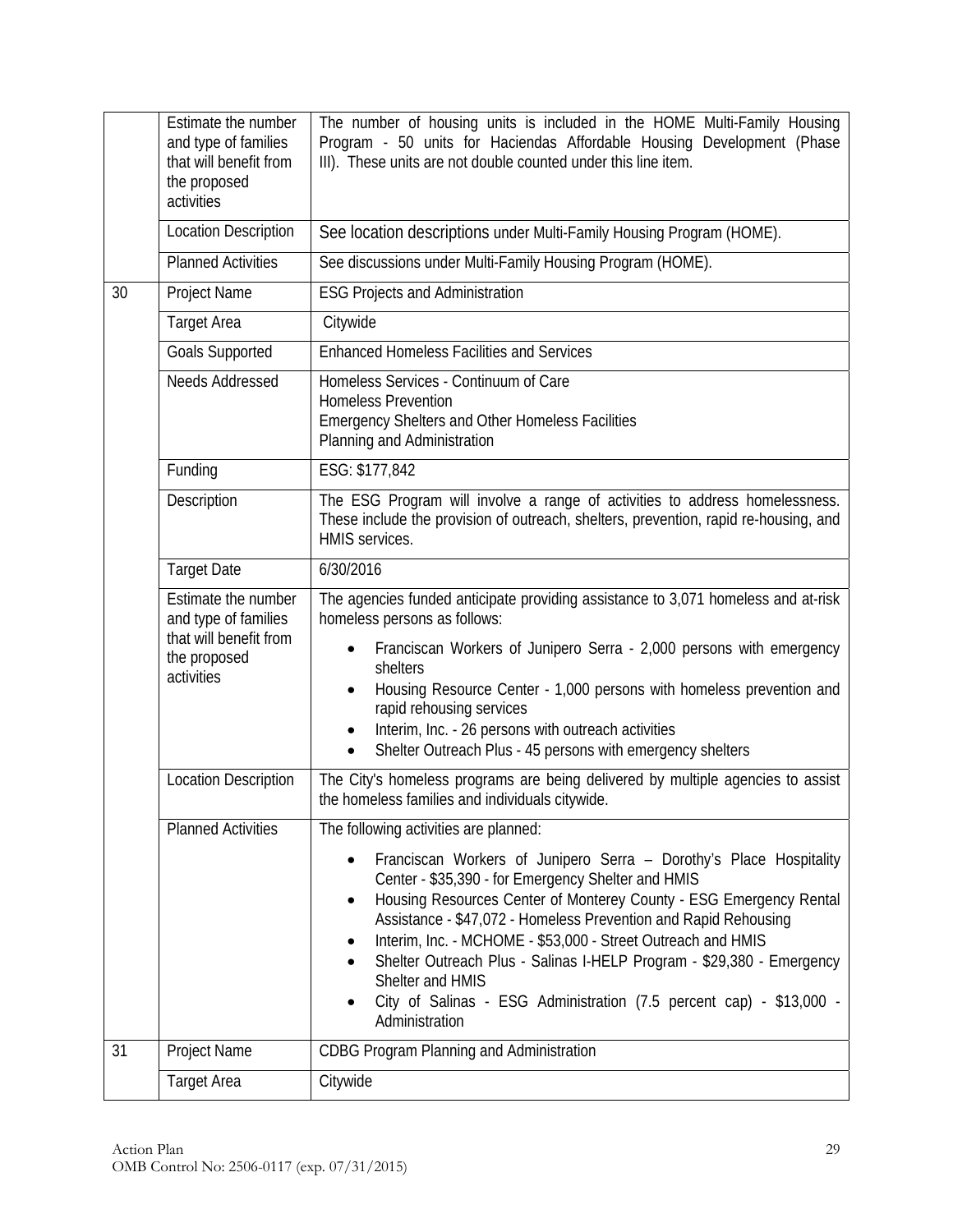|    | <b>Goals Supported</b>                                                                                 | Planning and Program Administration                                                                                                                                                                                    |
|----|--------------------------------------------------------------------------------------------------------|------------------------------------------------------------------------------------------------------------------------------------------------------------------------------------------------------------------------|
|    | Needs Addressed                                                                                        | Planning and Administration                                                                                                                                                                                            |
|    | Funding                                                                                                | CDBG: \$408,000                                                                                                                                                                                                        |
|    | Description                                                                                            | This line item is to provide for the general program planning and administration of<br>the CDBG program.                                                                                                               |
|    | <b>Target Date</b>                                                                                     | 6/30/2016                                                                                                                                                                                                              |
|    | Estimate the number<br>and type of families<br>that will benefit from<br>the proposed<br>activities    | The delivery of various CDBG-funded programs and activities will benefit low and<br>moderate income persons in the City, along with persons with special needs, such<br>as the youth, homeless, elderly, and disabled. |
|    | <b>Location Description</b>                                                                            | The CDBG program is administered by the Housing Division of the Community and<br>Economic Development Department located at 65 West Alisal Street, Salinas.                                                            |
|    | <b>Planned Activities</b>                                                                              | The City will perform all program planning, administration, monitoring, and review<br>functions in compliance with HUD regulations.                                                                                    |
| 32 | Project Name                                                                                           | HOME Program Planning and Administration                                                                                                                                                                               |
|    | <b>Target Area</b>                                                                                     | Citywide                                                                                                                                                                                                               |
|    | <b>Goals Supported</b>                                                                                 | Planning and Program Administration                                                                                                                                                                                    |
|    | Needs Addressed                                                                                        | Planning and Administration                                                                                                                                                                                            |
|    | Funding                                                                                                | HOME: \$70,000                                                                                                                                                                                                         |
|    | Description                                                                                            | This line item will provide for the planning and administration activities to implement<br>the City's HOME program.                                                                                                    |
|    | <b>Target Date</b>                                                                                     | 6/30/2016                                                                                                                                                                                                              |
|    | Estimate the number<br>and type of families<br>that will benefit from<br>the<br>proposed<br>activities | The delivery of the City's various HOME-funded programs and activities will benefit<br>the City's low and moderate income persons and those with special needs.                                                        |
|    | <b>Location Description</b>                                                                            | The HOME program is administered by the Housing Division of the Community and<br>Economic Development Department.                                                                                                      |
|    | <b>Planned Activities</b>                                                                              | The City will perform all planning, administration, monitoring, and review functions<br>in compliance with HUD regulations.                                                                                            |
| 33 | Project Name                                                                                           | Legal Services for Seniors - Fair Housing                                                                                                                                                                              |
|    | <b>Target Area</b>                                                                                     | Citywide                                                                                                                                                                                                               |
|    | <b>Goals Supported</b>                                                                                 | <b>Enhanced Neighborhood Conditions</b>                                                                                                                                                                                |
|    | Needs Addressed                                                                                        | <b>Public Services</b>                                                                                                                                                                                                 |
|    | Funding                                                                                                | CDBG: \$10,000                                                                                                                                                                                                         |
|    | Description                                                                                            | Fair housing services for seniors.                                                                                                                                                                                     |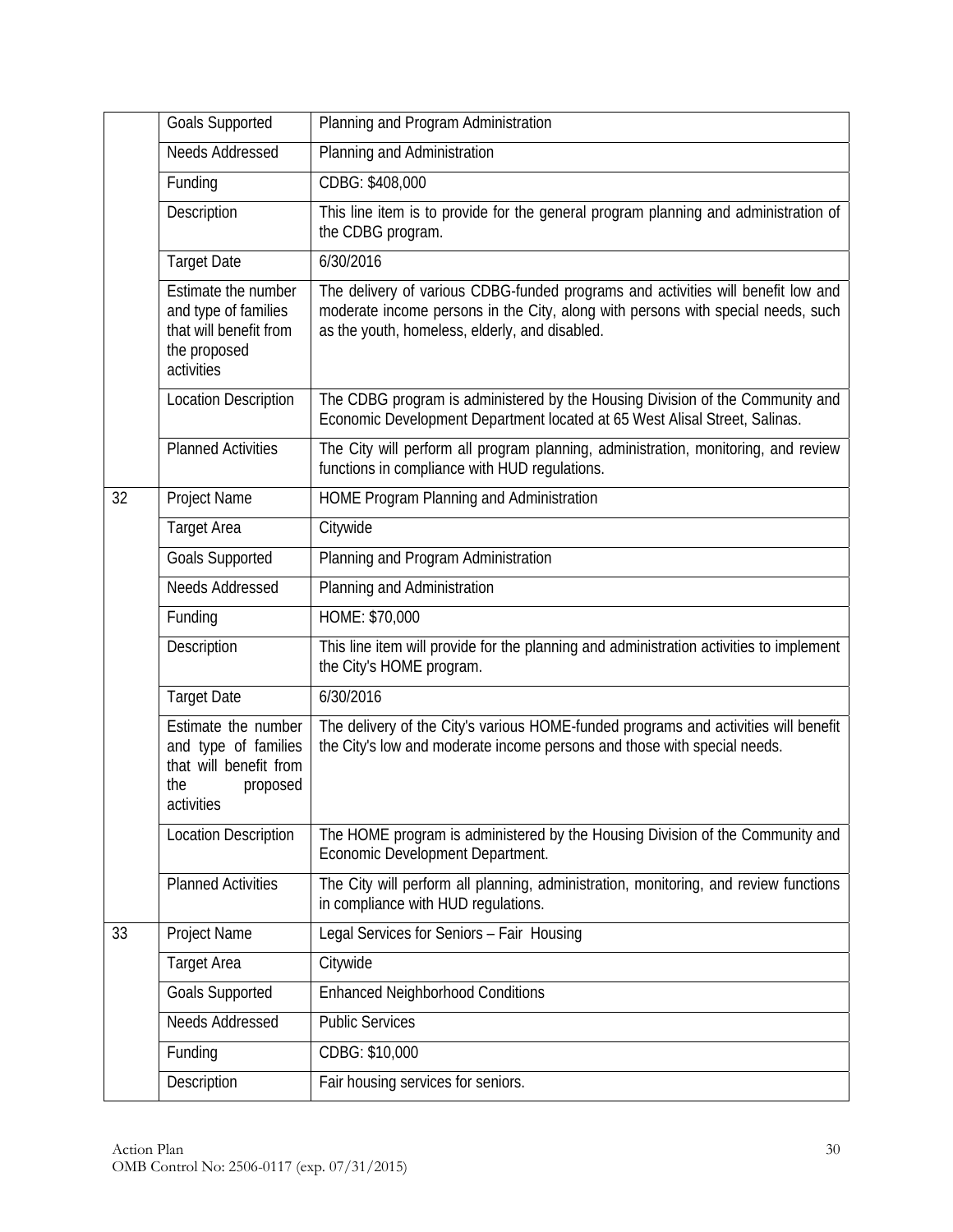|                                                                                                                                                                          | <b>Target Date</b>                                                                                  | 6/30/2016                                                                                                                                                                                                                                                                                                                                                                                                                                                                                                                                                                                                                                                                           |
|--------------------------------------------------------------------------------------------------------------------------------------------------------------------------|-----------------------------------------------------------------------------------------------------|-------------------------------------------------------------------------------------------------------------------------------------------------------------------------------------------------------------------------------------------------------------------------------------------------------------------------------------------------------------------------------------------------------------------------------------------------------------------------------------------------------------------------------------------------------------------------------------------------------------------------------------------------------------------------------------|
| Estimate the number<br>LSS anticipates assisting 250 seniors with fair housing services.<br>and type of families<br>that will benefit from<br>the proposed<br>activities |                                                                                                     |                                                                                                                                                                                                                                                                                                                                                                                                                                                                                                                                                                                                                                                                                     |
|                                                                                                                                                                          | <b>Location Description</b>                                                                         | Located at 21 West Laurel Drive, Legal Services for Seniors serves the entire City<br>of Salinas                                                                                                                                                                                                                                                                                                                                                                                                                                                                                                                                                                                    |
|                                                                                                                                                                          | <b>Planned Activities</b>                                                                           | LSS offers no-cost legal services (including court appearances when needed) to<br>seniors. Daily, clients come to LSS with housing problems such as living in<br>substandard units, unreasonable or bullying landlords, home ownership problems<br>(such as mortgage scams and foreclosures) as well as seniors living in long-term<br>care facilities. Many seniors do not have the ability to deal with legal housing issues<br>because of educational, cultural or language barriers, poverty or infirmity. LSS<br>assists Salinas residents with legal representation, advocacy in the courtroom and<br>with financial institutions where social (non-legal) programs may fail. |
| 34                                                                                                                                                                       | Project Name                                                                                        | <b>HOME Housing Rehabilitation Loans</b>                                                                                                                                                                                                                                                                                                                                                                                                                                                                                                                                                                                                                                            |
|                                                                                                                                                                          | <b>Target Area</b>                                                                                  | Citywide                                                                                                                                                                                                                                                                                                                                                                                                                                                                                                                                                                                                                                                                            |
|                                                                                                                                                                          | <b>Goals Supported</b>                                                                              | Increased Decent and Affordable Housing                                                                                                                                                                                                                                                                                                                                                                                                                                                                                                                                                                                                                                             |
|                                                                                                                                                                          | Needs Addressed                                                                                     | Assistance to Homeowners for Rehabilitation                                                                                                                                                                                                                                                                                                                                                                                                                                                                                                                                                                                                                                         |
|                                                                                                                                                                          | Funding                                                                                             | HOME: \$110,000                                                                                                                                                                                                                                                                                                                                                                                                                                                                                                                                                                                                                                                                     |
|                                                                                                                                                                          | Description                                                                                         | The City will utilize HOME funds to provide housing rehabilitation assistance to<br>homeowners. The budgeted amount includes \$10,000 for program delivery costs.                                                                                                                                                                                                                                                                                                                                                                                                                                                                                                                   |
|                                                                                                                                                                          | <b>Target Date</b>                                                                                  | 6/30/2016                                                                                                                                                                                                                                                                                                                                                                                                                                                                                                                                                                                                                                                                           |
|                                                                                                                                                                          | Estimate the number<br>and type of families<br>that will benefit from<br>the proposed<br>activities | At this funding level, the City anticipates assisting two households.                                                                                                                                                                                                                                                                                                                                                                                                                                                                                                                                                                                                               |
|                                                                                                                                                                          | <b>Location Description</b>                                                                         | The program is administered by the Housing Division of the Community and<br>Economic Development Department at 65 W. Alisal Street. The program is<br>available to income-eligible homeowners citywide.                                                                                                                                                                                                                                                                                                                                                                                                                                                                             |
|                                                                                                                                                                          | <b>Planned Activities</b>                                                                           | The delivery of the rehabilitation program includes activities such as outreach and<br>marketing, review and processing of loan applications, review and approval of work<br>orders, and monitoring and inspection of construction works.                                                                                                                                                                                                                                                                                                                                                                                                                                           |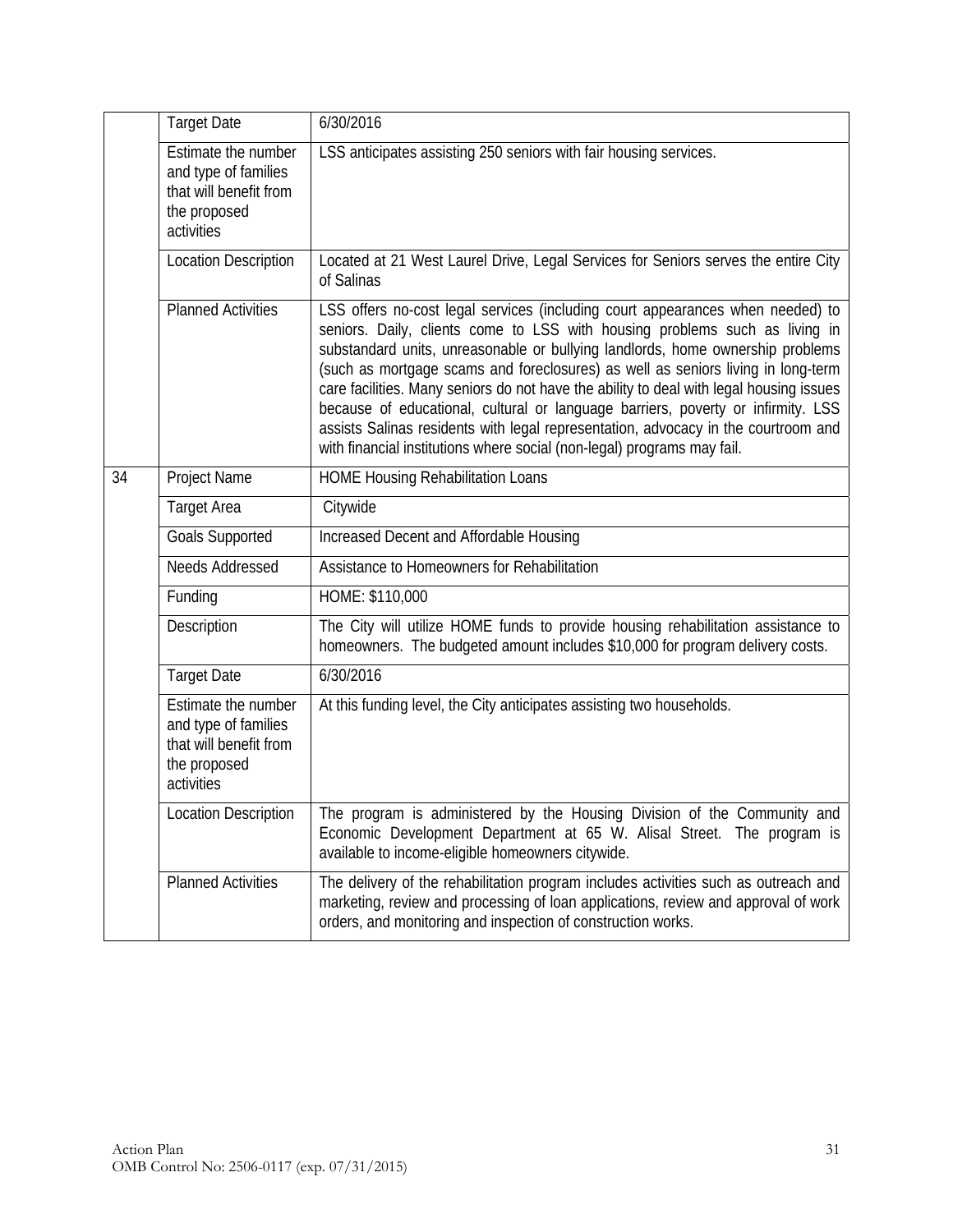## **AP-50 Geographic Distribution – 91.220(f)**

**Description of the geographic areas of the entitlement (including areas of low-income and minority concentration) where assistance will be directed** 

The City's strategy is to focus its investment in a most impactful manner by providing significant investments in two target areas, the Alisal Neighborhood Revitalization Strategy Area (ANRSA) and Chinatown. Specifically, the City has designated the Alisal as a Neighborhood Revitalization Strategy Area (NRSA). In addition, the Chinatown area is identified as a local target area, as it is currently isolated from the rest of the City and is seeing serious issues of homelessness, unreported violence and a high percentage of low and moderate income residents. Most public services are available to residents citywide. However, by nature and/or location of some of the activities/programs, youth from the Alisal NRSA and Chinatown would benefit greatly from many of these programs.

#### **Geographic Distribution**

| Target Area                                      | Percentage of Funds |
|--------------------------------------------------|---------------------|
| Alisal Neighborhood Revitalization Strategy Area | 39%                 |
| Chinatown Area                                   | 15%                 |
| -<br>.                                           |                     |

**Table 4 - Geographic Distribution** 

| Rationale for the priorities for allocating investments geographically |  |  |  |  |
|------------------------------------------------------------------------|--|--|--|--|
|------------------------------------------------------------------------|--|--|--|--|

These two areas represent the most distressed neighborhoods in the City. These areas have the highest concentration of poverty and substandard living conditions. The Alisal area includes some of the most distressed neighborhoods in Salinas. The area faces challenges such as inadequate public infrastructure, high levels of unemployment, high levels of poverty, and violent criminal activity. Within the Alisal NRSA, a third (33.3 percent) of all residents lives in poverty, a higher proportion than the City overall (21 percent). The 12 blocks that form the Chinatown area are located primarily within Census Tract 18.02 Block Group (BG) 2. This BG has a population of about 2,000, with 78.5 percent being low and moderate income.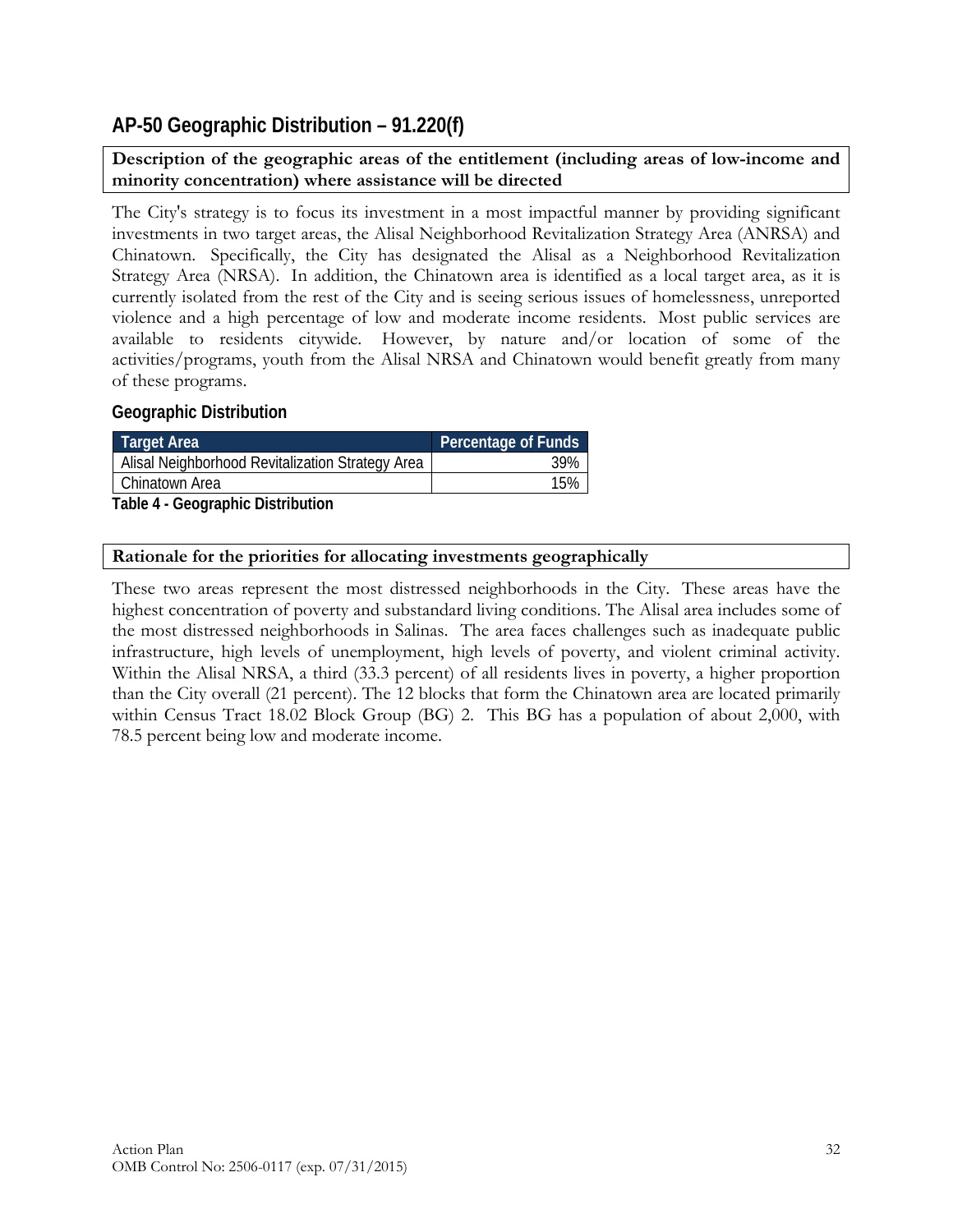# **Affordable Housing**

# **AP-55 Affordable Housing – 91.220(g)**

## **Introduction**

Under the City's Affordable Housing Goal, the City proposes to pursue the following housing activities:

- Housing Rehabilitation Loans (CDBG and HOME) 4 households
- Housing Accessibility Assistance Grants (CDBG) 3 households
- GRID Alternatives (CDBG) -10 households
- Vista de la Terraza (CDBG) 40 units
- Haciendas Phase III (HOME) 50 units
- Haciendas Seniors Phase IV (HOME) 41 units

| One Year Goals for the Number of Households to be Supported |  |  |
|-------------------------------------------------------------|--|--|
| <b>Homeless</b>                                             |  |  |
| Non-Homeless                                                |  |  |
| Special-Needs                                               |  |  |
| ั∩tal                                                       |  |  |

**Table 5 - One Year Goals for Affordable Housing by Support Requirement** 

| One Year Goals for the Number of Households Supported Through |     |
|---------------------------------------------------------------|-----|
| <b>Rental Assistance</b>                                      |     |
| The Production of New Units                                   | g.  |
| <b>Rehab of Existing Units</b>                                | 57  |
| <b>Acquisition of Existing Units</b>                          |     |
| `otal                                                         | 148 |

**Table 6 - One Year Goals for Affordable Housing by Support Type** 

### **Discussion**

This summary includes only the uses of CDBG and HOME funds for the provision of long-term affordable housing. Temporary assistance through rapid rehousing and homeless prevention activities are not included under this summary.

# **AP-60 Public Housing – 91.220(h)**

### **Introduction**

HACM owns and operates 22 public housing developments in Salinas (372 units). Nineteen of the 22 public housing complexes owned and administered by the Housing Authority of the County of Monterey (HACM) in Salinas are concentrated within the Alisal NRSA. Nationally, HUD has gradually moved away from the Public Housing model of affordable housing.

#### **Actions planned during the next year to address the needs to public housing**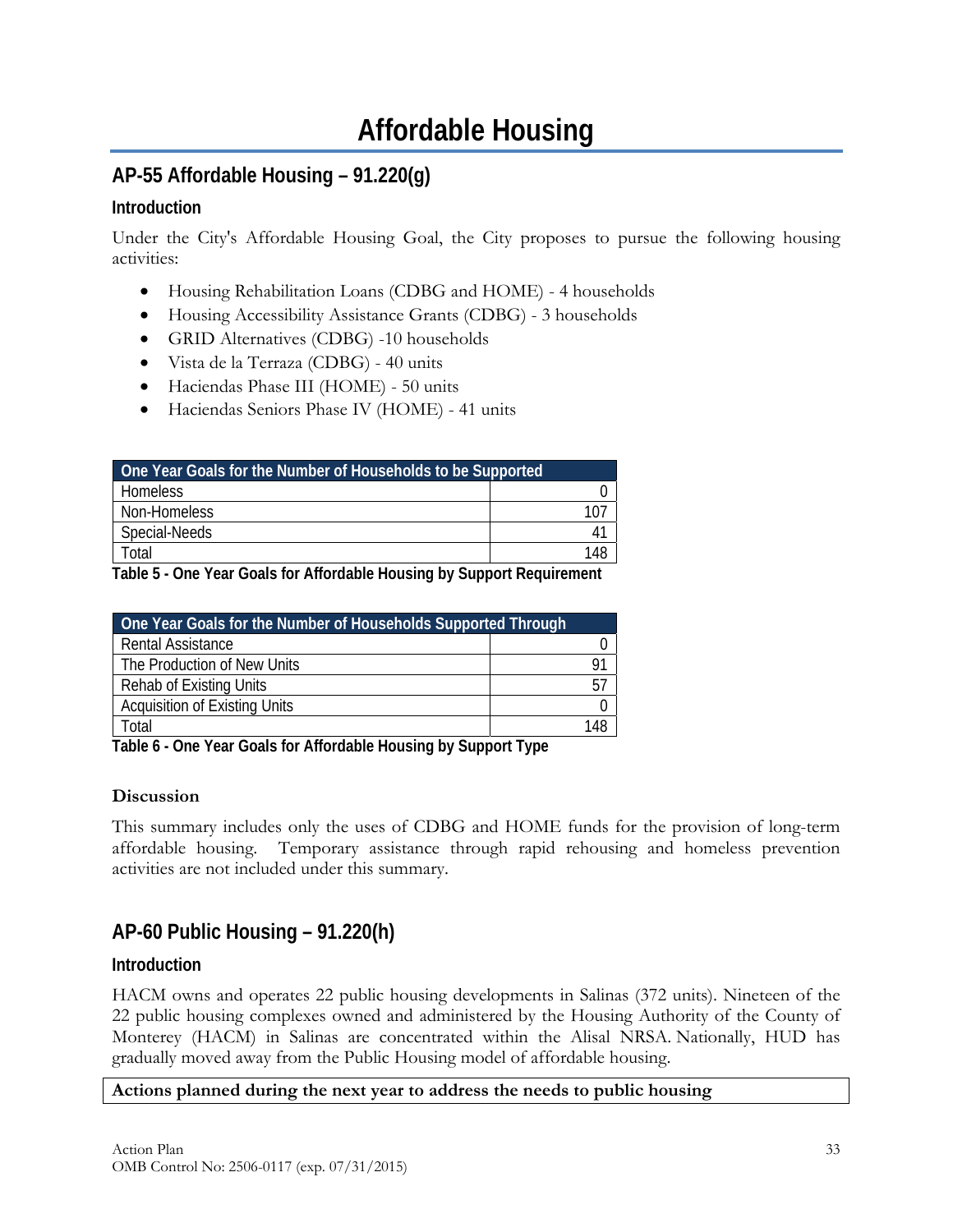The City is not directly involved in the planning and development of public housing in the City. However, the City works closely with the Monterey County Housing Authority Development Corporation (MCHADC, developer arm of HACM) to create affordable housing in the community. Specifically, for FY 2015-2016, the City has allocated \$725,000 in HOME (and CHDO set aside) funds for the construction of Haciendas Phase III and Phase IV projects. However, these are not HUD "public housing" units.

#### **Actions to encourage public housing residents to become more involved in management and participate in homeownership**

HACM's Family Self-Sufficiency (FSS) program is designed to help families with a HCV establish a savings account and find stable employment. FSS is a Federal Government program that offers the opportunity of homeownership and other options to clients that successfully complete the five-year program. Programs and services through FSS may include career counseling, job training, credit counseling and homeownership preparation. The program helps prepare residents for HACM's Homeownership Program, allowing first-time homebuyers to use their HCV to help with monthly homeownership expenses.

#### **If the PHA is designated as troubled, describe the manner in which financial assistance will be provided or other assistance**

Not applicable.

# **AP-65 Homeless and Other Special Needs Activities – 91.220(i)**

### **Introduction**

The City proposes to utilize CDBG and ESG funds to provide assistance to the City's homeless and special needs populations:

### **Seniors Services:**

- Alliance on Aging Ombudsman and Tax Counseling for the Elderly
- Legal Services for Seniors Legal Services and Fair Housing
- Meals on Wheels Home-Delivered Meals

### **Youth Services**

- Boys & Girls Clubs Catch the Bus Field Trips
- Bread Box Recreation Center After School Program
- Hebbron Family Center After School and Saturday Program
- Community Human Services SuperParents
- Family Service Agency of the Central Coast Suicide Prevention Services
- Girl Scouts of California East Salinas Program
- Girls Inc. of the Central Coast Girls Inc.
- Rancho Cielo Independent Living Village
- Salinas Area Youth Drug Information/Crisis Center Youth Alternative to Violence
- Salinas Area Youth Drug Information/Crisis Center 7 Challenges
- The Second Chance Youth Program Gang Prevention/Intervention Counseling Services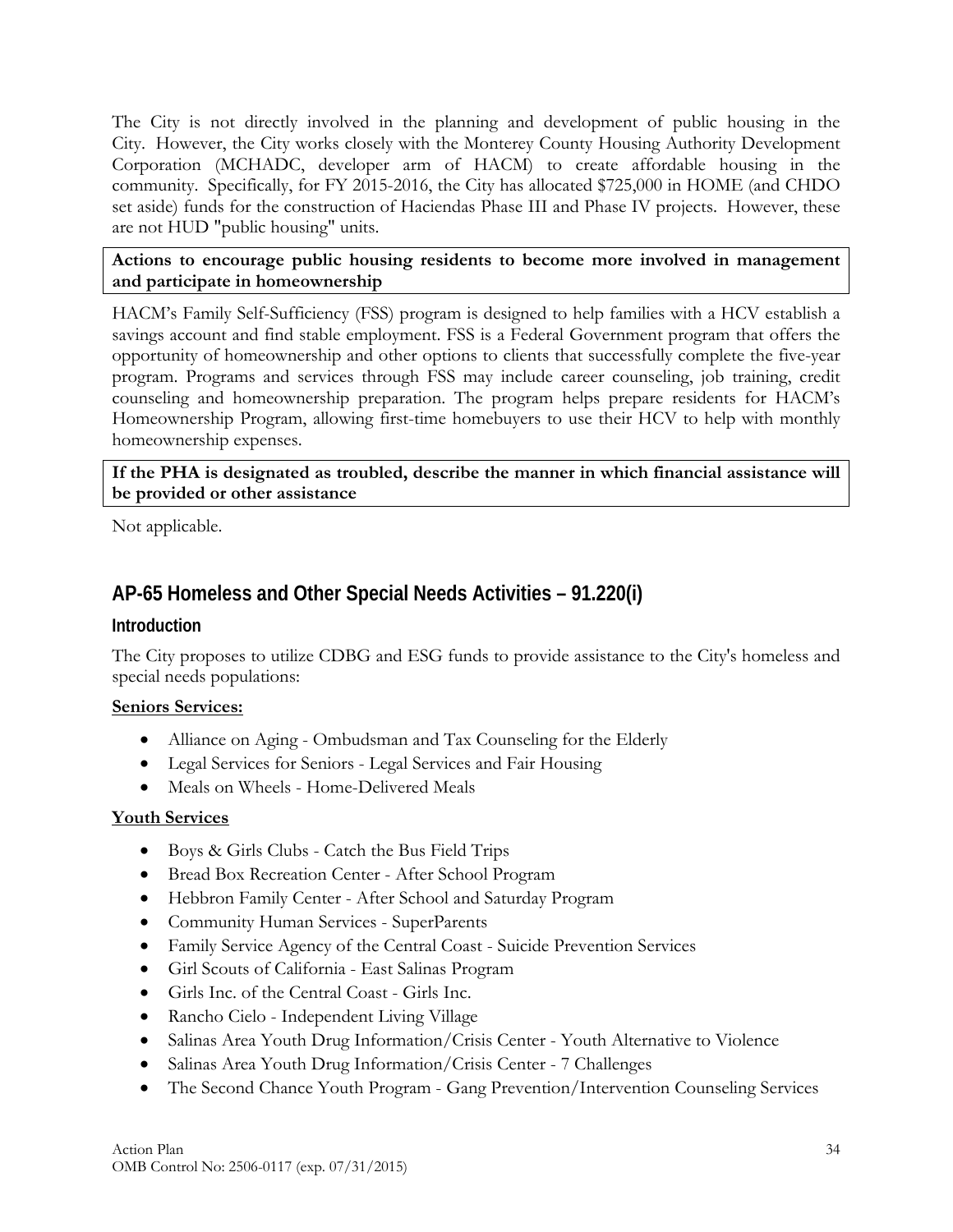#### **Disabled Persons**

 Central Coast Center for Independent Living - Housing Choices for Persons with **Disabilities** 

**Describe the jurisdictions one-year goals and actions for reducing and ending homelessness including reaching out to homeless persons (especially unsheltered persons) and assessing their individual needs** 

For the FY 2015-2016, the City will continue to implement its ESG program to address the needs of the homeless in the community. Specifically, the City is proposing to allocate ESG funding to Interim Inc. to provide outreach and needs assessment.

#### **Addressing the emergency shelter and transitional housing needs of homeless persons**

For the FY 2015-2016, the ESG program includes funding for Shelter Outreach Plus and Franciscan Workers of Junipero Serra to provide emergency shelters for the homeless. Housing Resource Center (HRC) will also continue its program on rapid rehousing.

**Helping homeless persons (especially chronically homeless individuals and families, families with children, veterans and their families, and unaccompanied youth) make the transition to permanent housing and independent living, including shortening the period of time that individuals and families experience homelessness, facilitating access for homeless individuals and families to affordable housing units, and preventing individuals and families who were recently homeless from becoming homeless again** 

The HRC program will include both homeless prevention and rapid rehousing services by providing rent subsidies to the recently homeless or those who are at risk of becoming homeless. In addition, the City has allocated CDBG funds to renovate 10 Soledad Street as a Homeless Sanitation Facility with space for an intake center for referral to other services.

**Helping low-income individuals and families avoid becoming homeless, especially extremely low-income individuals and families and those who are: being discharged from publicly funded institutions and systems of care (such as health care facilities, mental health**  facilities, foster care and other youth facilities, and corrections programs and institutions); **or, receiving assistance from public or private agencies that address housing, health, social services, employment, education, or youth needs.** 

Several programs and services to be offered by the City will help low income families and individuals avoid becoming homeless. These include:

- Alliance on Aging Ombudsman Program
- Legal Services for Seniors Fair Housing
- Project Sentinel Fair Housing
- Rancho Cielo Independent Living Village
- Central Coast Center on Independent Living Housing Choices for Persons with Disabilities

These programs advocate for the most at-risk groups of our community and help them address their immediate housing needs, thereby avoiding becoming homeless.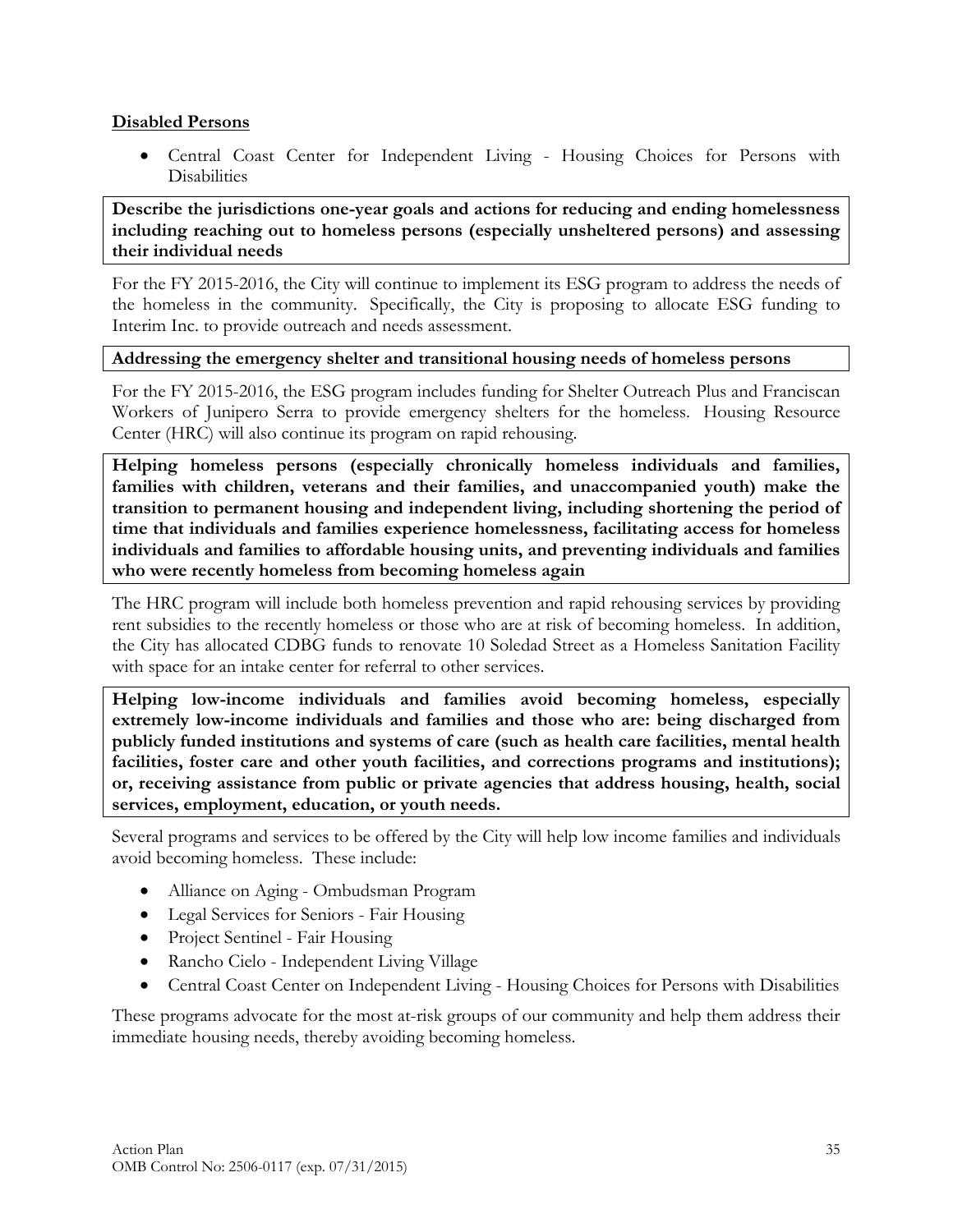# **AP-75 Barriers to affordable housing – 91.220(j)**

## **Introduction:**

The most critical barrier to affordable housing in Salinas is that the need for decent and affordable housing far exceeds the City's available resources. With the elimination of redevelopment funds, the City's ability to address its affordable housing needs is seriously compromised. With rising housing costs, and diminishing public funds available, the City has recently suspended its First-Time Homebuyer Program. In addition to the limited availability of HOME funds, the HOME program regulations also establish a maximum purchase price of \$333,000 in Salinas, limiting the number of eligible properties for purchase. The City will continue to aggressively pursue funding available at the local, state, and federal levels to supplement its limited funds.

The City values its partnership with nonprofit housing developers such as CHISPA, MidPen, and MCHADC in pursuing innovative strategies to addressing the City affordable housing needs, including providing more permanent housing options for the homeless.

**Actions it planned to remove or ameliorate the negative effects of public policies that serve as barriers to affordable housing such as land use controls, tax policies affecting land, zoning ordinances, building codes, fees and charges, growth limitations, and policies affecting the return on residential investment** 

The City's inclusionary housing program can be an effective strategy for providing affordable housing in the community and also to help achieve the goal of de-concentrating affordable housing in the Alisal NRSA, allowing residents other locational choices. The City is in the process of updating its Inclusionary Housing Ordinance to enhance the program's effectiveness. This update is expected to be completed in 2015.

# **AP-85 Other Actions – 91.220(k)**

## **Introduction:**

The extent of housing and community development needs in Salinas far exceeds the City's funding capacity. To utilize its limited funding in the most cost-effective manner, the City targets its investments in the most distressed neighborhoods in the community.

#### **Actions planned to address obstacles to meeting underserved needs**

The homeless are among the most underserved group in Salinas, with ESG funding at a level far below what is needed to address the City's homeless issues. In response, the City is also using its CDBG allocation to provide public facilities that can benefit this group. The City has previously allocated \$194,000 in CDBG funds and is proposing to add another \$150,000 for the renovation of 10 Soledad Street as a Homeless Sanitation Facility.

### **Actions planned to foster and maintain affordable housing**

For FY 2015-2016, the City proposes to utilize a signification portion of its CDBG and HOME funds to support affordable housing activities. In addition, the City is proposing to use its SERAF (Supplemental Educational Revenue Augmentation Fund) to assist another affordable housing development - the 90-unit MidPen project at 21 Soledad Street. The City is also in the process of updating its Inclusionary Housing Ordinance to provide affordable housing at private market-rate developments.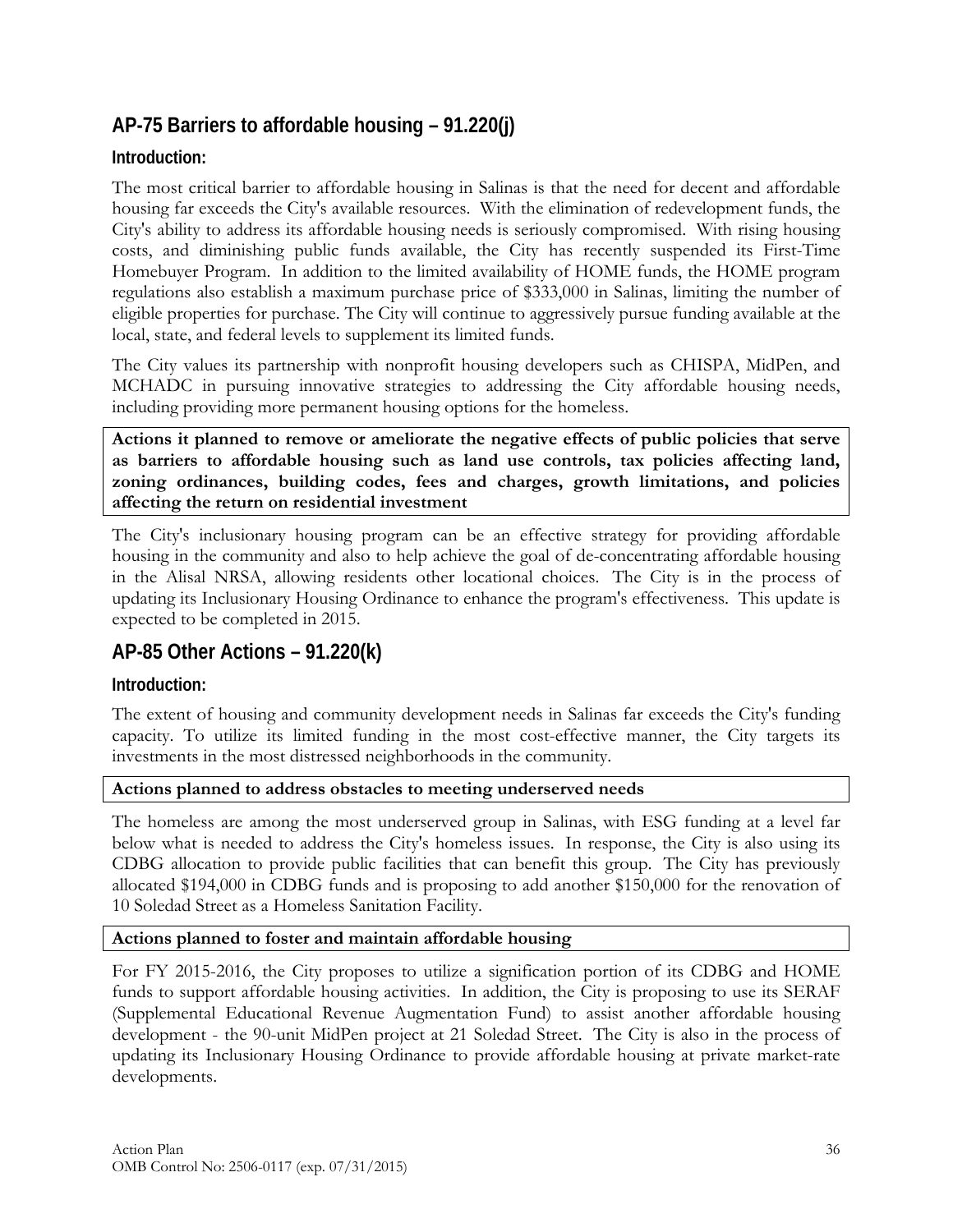#### **Actions planned to reduce lead-based paint hazards**

As required as a condition of receiving HUD funds, the City of Salinas complies with HUD's Lead Safe Housing Regulation (Title 24, Part 35). Primary compliance is through City Housing Services Program staff. Potential project sites with housing units constructed prior to 1978 are tested by a certified lead inspection firm (for lead paint and, where applicable, for other possible materials containing lead, such as ceramic tiles). When found, lead remediation is performed by certified LBP contractors before the rehabilitation contractor is permitted to begin work. In addition, regardless of date-of-construction, rehabilitation sites are inspected for failing paint surfaces (chipping, flaking) during the initial rehabilitation evaluation. If such deteriorating paint is found, lead testing is performed and the necessary steps taken if lead is found. All general contractors involved in the Rehabilitation/Housing Accessibility Assistance grants and First Time Homebuyer program have received their certification as an EPA Renovation, Repair and Painting (RRP) contractor. Additionally, the Executive Director for Rebuilding Together/Monterey Salinas (RTMS), an agency that performs minor rehabilitation of single-family home and local Salinas general contractors who perform work on their projects have or will attend training in FY 2015-16 to obtain their Lead Based Paint Certification.

Lead-based paint testing, remediation and abatement activities are expensive. While such activities are eligible items for rehab loans, the cost was found to be a deterrent to potential rehab clients. The City therefore established a lead hazard grant program whereby rehabilitation clients are provided a grant sufficient to cover most -if not all- the costs of lead abatement. The lead testing and lead hazard grant policies also apply to participants in the Housing Accessibility Assistance (HAA) program, also administered by Housing Services.

#### **Actions planned to reduce the number of poverty-level families**

As a California municipality, the City of Salinas has very limited control over the existence of poverty among its residents. Nevertheless, the City's actions – particularly with regard to the use of federal funds covered under this plan – can work to assist those households and individuals currently facing poverty. These include

- CSUMB Micro Enterprise assistance to assist low and moderate income persons achieve financial stability through establishing or retaining their businesses;
- Alliance for Aging Tax Counseling program to help seniors achieve tax refunds; and
- Youth programs that focus on providing youth a positive direction and outlook in life, assisting them in achieving educational and career goals.

#### **Actions planned to develop institutional structure**

The City collaborates with the County of Monterey and develops a joint funding application process/system to help reduce administrative works associated with funding application and reporting. Use of City Data Services allows for more efficient and accurate management of the funds.

#### **Actions planned to enhance coordination between public and private housing and social service agencies**

The City of Salinas partners with its strong network of public and private housing and social service agencies to provide housing and community development programs in the City. Coordination efforts are ongoing.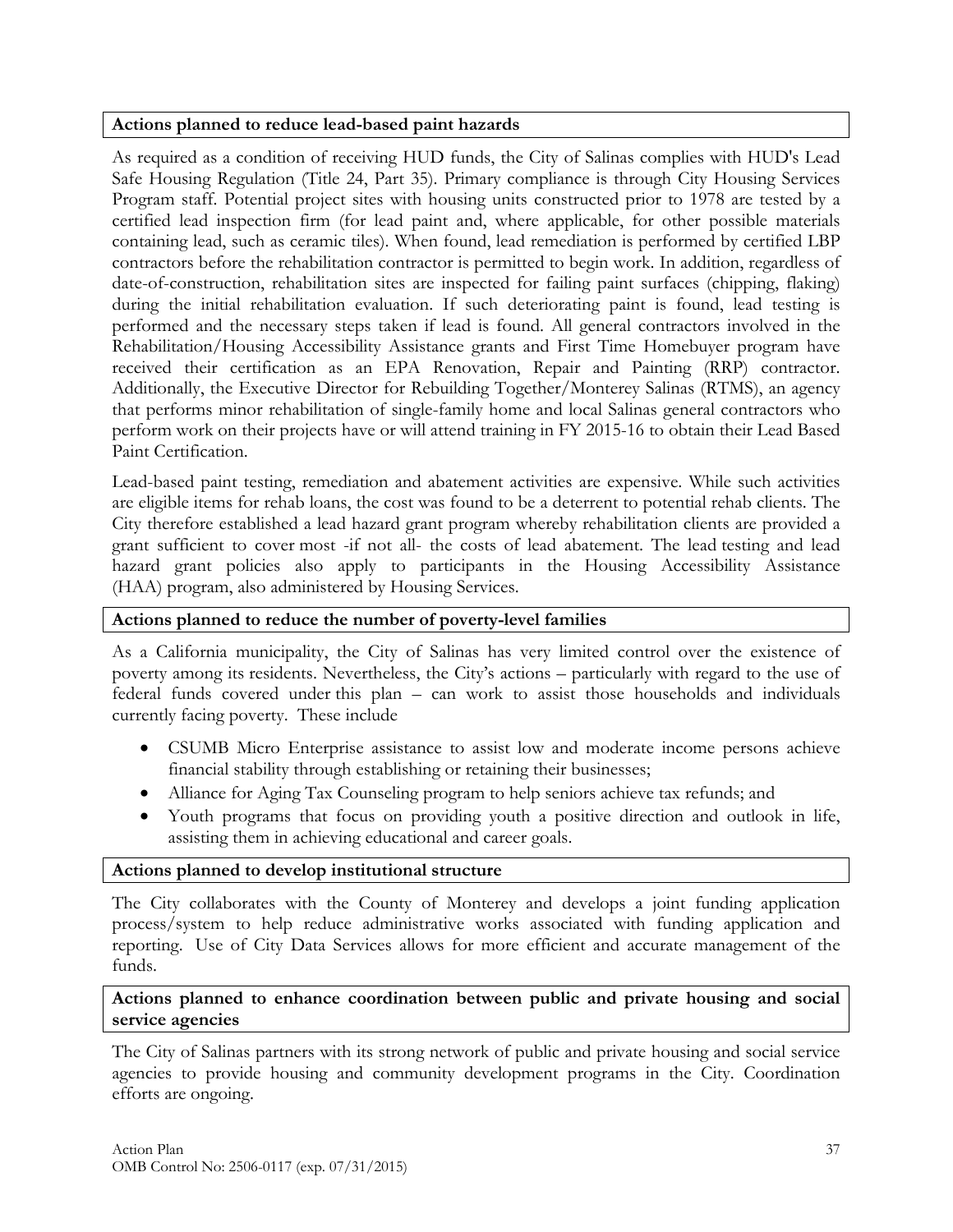# **Program Specific Requirements**

# **AP-90 Program Specific Requirements – 91.220(l)(1,2,4)**

## **Introduction:**

This section addresses the regulatory requirements of the CDBG, HOME, and ESG programs not covered in the previous sections.

In 2014, the City received approval from HUD to begin using its Section 108 Loan Guarantee for large scale improvement projects. The IWWC project is underway and is anticipated to be completed in 2015. The City will begin drawing down from its Section 108 Loan Guarantee to pay for this improvement. User fees are expected to be used to make the loan payment.

## **Community Development Block Grant Program (CDBG)**

### **Reference 24 CFR 91.220(l)(1)**

Projects planned with all CDBG funds expected to be available during the year are identified in the Projects Table. The following identifies program income that is available for use that is included in projects to be carried out.

| 1. The total amount of program income that will have been received before the start of the next program year and<br>that has not yet been reprogrammed                                            |   |
|---------------------------------------------------------------------------------------------------------------------------------------------------------------------------------------------------|---|
| 2. The amount of proceeds from section 108 loan guarantees that will be used during the year to address the<br>priority needs and specific objectives identified in the grantee's strategic plan. |   |
| 3. The amount of surplus funds from urban renewal settlements                                                                                                                                     |   |
| 4. The amount of any grant funds returned to the line of credit for which the planned use has not been included in<br>a prior statement or plan                                                   |   |
| 5. The amount of income from float-funded activities                                                                                                                                              | 0 |
| Total Program Income:                                                                                                                                                                             |   |

### **Other CDBG Requirements**

| amount of urgent need activities<br>'he<br>.<br>. |  |
|---------------------------------------------------|--|

| 2. The estimated percentage of CDBG funds that will be used for activities that benefit persons |         |
|-------------------------------------------------------------------------------------------------|---------|
|                                                                                                 |         |
| of low and moderate income. Overall Benefit - A consecutive period of one, two or three years   |         |
|                                                                                                 |         |
| may be used to determine that a minimum overall benefit of 70% of CDBG funds is used to         |         |
|                                                                                                 |         |
| benefit persons of low and moderate income.                                                     | 100.00% |
|                                                                                                 |         |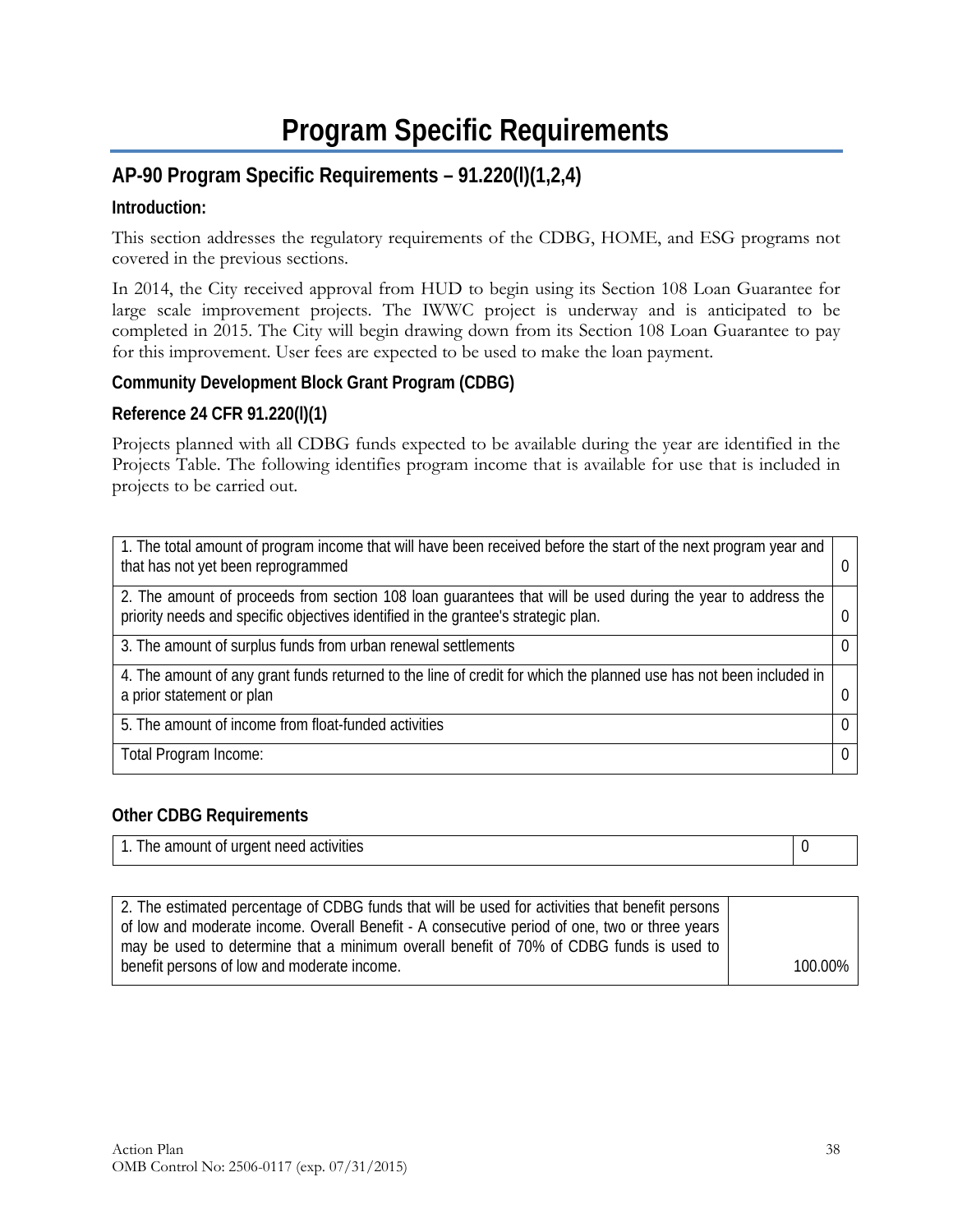## **HOME Investment Partnership Program (HOME)**

## **Reference 24 CFR 91.220(l)(2)**

## **1. A description of other forms of investment being used beyond those identified in Section 92.205 is as follows:**

No other forms of HOME investments beyond those previously described.

### **2. A description of the guidelines that will be used for resale or recapture of HOME funds when used for homebuyer activities as required in 92.254, is as follows:**

The City has suspended its First-Time Homebuyer Program in 2014. Existing loans will be subject to the City's recapture/resale provisions. Pursuant to HUD's HOME recapture regulations the City has chosen to recapture the entire principal loan balance (direct homebuyer subsidy) to the extent there are net proceeds after the sale of the home and repayments of the first mortgage and closing costs. This indebtedness is due and payable upon sale or transfer of the property, prior to the expiration of the period of affordability, to the extent there are sufficient "net proceeds". Net proceeds are defined as the amount of sale proceeds remaining (if any) after payment of any superior loan(s) (Other than HOME funds) and customary closing costs. If upon the voluntary or involuntary sale of the above named property prior to the expiration of the period of affordability there are insufficient net proceeds to pay the balance remaining of the First-Time Homebuyer Program.

#### **3. A description of the guidelines for resale or recapture that ensures the affordability of units acquired with HOME funds? See 24 CFR 92.254(a)(4) are as follows:**

The City suspended its First-Time Homebuyer Program in 2014. Existing loans will be subject to the City's recapture/resale provisions. Pursuant to HUD's HOME recapture regulations the City has chosen to recapture the entire principal loan balance (direct homebuyer subsidy) to the extent there are net proceeds after the sale of the home and repayments of the first mortgage and closing costs. This indebtedness is due and payable upon sale or transfer of the property, prior to the expiration of the period of affordability, to the extent there are sufficient "net proceeds". Net proceeds are defined as the amount of sale proceeds remaining (if any) after payment of any superior loan(s) (Other than HOME funds) and customary closing costs. If upon the voluntary or involuntary sale of the above named property prior to the expiration of the period of affordability there are insufficient net proceeds to pay the balance remaining of the First-Time Homebuyer Program.

#### **4. Plans for using HOME funds to refinance existing debt secured by multifamily housing that is rehabilitated with HOME funds along with a description of the refinancing guidelines required that will be used under 24 CFR 92.206(b), are as follows:**

The City has no plan to use HOME funds to refinance existing debt.

## **Emergency Solutions Grant (ESG)**

**Reference 91.220(l)(4)** 

### **1. Include written standards for providing ESG assistance (may include as attachment)**

All subrecipients receiving funding must establish and consistently apply these written standards: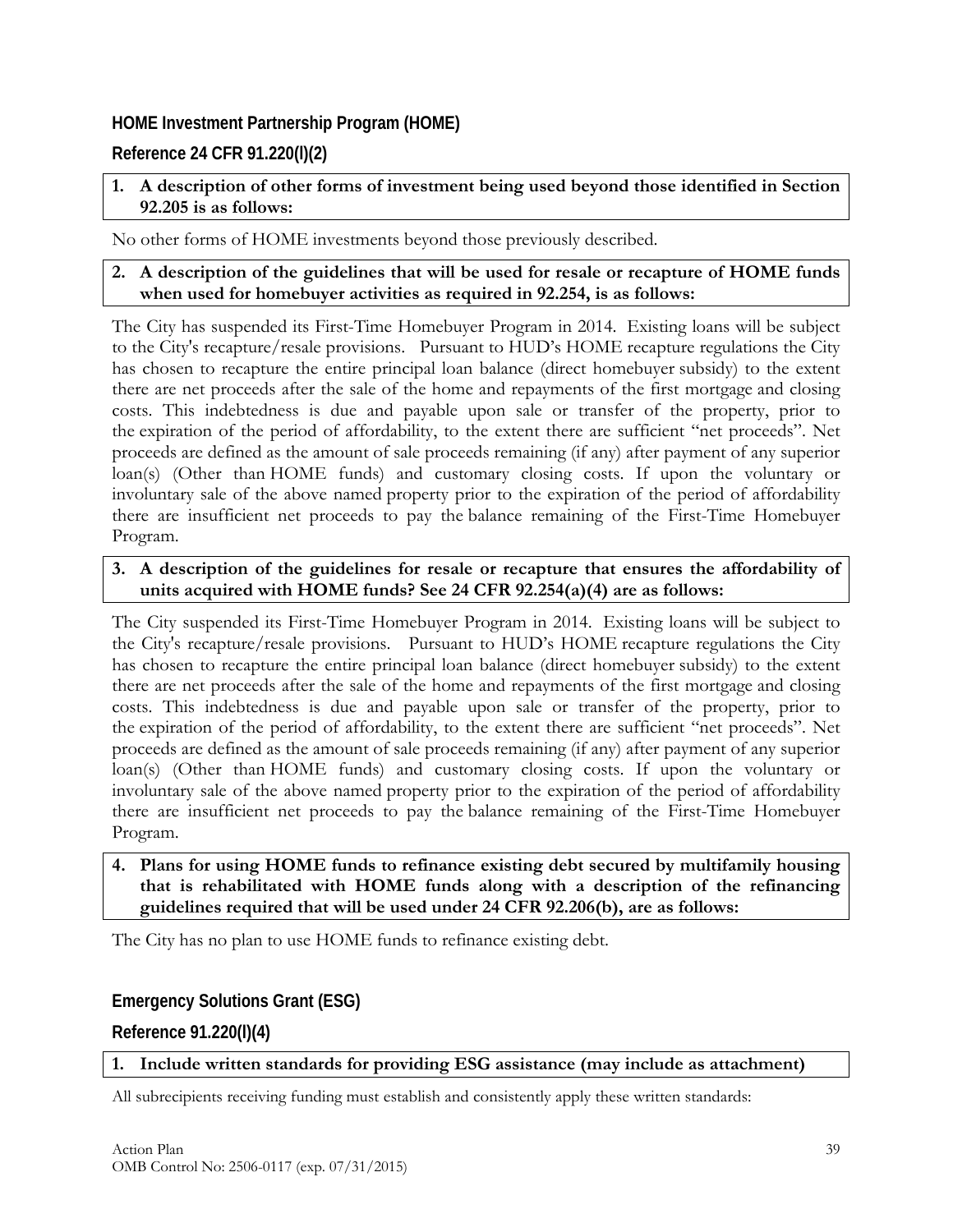A. An initial evaluation to determine program eligibility of individuals and/or families will be conducted by the agencies/service providers. It will establish the kind and the amount of assistance needed. Evaluations will be conducted in accordance with the requirements set forth under §576.400(d) and the written standards established under §576.400(e).

Agencies/service providers will reassess the eligibility of individuals and/or families; the kind and amount of assistance needed for program participants receiving homelessness prevention services will be reassessed monthly and quarterly for program participants receiving rapid rehousing assistance. Each reassessment of eligibility will ascertain that:

- The program participant does not have an annual income that exceeds 30% of the median family income for the area, as determined by HUD;
- The program participant lacks sufficient resources and support network necessary to retain housing without ESG assistance.
- B. In order to be funded with ESG funds, an agency/service provider is required to be a collaborative member of the Coalition of Homeless Services Providers, Continuum of Care. This avoids duplication of services and allows a smooth transition and/ or delivery of services rendered. In addition, the collaborative further engage and coordinate resources to improve streamlining of current programs and funding strategies, and provide ongoing training as procedures and bylaws are ratified and refined.
- C. The City will allow ESG-funded agencies that provide rapid re-housing and homelessness prevention services to determine the prioritization of eligible families. In addition, the Coalition established basic registration and screening processes (intake, referral, eligibility, documentation verification, case notes, to name a few) that allow all agencies a more consistent determination on the initial risk assessment during the intake process.
- D. ESG-funded agencies that provide rapid re-housing and homelessness prevention services may determine the share of rent and utilities costs that each participant must pay. However, if applicants show income, they must pay 30 percent of their adjusted monthly income towards rent.
- E. ESG-funded agencies shall assist individuals and/or families for no more than 24 months, during any 3-year period – this in accordance with the general conditions under §576.103 and §576.104. Program participants receiving rapid re-housing assistance are required to be reevaluated at least once every year and those receiving homeless prevention assistance must be reevaluated at least once every three months. As mandated by HUD, all program participants receiving project-based rental assistance must have a lease that is for a period of one year, regardless of the length of rental assistance.

Rental assistance may be provided for short-term (up to 4 months) or medium-term (from 4 to 24 months). Rent in arrears is paid to the owner of the housing at the time the security deposit and 1st month's rent are paid. After 4 months, if program participants need additional financial assistance to remain housed, they must be evaluated for eligibility to receive up to 20 additional months of medium-term rental assistance. Case Managers will provide ongoing case management to transition program participants to independence.

Assistance will be need-based and ESG-funded agencies will determine the amount of assistance needed to prevent the program participant from becoming homeless or returning to homelessness in the near future. A one-time payment of up to 6 months of rental arrears can be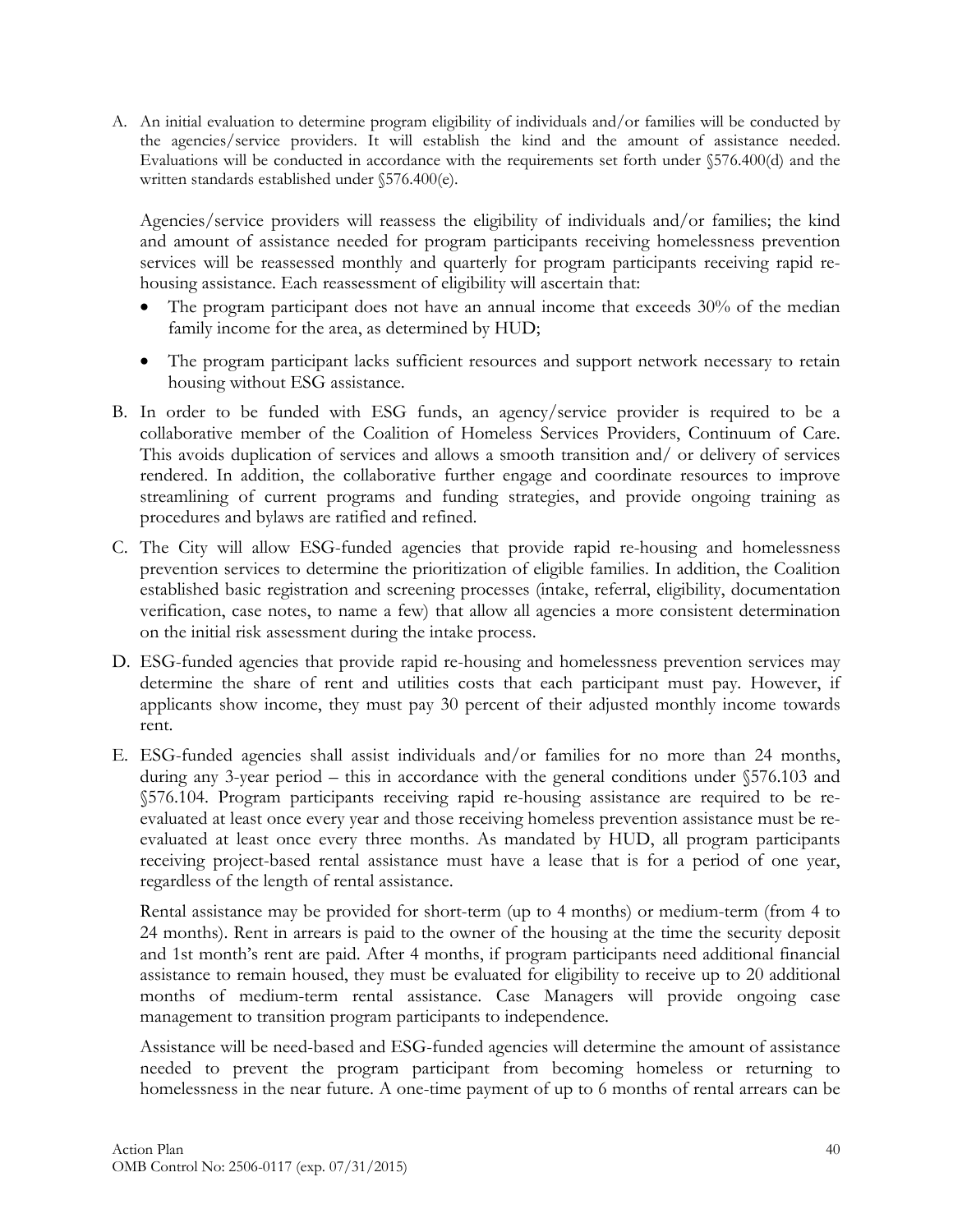paid if that payment enables the program participant to remain in the housing unit for which the arrears are being paid or to move to another unit. Program participants can be required to share in the costs of rent, utilities, security and utility deposits, moving, hotel or motel, and other expenses.

F. The standard for determining the type, amount, and duration of housing stabilization and/or relocation services to program participants will be determined by ESG-funded agencies as long as no more than 24 months of these services are provided within a 3-year period. Housing relocation and stabilization services include financial assistance activities such as moving costs, rental application fees, security deposits, last month's rent, utility deposits and utility payments; and services such as housing search and placement, housing stability and case management, mediation, legal services, and credit repair.

The City encourages ESG-funded agencies to assess the amount and type of assistance provided based on the level of services needed for participants to become self-sufficient. When a substantial amount of assistance is provided, the City should have access to clear documentation that supports the amount and type of assistance provided.

### **2. If the Continuum of Care has established centralized or coordinated assessment system that meets HUD requirements, describe that centralized or coordinated assessment system.**

The Continuum of Care (CoC) is in the process of developing an assessment system. Due to geography and other factors, The CoC has elected "coordinated" assessment and referral system as opposed to centralized assessment and referral. The Coordinated Assessment and Referral System (CARS) is intended to offer those seeking services multiple locations from which they can access services; each agency doing intake using the same set of agreed-upon assessment and targeting tools; makes referrals using the same criteria; and has access to the same set of referrals. The CARS is designed to improve service provision and data efficiency and improvement through a standardized access and assessment process for all clients and a coordinated referral process for clients to receive prevention, housing, and/or other related services. Key CARS strategies include: 1) Tailor to local needs and systems; 2) Ensure access for all in geographic area; 3) Implement in parts/pieces; 4) Use HMIS; 5) ID available resources in system; 6) Quality assurance; and 7) Test and adjust.

#### **3. Identify the process for making sub-awards and describe how the ESG allocation available to private nonprofit organizations (including community and faith-based organizations).**

The City of Salinas is an "Entitlement City" and as such receives a funding allocation relating to population from HUD. The funding, subject to federal budget authorization, is provided on an annual basis and coincides with the City's July 1 through June 30 fiscal year.

To distribute funds previously mentioned, the City conducts an annual request for proposal (RFP). The RFP process begins with published notices in the local newspapers, both in English and Spanish. Flyers are sent out to the various non-profit agencies that provide public services to the community. A workshop is held by City staff to assist with proposals and to inform applicants of changes and new regulations.

The application is available online by visiting www.citydataservices.net. All proposals must be submitted electronically. A deadline is provided for the submission of proposals. It is normally 30-45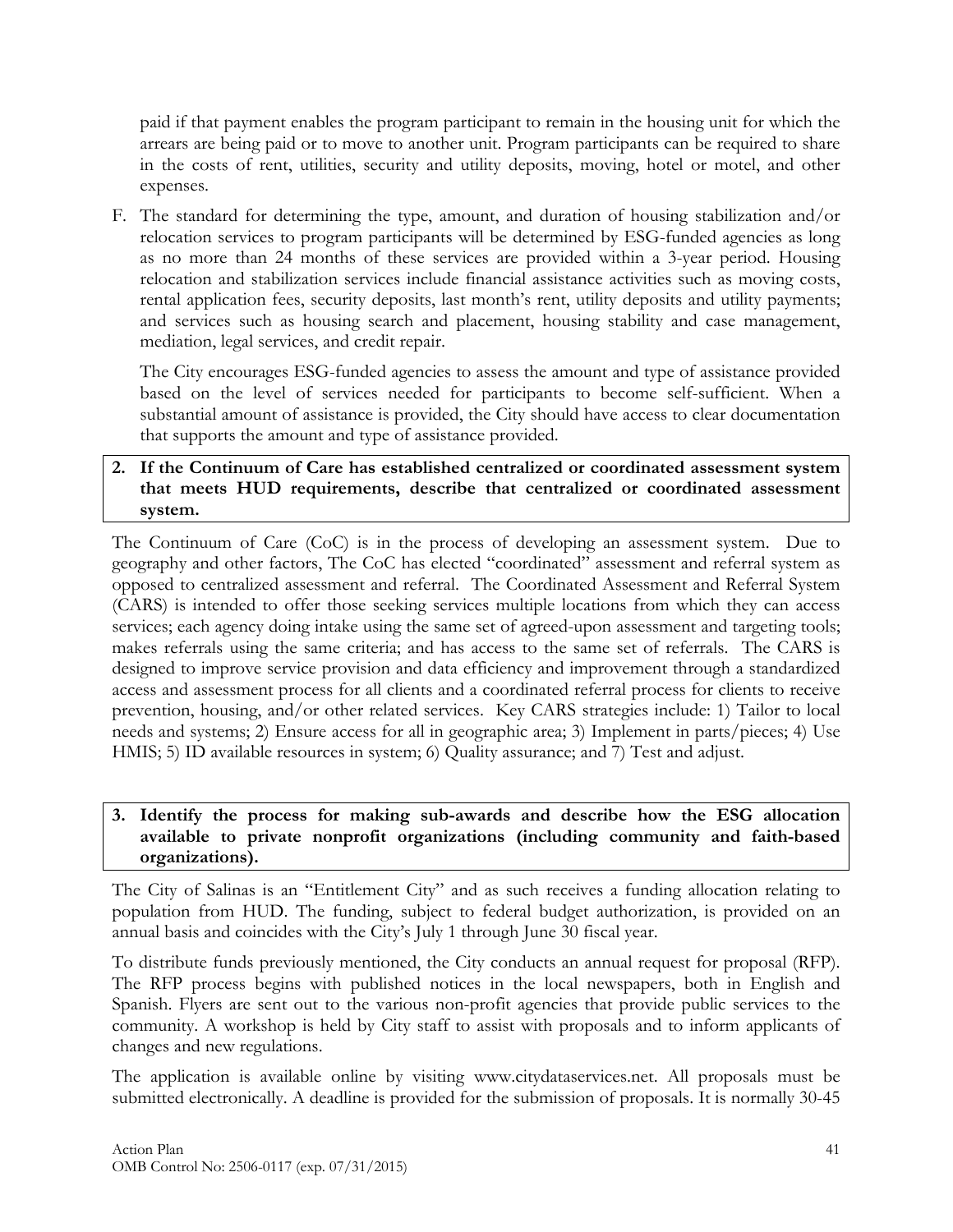days from the day of the RFP workshop. Applications that are incomplete, lack required attachments, or applications submitted after the published deadline are not to be considered for funding. After the closing date, proposals are first reviewed for completeness and then evaluated against applicable HUD regulations, the City's Consolidated Plan, City Council goals and objectives, and other related City policy (e.g., General Plan). Funding recommendations are developed by housing staff taking into account total available funds, applicant experience, project readiness and feasibility, leveraging of funds, track record with City (when applicable), and likelihood for timely use of HUD funds.

Staff recommendations are forwarded to the entire Council for consideration. City Council meets regarding the draft Annual Action Plan to obtain public and Councilmember comment. Advance notice is published in El Sol and The Californian to allow for a 30-day public comment period. City Council provides direction to staff regarding the draft Action Plan. City Council will later meet again to approve Plan by resolution and direct submittal to HUD.

Staff recommendations are forwarded to the entire Council for consideration. City Council meets regarding the draft Annual Action Plan to obtain public and Councilmember comment. Advance notice is published in El Sol and The Californian to allow for a 30-day public comment period. City Council provides direction to staff regarding the draft Action Plan. City Council will later meet again to approve Plan by resolution and direct submittal to HUD.

**4. If the jurisdiction is unable to meet the homeless participation requirement in 24 CFR 576.405(a), the jurisdiction must specify its plan for reaching out to and consulting with homeless or formerly homeless individuals in considering policies and funding decisions regarding facilities and services funded under ESG.**

Under  $\S$  576.405(a) of the Interim Rule, all subrecipients are required to meet the homeless participation requirement, which calls for not less than one homeless or formerly homeless individual on the board or other equivalent policymaking entity. All agencies currently receiving ESG funding meet the homeless participation requirement by having a formerly homeless person on its board or policymaking entity. In addition, all potential ESG applicants for funding are asked to certify meeting the homeless participation requirement under Part 11, #5 of the RFP application. This is critical because part of our standard policies dictate that applicants not meeting this requirement will not be considered for funding.

#### **5. Describe performance standards for evaluating ESG.**

The following performance standards for evaluating ESG activities were developed in consultation with the CoC using the format detailed in Section 427(b) of the McKinney-Vento Act (as amended by the Hearth Act). These standards will be used to evaluate each ESG subrecipient's effectiveness in targeting those most in need, lowering the number of homeless persons, reducing the amount of time people are homeless, and mitigating housing barriers for the participants. Staff will work closely with the CoC as well as the subrecipients this first year and over time to determine the reasonableness of these standards.

- Barriers faced by individuals and families (participants) o the length of time participants remain homeless
	- o extent to which participants experience repetitive homelessness
	- o effectiveness of subrecipient in reaching the homeless
	- o overall reduction in the number of homeless
	- o job and income growth